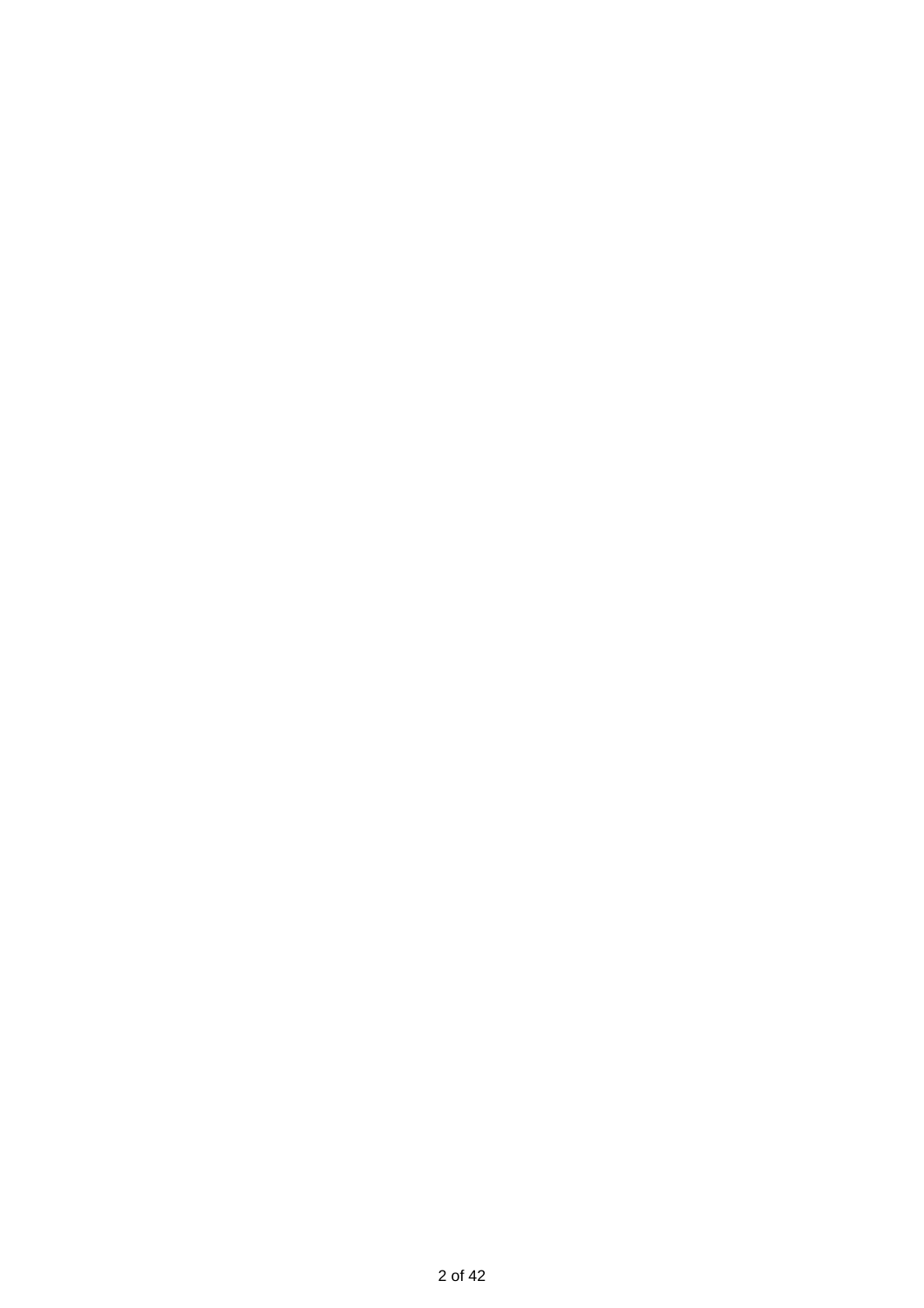#### **Page 33, Q1. Have you or would you use a Christian dating site to meet other Christians?** 1 But, 1. I felt prejudiced, I did not find many people interested in me, i struggled in getting any positive feedback so left for a secular dating site which had more joy. Sep 30, 2012 7:29 AM 2 Not much doing in my age-group! Sep 27, 2012 4:30 PM 3 Not having much success with it though! Sep 27, 2012 12:01 PM 4 Lots of strange women. Sep 23, 2012 11:25 PM 5 I was single for many years and joined this year. Sep 23, 2012 12:19 PM 6 Well just signed up for trial after years of thinking I never would! Stll rather apprehensive about it but know others who have used it successfully so just "pushing that door" prayerfully Sep 23, 2012 4:34 AM 7 I am using this one . It seems genuine. For the first time I will upload a picture of me Sep 22, 2012 3:45 AM 8 Only CC! Sep 21, 2012 9:26 AM 9 I did try it out for some time, but I found it far too difficult to get into a conversation with anybody with an honest profile. I wouldn't consider doing it again. Sep 20, 2012 4:08 PM 10 Didnt meet anyone. Site was dishonest and was filtering me through to non christain sites. Not a nice experience. Sep 15, 2012 1:39 PM 11 I found Christian Connection a couple of years ago and created a profile out of pure curiosity, ensuring that it never went live. In the last week, I have decided to activate my account, again, almost out of curiosity. As mentioned earlier, my attitude is that I am happy single and also believe I would be happy married, so I decided to 'push the door' by joining the website, just to see if anything comes of it. I would, I believe, be contented either way. Sep 14, 2012 12:38 PM 12 I believes these sites are almost as bad/useless as other dating sites, and are generally not a good place for Christians serious about serving God. One such site I went to had a chatroom and 95%+ of those who go to the chatroom are not what I'd consider to be Christian at all. There are other sites which say they are Christian but are owned by companies who run sex dating sites. Sep 13, 2012 7:45 PM 13 ioined this one!!!!!!!!!! Sep 13, 2012 2:44 PM 14 So far it hasn't been much use. There aren't many men in my area on the sites and I have a child so anyone further away would have to move here so that makes it more awkward and difficult. Sep 8, 2012 6:59 PM 15 not worth the trouble. Sep 8, 2012 6:28 AM 16 But I stop doing it, I cannot see myself paying to meet that person, when if it is not the choice of God, I would be just choosing what my eyes see, not God's choice. Sep 7, 2012 4:53 PM 17 Had mixed results. although single now, did meet a (now ex) girlfriend via CC which lasted on and off about a year and a half ex-flatemate used CC & met his wife through Fusion101 Sep 7, 2012 9:50 AM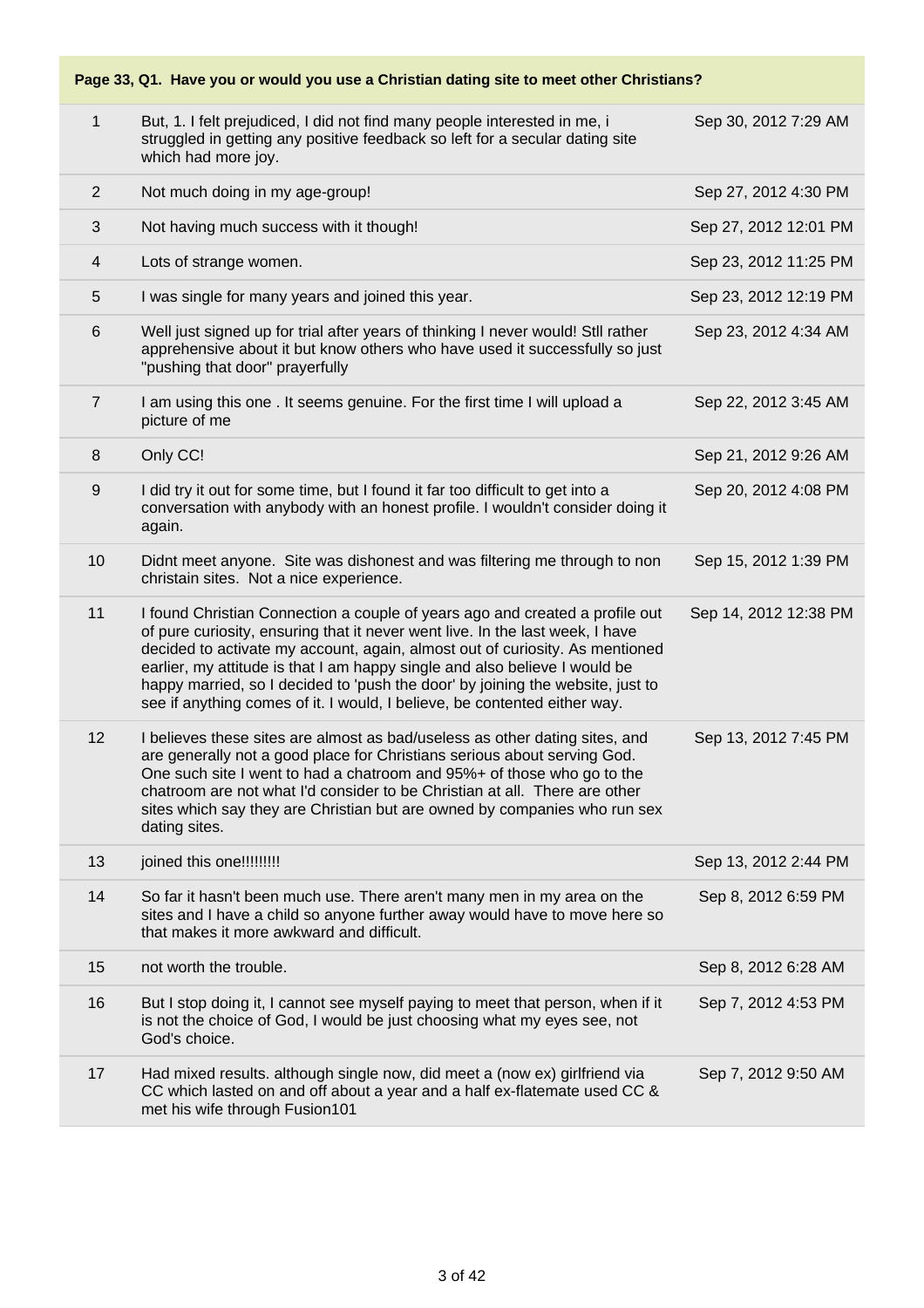| 18 | don't meet single men in other situations                                                                                                                                                                                                                                                                                                                                                                                                                                                                                                              | Sep 5, 2012 10:49 AM  |
|----|--------------------------------------------------------------------------------------------------------------------------------------------------------------------------------------------------------------------------------------------------------------------------------------------------------------------------------------------------------------------------------------------------------------------------------------------------------------------------------------------------------------------------------------------------------|-----------------------|
| 19 | I like CC but would far rather meet someone through just general living                                                                                                                                                                                                                                                                                                                                                                                                                                                                                | Sep 4, 2012 4:05 PM   |
| 20 | Met up with one person, but we didn't date.                                                                                                                                                                                                                                                                                                                                                                                                                                                                                                            | Sep 4, 2012 3:09 PM   |
| 21 | Just joined one but haave had no interest which makes me feel worse!                                                                                                                                                                                                                                                                                                                                                                                                                                                                                   | Sep 2, 2012 3:11 PM   |
| 22 | I think people who are separated (and not yet divorced) should not join yet.<br>Its a waste of time reading their profiles - in my view they first need to deal<br>with their own loss before they can be ready to consider meeting someone<br>new.                                                                                                                                                                                                                                                                                                    | Sep 2, 2012 12:18 PM  |
| 23 | I have 'browsed' some website but been too worried about meeting strange<br>people to take it any further!                                                                                                                                                                                                                                                                                                                                                                                                                                             | Sep 1, 2012 1:18 PM   |
| 24 | free christian dating sites are better then ones you have to pay for !.                                                                                                                                                                                                                                                                                                                                                                                                                                                                                | Aug 31, 2012 6:38 AM  |
| 25 | not had any success, although I know of others that have                                                                                                                                                                                                                                                                                                                                                                                                                                                                                               | Aug 30, 2012 7:22 PM  |
| 26 | I have just recently joined one. My daughter said she was disappointed with<br>me and that I have sunk low. She said there all kinds of weirdo's on there. I<br>told her it was a christian site and that it was to make friends, male & female<br>as well as opening my social group. I felt bad!                                                                                                                                                                                                                                                     | Aug 30, 2012 12:25 PM |
| 27 | the problem is that I am not really a computer person at heart and do not like<br>the medium. I also do not feel comfortable waving at a bunch of men or<br>initiating a lot of conversation.                                                                                                                                                                                                                                                                                                                                                          | Aug 29, 2012 12:34 PM |
| 28 | But to no avail. Most people seem to live too far away. Many people do not<br>post a photo. It is also expensive.                                                                                                                                                                                                                                                                                                                                                                                                                                      | Aug 29, 2012 11:59 AM |
| 29 | Not sure of what folk term a christian, can be very loose.                                                                                                                                                                                                                                                                                                                                                                                                                                                                                             | Aug 29, 2012 8:56 AM  |
| 30 | depends on their take on being christian, sadly many are just looking for a<br>sexual relationship                                                                                                                                                                                                                                                                                                                                                                                                                                                     | Aug 28, 2012 11:16 PM |
| 31 | Maybe, when I'm interested in a relationship                                                                                                                                                                                                                                                                                                                                                                                                                                                                                                           | Aug 28, 2012 4:57 PM  |
| 32 | I'd like to meet other Christians for friendship first and see where that takes<br>me, but over all I'm not that fussed but I do miss male company                                                                                                                                                                                                                                                                                                                                                                                                     | Aug 28, 2012 10:21 AM |
| 33 | Very expensive and very few (paidup) people in my area : (                                                                                                                                                                                                                                                                                                                                                                                                                                                                                             | Aug 28, 2012 5:50 AM  |
| 34 | as i said earlier I have used Christian Connection and found it a very hurtful<br>experince. very few men even had the courtesy to reply to my e mails. before<br>i left i e mailed 2 men to ask them what was wrong with me. they both replied<br>and said that my profile was fine but they just had so many women<br>contacting them they couldnt keep up! I thanked them for respodning and left<br>cc. i joined match.com saying on profile that am christian and this was better.<br>although i thne started going out with a guy i met at work! | Aug 28, 2012 4:22 AM  |
| 35 | Used a number but difficult to get a feel for a person. Would prefer meeting<br>someone face-to-face!                                                                                                                                                                                                                                                                                                                                                                                                                                                  | Aug 26, 2012 4:40 AM  |
| 36 | Would be better if you could send messages for free rather than having to<br>pay                                                                                                                                                                                                                                                                                                                                                                                                                                                                       | Aug 26, 2012 2:02 AM  |
|    |                                                                                                                                                                                                                                                                                                                                                                                                                                                                                                                                                        |                       |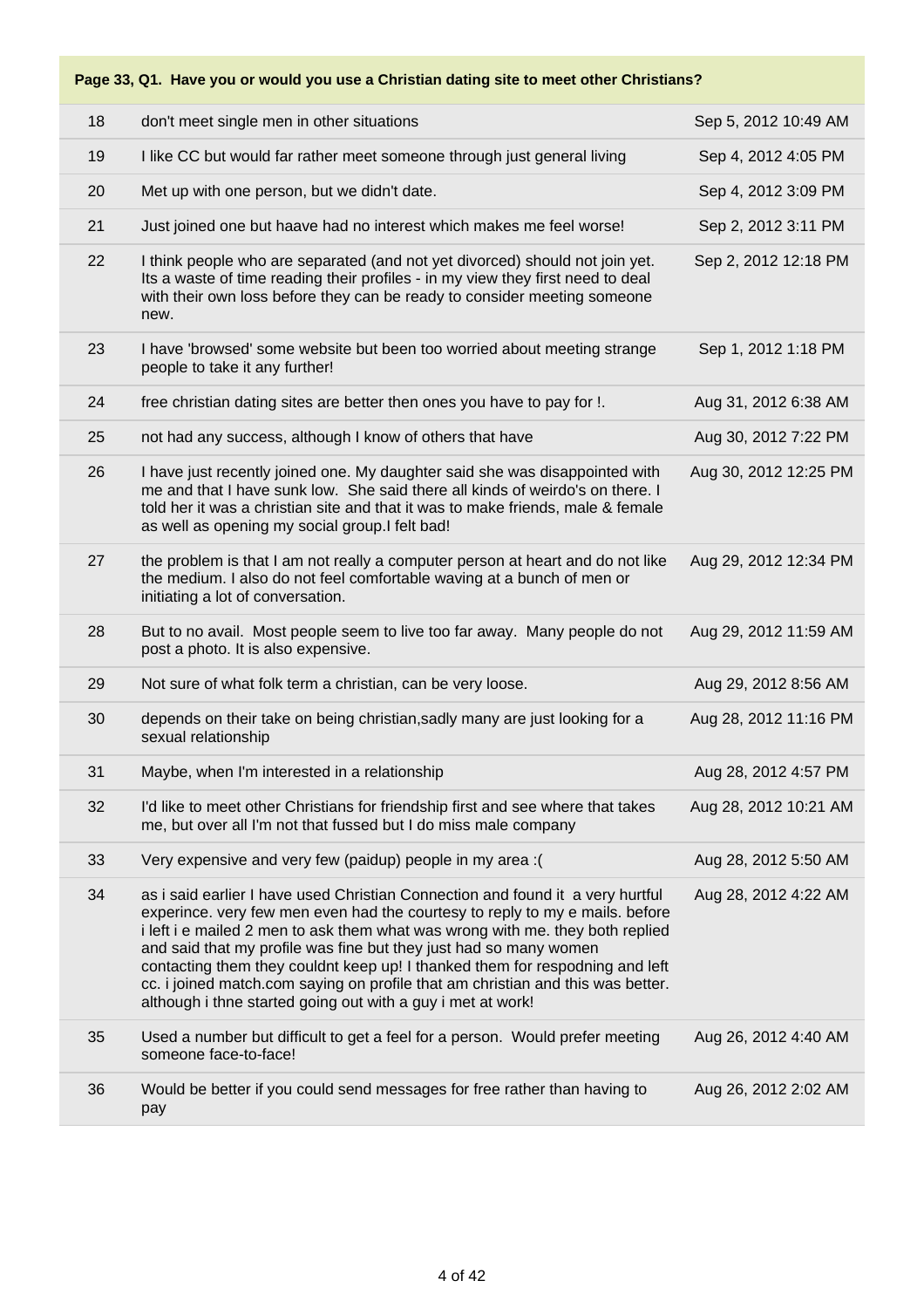#### **Page 33, Q1. Have you or would you use a Christian dating site to meet other Christians?** 37 I am registered on one but have not met anyone Aug 25, 2012 3:42 PM 38 Waste of time as hardly any one responded, yet same guys still appear to be looking as they are still on website! Aug 25, 2012 2:04 PM 39 I would possibly consider using one in the future - I'm too self-conscious at the moment Aug 25, 2012 10:59 AM 40 had two bad times, feel now waiting for man to get in touch with me, brought up to belive man make the 1st move .and do not want to be rejected Aug 25, 2012 8:07 AM 41 The problem is that it's very hard to actually get a date. Most men ignore you when you message them and without being rude there is no way I'd look at them normally- but I know they are christians and I want to find a soul mate! Aug 24, 2012 11:49 AM 42 I used another site and was attempted to be scammed three times, by men pretending to be Americans or Europeans working abroad, Christians, or working in the UK. I contacted the website, no response to any of my concerns. Two of the men asked to transfer a million pounds into my bank account, one asked for me to send him money. Aug 24, 2012 4:57 AM 43 But only tried it briefly each time so can hardly say that I have. Aug 23, 2012 10:15 PM 44 I have only just started using CC. Before this year I had had no dates in 10 years. Aug 23, 2012 4:05 PM 45 Nothing beats meeting someone face to face and knowing their friends, family, lifestyle etc. Aug 23, 2012 8:39 AM 46 I tried it and I am about to subscribe again if I can afford it. I find dating sites very artificial and have not relaly had any sucess with it. Aug 23, 2012 2:25 AM 47 Um same problems as in real life, I find it actually makes things worse, people become rather black and white in what they are looking for simply looking at a disembodied profile without any of the individual characteristics that might alter their initial opinion. Either that or I have a crap profile. Aug 22, 2012 3:52 PM 48 Meeting a potential partner isn't a priority. I have many interests in life but don't see them as a means to meet someone. However, if I were to meet someone I would prefer for it to happen "naturally" rather than through a dating agency. If I don't meet anyone then I assume it's not God's will for me, at least at this particular time. Also, I've so many activities in my life that I don't have time for dating or spending time with a partner. Aug 22, 2012 3:35 PM 49 I would prefer not to ever use one. Aug 21, 2012 7:15 PM 50 At the moment I am on a free 5-day trial with Christian Connection, but will be extending to full membership for at least the next month. Aug 21, 2012 9:39 AM 51 I find it very sad that everything cost's so much!! I'm limeted as i struggle financially Aug 18, 2012 3:42 PM 52 Last resort Aug 17, 2012 3:10 PM 53 It would depend on how God was guiding me Aug 17, 2012 5:40 AM 54 but never had a response Aug 17, 2012 2:02 AM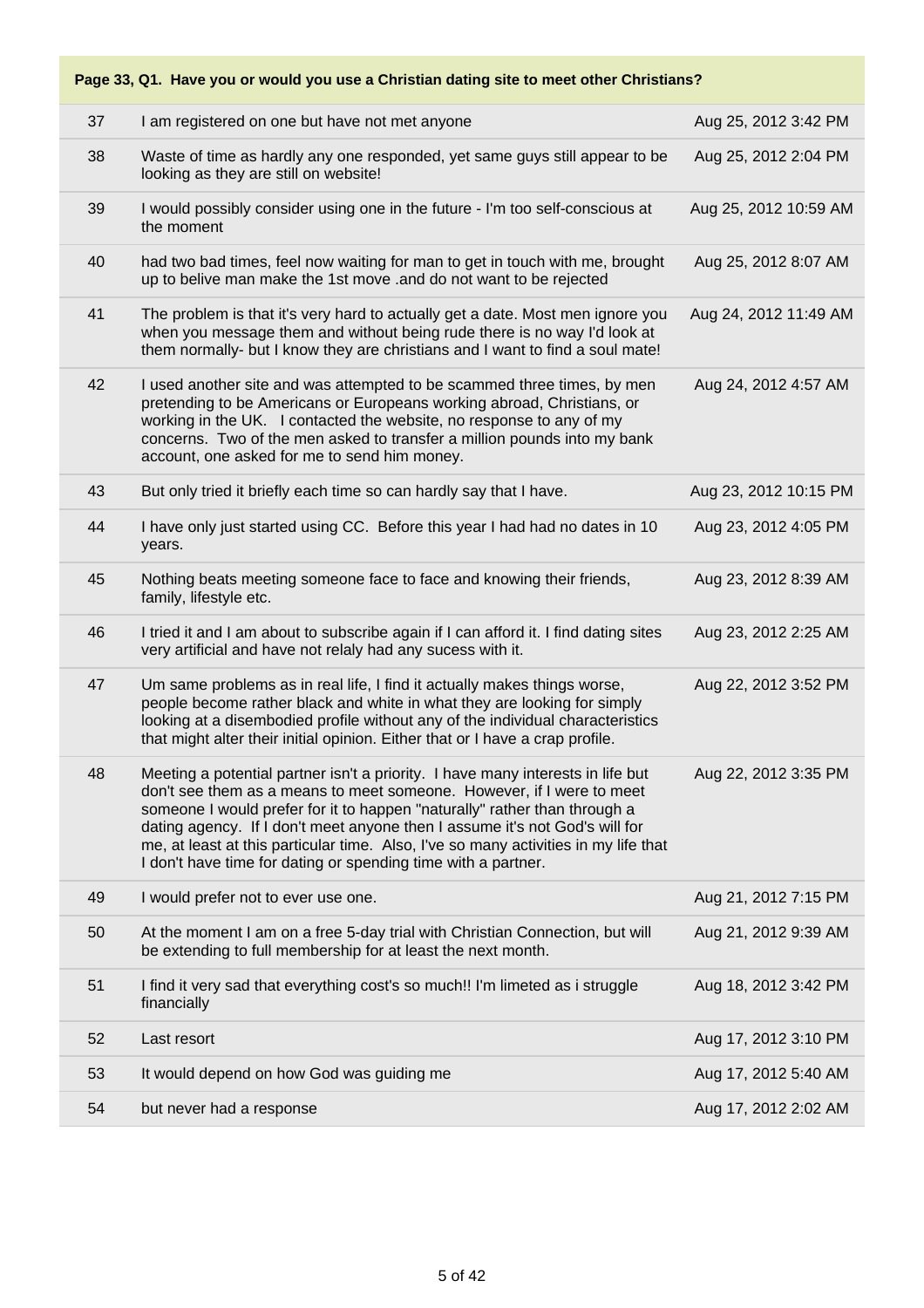| 55 | But it doesnt seem to work. I cancelled my subscription purely based on this<br>reason.                                                                                                                                                                                                                                                                                                                                          | Aug 14, 2012 2:32 PM  |
|----|----------------------------------------------------------------------------------------------------------------------------------------------------------------------------------------------------------------------------------------------------------------------------------------------------------------------------------------------------------------------------------------------------------------------------------|-----------------------|
| 56 | Its never been fruitful. Christian men dont want women with children,                                                                                                                                                                                                                                                                                                                                                            | Aug 12, 2012 1:47 PM  |
| 57 | www.christianconnection.co.uk                                                                                                                                                                                                                                                                                                                                                                                                    | Aug 12, 2012 1:40 PM  |
| 58 | People running dating sites need to be careful. The forums are typically<br>awful because people get into fights. The best Christian dating site is<br>eHarmony. Neil Clark Warren's books give really good advice as well.<br>Eharmony is certainly the best for privacy - and matching - only your<br>matches see your profile, so as a woman, you cannot be bombarded by men<br>who only look at the photos.                  | Aug 12, 2012 10:52 AM |
| 59 | CC v good                                                                                                                                                                                                                                                                                                                                                                                                                        | Aug 9, 2012 10:05 AM  |
| 60 | i think they are very good if set up/monitored well.                                                                                                                                                                                                                                                                                                                                                                             | Aug 9, 2012 7:23 AM   |
| 61 | unless you are attractive to look at people dont contact you                                                                                                                                                                                                                                                                                                                                                                     | Aug 8, 2012 12:51 PM  |
| 62 | i don't have a computer at home so access is sporadic when i'm in work and<br>it's quiet, notably when i'm on nights! also i can't work out how to upload a<br>photo and i'm not paying those prices every month when i wont have regular<br>access to a computer. alos can't work out how to recieve messages keep<br>getting message saying they can't deliver mail so it's useless really since a<br>can't work the computer! | Aug 7, 2012 8:59 PM   |
| 63 | It hasn't been a very positive experience and can feel it affecting my self<br>esteem already because of the fear that it is mainly based on looks to start<br>with.                                                                                                                                                                                                                                                             | Aug 7, 2012 5:50 PM   |
| 64 | I used it on and off for at least seven years, nothing has happened.                                                                                                                                                                                                                                                                                                                                                             | Aug 7, 2012 3:19 PM   |
| 65 | But I have met a couple who weren't actually Christians but preditors.                                                                                                                                                                                                                                                                                                                                                           | Aug 6, 2012 9:51 AM   |
| 66 | Disaster - there are some real wierdos out there! But it has worked for a<br>number of friends                                                                                                                                                                                                                                                                                                                                   | Aug 6, 2012 2:11 AM   |
| 67 | it's not been very successful                                                                                                                                                                                                                                                                                                                                                                                                    | Aug 5, 2012 1:18 PM   |
| 68 | Yes I have quite a while ago, it was not a very good experience.                                                                                                                                                                                                                                                                                                                                                                 | Aug 5, 2012 3:34 AM   |
| 69 | I've found men to be dishonest about their age or intentions! (sadly)                                                                                                                                                                                                                                                                                                                                                            | Aug 4, 2012 12:32 PM  |
| 70 | I have use a dating site as a last resort! I think it is good that they are there<br>for people but feel that there is too much emphasis on looks, image etc -<br>encourages people to expect perfection                                                                                                                                                                                                                         | Aug 1, 2012 4:32 PM   |
| 71 | I find these things very unreal, howver due to my friends who have had<br>postive experiences, I will try it, and praying that it is run by true christians,<br>then I can realx. I prefer to meer people in real life, face to face.                                                                                                                                                                                            | Jul 31, 2012 10:09 AM |
| 72 | Only place I've met single Christian men and have made some good friends<br>of both genders                                                                                                                                                                                                                                                                                                                                      | Jul 31, 2012 4:34 AM  |
| 73 | I found it the best way to meet like-minded people, however due to the<br>method of contact I found that upon meeting up there was no spark. I would<br>much prefer more face-to-face possibilities - all of the speed dating on CC is                                                                                                                                                                                           | Jul 31, 2012 3:33 AM  |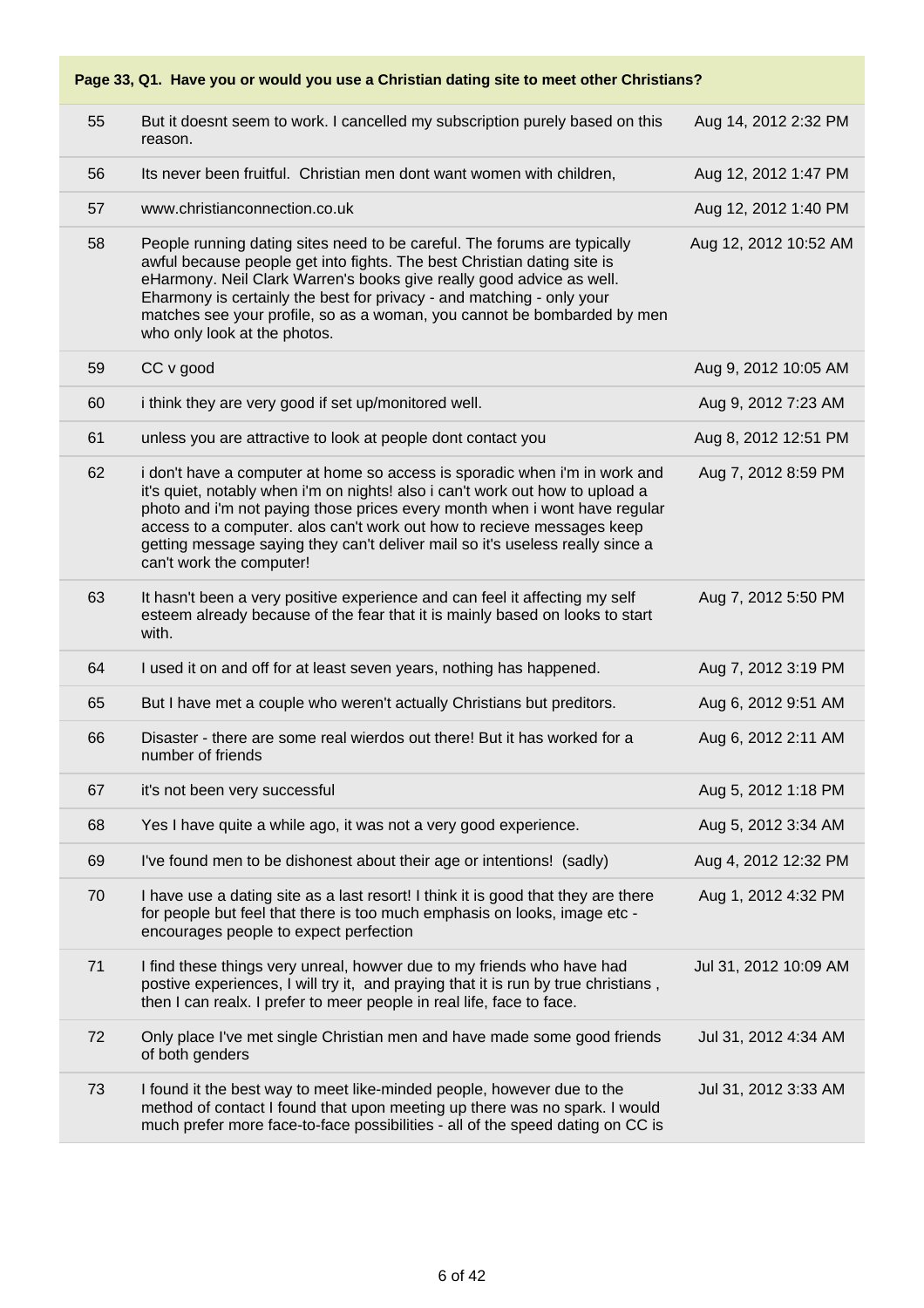| Page 33, Q1. Have you or would you use a Christian dating site to meet other Christians? |                                                                                                                                                                                                                                                                                                                                                                                                                                                                                                                                                                                                                        |                       |  |
|------------------------------------------------------------------------------------------|------------------------------------------------------------------------------------------------------------------------------------------------------------------------------------------------------------------------------------------------------------------------------------------------------------------------------------------------------------------------------------------------------------------------------------------------------------------------------------------------------------------------------------------------------------------------------------------------------------------------|-----------------------|--|
|                                                                                          | for people well over 26! I think the younger members would appreciate that,<br>it's a good laugh if nothing else. I also have found in the past that churches<br>can be quire derogitary about online dating which is completely wrong, I<br>have also been accused as 'going on too many dates', which i think is a<br>misunderstanding of what i date is! It's not as if I'm meeting up with, kissing<br>and/or sleeping with all these women, only giving the relationship a chance.<br>People need to get up to speed with what christians actually need and what<br>singles understand and can do for themselves. |                       |  |
| 74                                                                                       | But no different from any other site                                                                                                                                                                                                                                                                                                                                                                                                                                                                                                                                                                                   | Jul 30, 2012 4:50 PM  |  |
| 75                                                                                       | Have tried conventional dating sites, frankly very foew people have<br>expressed an interest in my profile. In a handful of years, only a couple of<br>dialogues, none viable as a relationship. Too easy to keep on feeding a site<br>with money and no tangible result other than disappointment and frustration.<br>Nevertheless, Christian version might have more ethical and thoughtful<br>participants.                                                                                                                                                                                                         | Jul 30, 2012 7:05 AM  |  |
| 76                                                                                       | So far it's been a fast track to being and feeling rejected multiple times!                                                                                                                                                                                                                                                                                                                                                                                                                                                                                                                                            | Jul 29, 2012 3:09 PM  |  |
| 77                                                                                       | tried but bottled it                                                                                                                                                                                                                                                                                                                                                                                                                                                                                                                                                                                                   | Jul 29, 2012 1:09 PM  |  |
| 78                                                                                       | However we all need to seek God and ask for descerment because not<br>everyone that says they are christians really are. I met a pastor here who<br>seemed quite intrested we even met once as i said i dont mind being friends<br>but not ready for relationship till the right time,,,, after various phone and<br>video calls God revealed to me he was married. The shocking thing was he<br>only been married a few months. I stopped all contact                                                                                                                                                                 | Jul 29, 2012 10:23 AM |  |
| 79                                                                                       | Have prayed and waited and trusted God for years - My hopes and dreams<br>and trust (and heart) are nearly broken - But not my faith - So maybe God<br>helps those who help themselves - Here's to Christians Connecting - You<br>seem to have a lovely Biblical basis and caring integrity - Thank you                                                                                                                                                                                                                                                                                                                | Jul 29, 2012 10:13 AM |  |
| 80                                                                                       | Just started                                                                                                                                                                                                                                                                                                                                                                                                                                                                                                                                                                                                           | Jul 29, 2012 8:36 AM  |  |
| 81                                                                                       | I still think there are non-christians who use christian dating websites, you'll<br>find out sooner or later usually. But it's really tough getting to know someone<br>online, especially for me as I am quite reserved, I'm the sort of person who<br>gets to know people really slowly but then once people know me, they<br>always like.                                                                                                                                                                                                                                                                            | Jul 27, 2012 1:08 PM  |  |
| 82                                                                                       | I have used one in the past, but do not find them to be very effective. The<br>best marriages come from friendships, which come from really knowing<br>someone and trusting them. That cannot happen without regular contact.<br>They are a lot of fake people out there, who prey on singles, that are hoping<br>to be married an end up using them for sex or money.                                                                                                                                                                                                                                                 | Jul 27, 2012 6:41 AM  |  |
| 83                                                                                       | No seems to be interested in me                                                                                                                                                                                                                                                                                                                                                                                                                                                                                                                                                                                        | Jul 27, 2012 2:31 AM  |  |
| 84                                                                                       | I didn't like it. It's not really my thing. I find it very hard to know what o say in<br>an email to break the ice. It's also hard to know what someone's like by<br>reading words.                                                                                                                                                                                                                                                                                                                                                                                                                                    | Jul 26, 2012 11:44 AM |  |
| 85                                                                                       | I have just recently signed up to a christian dating site                                                                                                                                                                                                                                                                                                                                                                                                                                                                                                                                                              | Jul 23, 2012 5:04 PM  |  |
| 86                                                                                       | not very successful thus far - i don't think its the best way of meeting people<br>but see it as a practical way of connection people                                                                                                                                                                                                                                                                                                                                                                                                                                                                                  | Jul 21, 2012 4:33 AM  |  |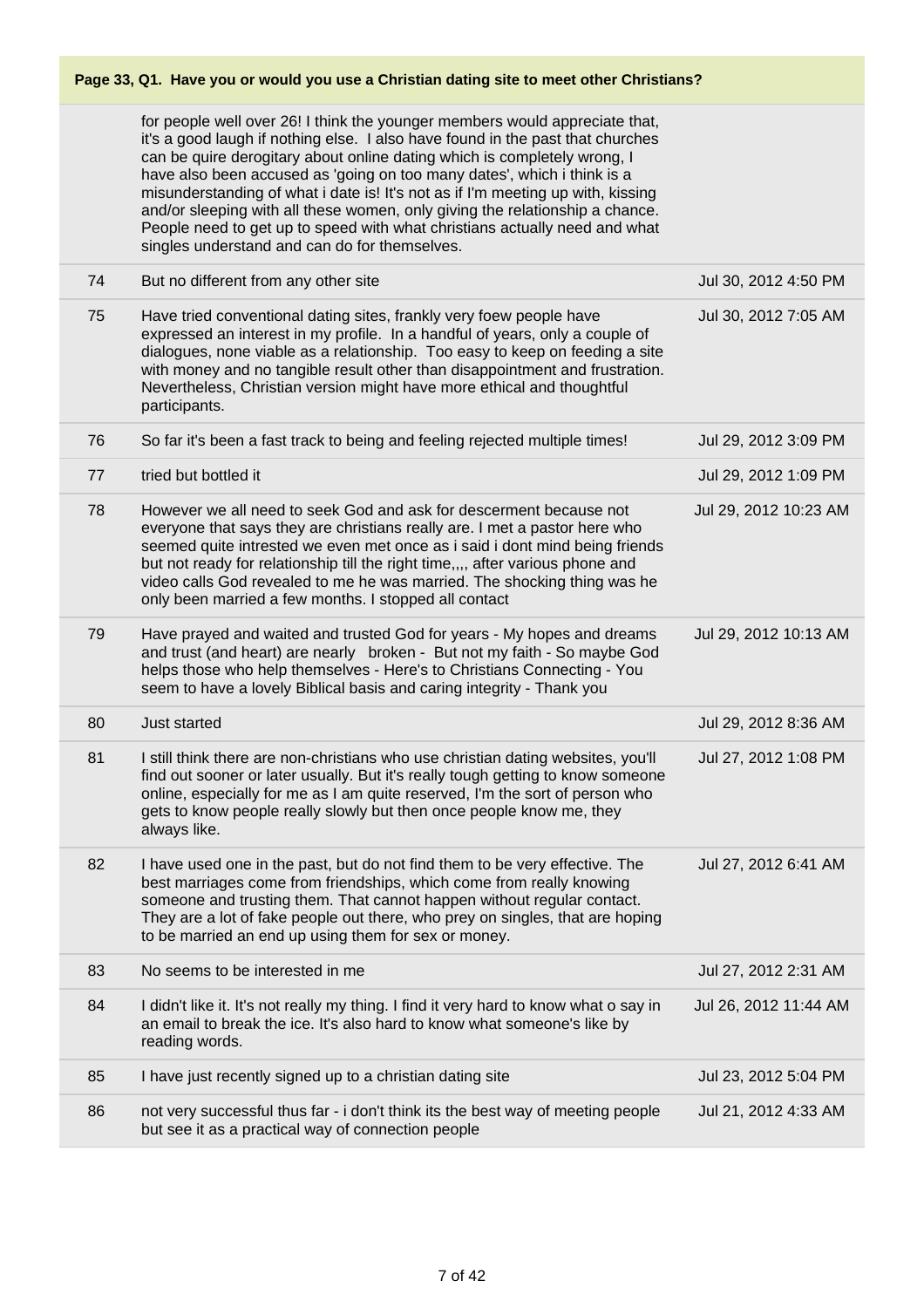| Page 33, Q1. Have you or would you use a Christian dating site to meet other Christians? |                                                                                                                                                                                                                                                                                                                                                                                                                                                                                                                                                                                                                                                                                                        |                       |  |  |
|------------------------------------------------------------------------------------------|--------------------------------------------------------------------------------------------------------------------------------------------------------------------------------------------------------------------------------------------------------------------------------------------------------------------------------------------------------------------------------------------------------------------------------------------------------------------------------------------------------------------------------------------------------------------------------------------------------------------------------------------------------------------------------------------------------|-----------------------|--|--|
| 87                                                                                       | I think that it's obvious that the men in the church have an amazing choice of<br>wonderful Christian women to choose from!                                                                                                                                                                                                                                                                                                                                                                                                                                                                                                                                                                            | Jul 20, 2012 4:00 PM  |  |  |
| 88                                                                                       | only just trying it. have become aware that "christian" is an elastic<br>description, if you understand what I mean. I'm old fashioned enough to want<br>men to make the first move, so may not get on that well                                                                                                                                                                                                                                                                                                                                                                                                                                                                                       | Jul 20, 2012 3:49 PM  |  |  |
| 89                                                                                       | Not a lot of success - perhaps I exaggerated myself a little too much                                                                                                                                                                                                                                                                                                                                                                                                                                                                                                                                                                                                                                  | Jul 20, 2012 2:13 PM  |  |  |
| 90                                                                                       | I have used one and found my current relationship through it. :) You need to<br>use them carefully and prayerfully though as they do seem to attract men<br>who are not really chirstians or honest- maybe they see christian women as<br>easy prey/ naive or whatever.                                                                                                                                                                                                                                                                                                                                                                                                                                | Jul 20, 2012 4:23 AM  |  |  |
| 91                                                                                       | Without these organisations I would have very, very few oportunities to meet<br>single Christian women. I help organise such events myself and I am very<br>grateful to others who have taken the initiative. I think single Christians have<br>to organise these events themselves as the church is not interested.                                                                                                                                                                                                                                                                                                                                                                                   | Jul 19, 2012 1:50 PM  |  |  |
| 92                                                                                       | Very useful                                                                                                                                                                                                                                                                                                                                                                                                                                                                                                                                                                                                                                                                                            | Jul 19, 2012 6:04 AM  |  |  |
| 93                                                                                       | This question is ambiguous, meet a Christian date, or to connect with<br>Chrisitian friends?                                                                                                                                                                                                                                                                                                                                                                                                                                                                                                                                                                                                           | Jul 17, 2012 4:09 PM  |  |  |
| 94                                                                                       | Just started using Christian Connections                                                                                                                                                                                                                                                                                                                                                                                                                                                                                                                                                                                                                                                               | Jul 17, 2012 2:12 PM  |  |  |
| 95                                                                                       | There is too much ephasis on relationship and not enough on friendship as a<br>way to eventually finding a partner.                                                                                                                                                                                                                                                                                                                                                                                                                                                                                                                                                                                    | Jul 17, 2012 10:28 AM |  |  |
| 96                                                                                       | to make contact withh other christians in the u k i allready write to some now<br>but would like to open more doors                                                                                                                                                                                                                                                                                                                                                                                                                                                                                                                                                                                    | Jul 17, 2012 5:56 AM  |  |  |
| 97                                                                                       | i met one years ago that did not work out and joined one recently but there is<br>noone in my area.                                                                                                                                                                                                                                                                                                                                                                                                                                                                                                                                                                                                    | Jul 16, 2012 11:35 AM |  |  |
| 98                                                                                       | when I was first single I used one after about 6 months as my self esteem<br>was low but many of the men I had contact with expected sex by the second<br>date and this was advertised as a christian site. I may try again                                                                                                                                                                                                                                                                                                                                                                                                                                                                            | Jul 16, 2012 10:38 AM |  |  |
| 99                                                                                       | Don't really enjoy the process. Do it when I feel low!                                                                                                                                                                                                                                                                                                                                                                                                                                                                                                                                                                                                                                                 | Jul 16, 2012 8:57 AM  |  |  |
| 100                                                                                      | I believe that its risky to meet Christians online - on many OTHER sites it is a<br>market place of sex, not for relationships.                                                                                                                                                                                                                                                                                                                                                                                                                                                                                                                                                                        | Jul 16, 2012 7:11 AM  |  |  |
| 101                                                                                      | There's so much expectation and pre-judgement about what a Christian is<br>and "should" think and be like that in dating between (evangelical?)<br>Christians, there's far too much pressure and scope for rejection on the basis<br>of things that have nothing to do with whether the people involved are<br>attracted to each other, "click" naturally or would be good in a relationship<br>together. As a result, I think that this all makes it difficult for things to flow<br>naturally and means that lots of people who could be good together just can't<br>be relaxed, have fun together and develop into healthy and normal<br>relationships. Too much pressure, expectation and judgment | Jul 14, 2012 3:52 PM  |  |  |
| 102                                                                                      | Found it difficult on CC, it just seemed as if nothing is happening. The few<br>dedicated Christians I talked to were fussy about differences in<br>denominations or considered me not ideal as I have been divorced rather<br>than widowed. So hard and frustrating!!                                                                                                                                                                                                                                                                                                                                                                                                                                 | Jul 14, 2012 9:21 AM  |  |  |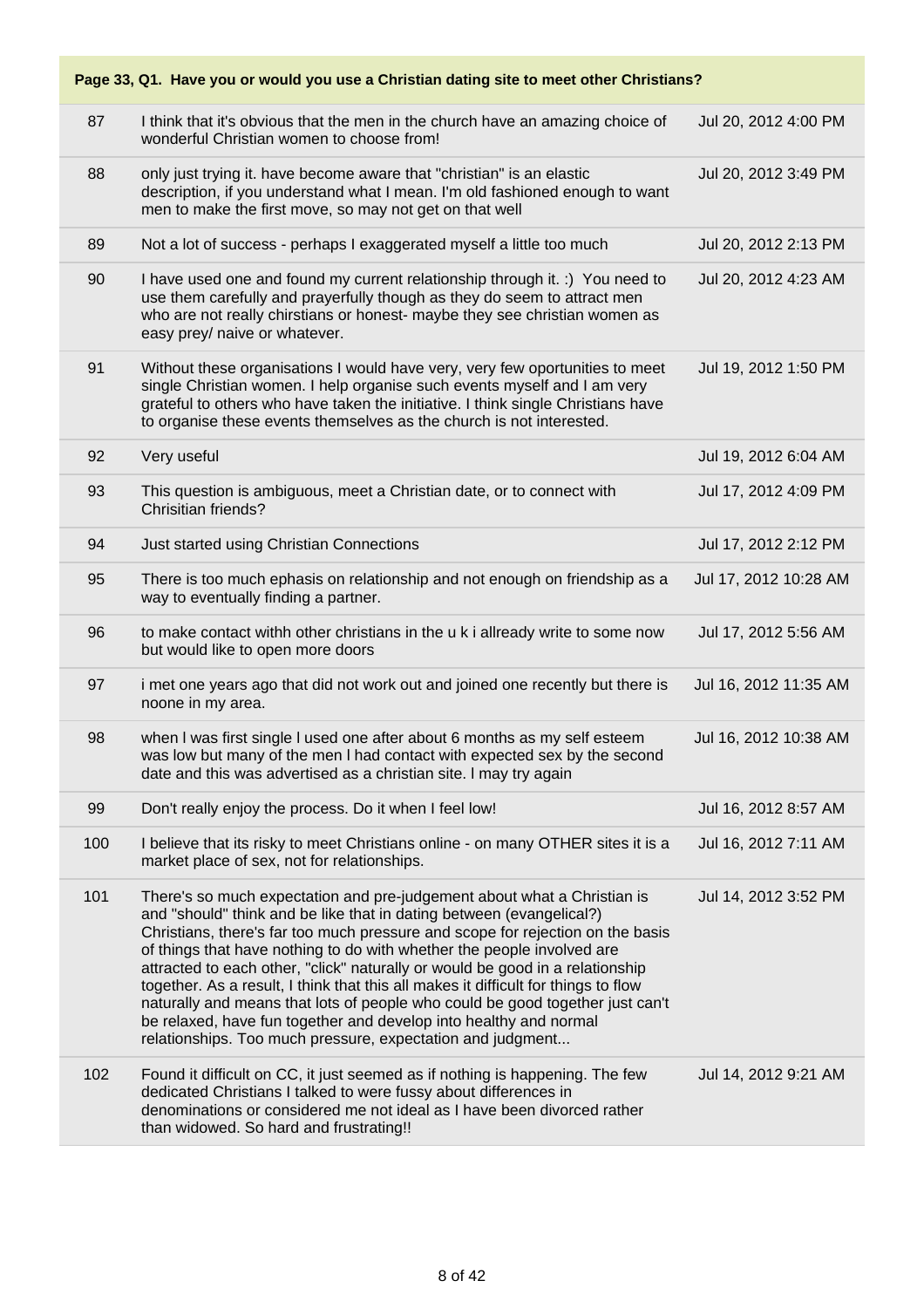| Page 33, Q1. Have you or would you use a Christian dating site to meet other Christians? |                                                                                                                                                                                                                                                                                                                                                   |                       |  |
|------------------------------------------------------------------------------------------|---------------------------------------------------------------------------------------------------------------------------------------------------------------------------------------------------------------------------------------------------------------------------------------------------------------------------------------------------|-----------------------|--|
| 103                                                                                      | and it's hard work! Difficult to get responses from women. Very aware that<br>one should try and meet as soon as possible rather than keep emailing as<br>you don't really get much of a feel for a person that way.                                                                                                                              | Jul 14, 2012 8:24 AM  |  |
| 104                                                                                      | I have in the past but not likely to in the future                                                                                                                                                                                                                                                                                                | Jul 14, 2012 2:34 AM  |  |
| 105                                                                                      | I would like there to be more opportunities to meet people in person. It's easy<br>to have ongoing email conversations that just eventually fizzle out due to<br>time commitments and the fact that they are online. It would be great to meet<br>sooner face to face so people can work out whether they actually like each<br>other in reality! | Jul 13, 2012 1:43 PM  |  |
| 106                                                                                      | not happy about it really so after a couple of weeks i just didnt bother and<br>believe that if I am to remarry it will be through Gods intervention.                                                                                                                                                                                             | Jul 13, 2012 12:55 PM |  |
| 107                                                                                      | I found that some people I met used the term "Christian" very loosely and it<br>can turn out they are not all what they say they are or believe.                                                                                                                                                                                                  | Jul 13, 2012 6:26 AM  |  |
| 108                                                                                      | In my experience of using Christians sites, there are a lot of scammers and<br>people with questionable motives using them.                                                                                                                                                                                                                       | Jul 12, 2012 9:43 PM  |  |
| 109                                                                                      | it hasnt worked                                                                                                                                                                                                                                                                                                                                   | Jul 12, 2012 1:57 PM  |  |
| 110                                                                                      | This is the only site that I use                                                                                                                                                                                                                                                                                                                  | Jul 12, 2012 1:41 PM  |  |
| 111                                                                                      | I have used "Christian Connection" and "Christian Cafe"                                                                                                                                                                                                                                                                                           | Jul 12, 2012 9:07 AM  |  |
| 112                                                                                      | H.uge shortage of men over 55. Also unrelaistic expectations of men wanting<br>to meet much younger women and I am speaking as a very attractive, older<br>woman                                                                                                                                                                                  | Jul 12, 2012 2:49 AM  |  |
| 113                                                                                      | I think Christian Connection is a fabulous resource for Christians to meet and<br>is providing a great service                                                                                                                                                                                                                                    | Jul 11, 2012 11:23 AM |  |
| 114                                                                                      | So far though have not found anyone who is compatible                                                                                                                                                                                                                                                                                             | Jul 10, 2012 8:45 PM  |  |
| 115                                                                                      | Still have to be extremely careful some people use these sites for sinister<br>reasons                                                                                                                                                                                                                                                            | Jul 10, 2012 6:24 PM  |  |
| 116                                                                                      | i taught this was a Christian dating site                                                                                                                                                                                                                                                                                                         | Jul 10, 2012 10:13 AM |  |
| 117                                                                                      | HAVE USED THEM BUT THE PEOPLE WHO SIGN UP DON'T REALLY<br>SEEM TO BE THEMSELVES, THEY SEEM TO HIDE BEHIND A 'GOD<br>MASK' INSTEAD OF INSTEAD OF SHOWING THEIR ACTUAL<br><b>PERSONALTIES</b>                                                                                                                                                       | Jul 10, 2012 9:04 AM  |  |
| 118                                                                                      | but several contacts stopped as soon as they rec'd a photo some show little<br>respect                                                                                                                                                                                                                                                            | Jul 9, 2012 2:55 PM   |  |
| 119                                                                                      | Being a single parent have joined sites before but could never afford to<br>become a full member because of the cost.                                                                                                                                                                                                                             | Jul 9, 2012 1:22 PM   |  |
| 120                                                                                      | Dating sites don't really work for me. That's why I have to try meeting people<br>in other ways.                                                                                                                                                                                                                                                  | Jul 8, 2012 9:53 AM   |  |
| 121                                                                                      | I have used a few christian dating websites but I prefer to actually meet<br>people in a group situation. I don't regularly use christian websites anymore<br>as I think it can become addictive and distrats me from doing other things.                                                                                                         | Jul 8, 2012 4:25 AM   |  |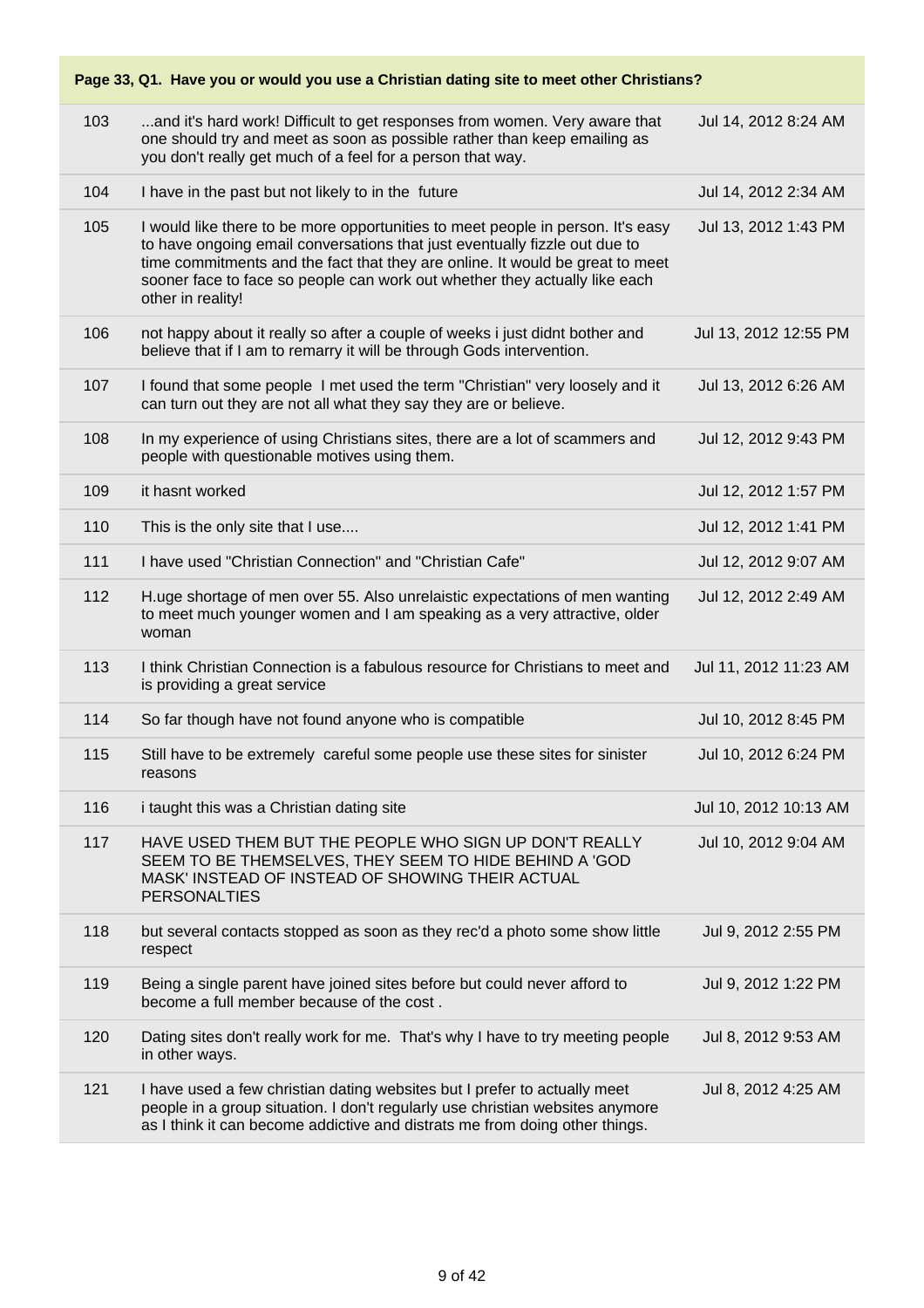#### **Page 33, Q1. Have you or would you use a Christian dating site to meet other Christians?** 122 I am not keen on dating sites but would attend Christian events for singles. Particularly if they were attended by people of my ethnic origin which is a problem I found with Network Christian events they were predominantly 'white' Jul 7, 2012 7:06 AM 123 holidays for single christians in UK would be great - overseas holidays sound great (richmond / oakhall) are too expensive Jul 7, 2012 4:33 AM 124 Not enough local people on there and I don't want a long-distance relationship Jul 7, 2012 3:20 AM 125 did not like it Jul 6, 2012 12:51 AM 126 Without success Jul 4, 2012 3:16 PM 127 I'm glad that it has led to my meeting someone, albeit with a different denomination to mine, and I pray that our relationship will develop. Jul 4, 2012 2:49 PM 128 I have used a Christian dating site because I felt confident that christians would be truthful, however I was extremely disappointed and put off when I actually 'met' someone and found them to not have been truthful in the infomation they had given Jul 4, 2012 12:27 PM 129 Awful. Jul 4, 2012 9:30 AM 130 It was very expensive compared to other sites and so I didn't continue with it. Jul 4, 2012 8:42 AM 131 Found it very uncomfortable - it didn't feel like the right way for me - and left before the end of the trial period. Jul 3, 2012 11:19 PM 132 Awful experience, sorry. Didn't like the person I became, "boy shopping" based on photos and a few stats. Plus the potential for disappointment when eloquent writers fail to match that with conversation. Jul 3, 2012 4:48 PM 133 unfortunately most of the men I met expected a level of intimacy that most non Christians would not expect on a first date (French kiss) as well as expecting that sex would follow pretty soon. So I never had a second date. As I cannot make love without being in love and if I remarry I want to marry someone who is my best friend as well. This notion also appears to be rather strange to the ones I met. So a Christian dating site is unfortunately not necessarily much use. People go on it to find a nice honest person because they have been hurt but without any real idea of what a committed Christian might be. As marrying someone just cos he is a Christian is not a recipe for success. Getting on with someone who shares similar tastes and aims and goals in life, who cares for others, is far more important in my view than whether someone thinks they are a christian (particularly as this often means they think they are superior). I know I am no better and often worse than others. But many very committed Christians do not believe in this no sex before marriage and would question that it has anything to do with being a Christian, Vicars and laymen alike. So where does that leave me? leaving the Christian website as it is all too complicated. Because whatever some churches teach, most Christians do not believe it and even if they do, do not necessarily practise it for themselves. they might like to but that is not the same thing. Jul 3, 2012 3:59 PM 134 I have used FriendsFirst and C / connection Jul 3, 2012 3:47 PM 135 Proportion of men is so small compared to women and men are extremely Jul 3, 2012 3:03 PM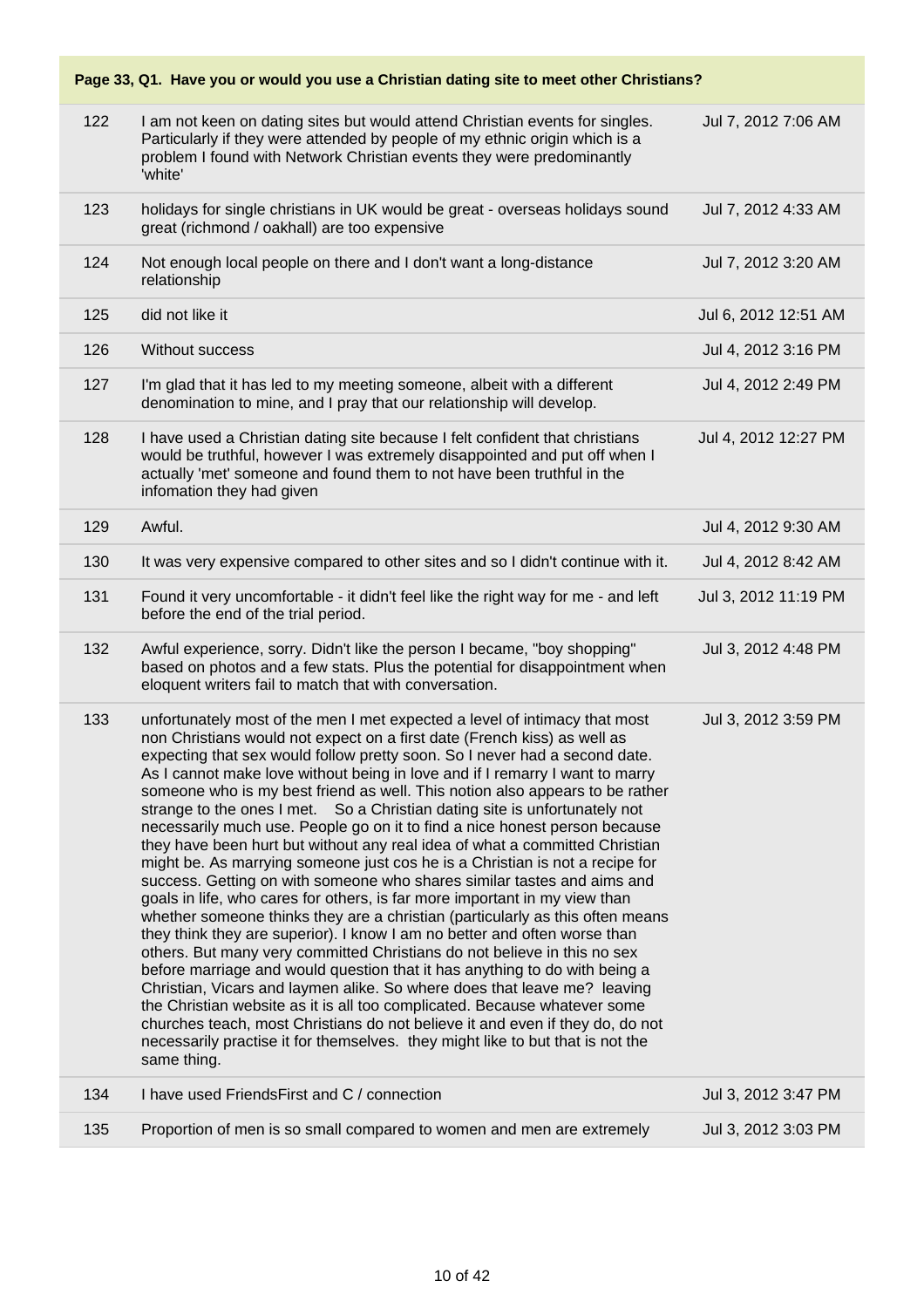|     | bad at replying to contacts!!                                                                                                                                                                                                                                                                                                                                                                      |                      |
|-----|----------------------------------------------------------------------------------------------------------------------------------------------------------------------------------------------------------------------------------------------------------------------------------------------------------------------------------------------------------------------------------------------------|----------------------|
| 136 | Very difficult and cold calling; in many ways it leaves a sour taste when<br>there's no response back or get blocked without any explanation; very cut<br>throat in many ways I think                                                                                                                                                                                                              | Jul 3, 2012 2:56 PM  |
| 137 | I have in the past, but I probably would not use one again. I think its best to<br>meet someone in a group environment, so you can watch how they interact<br>with others.                                                                                                                                                                                                                         | Jul 3, 2012 2:49 PM  |
| 138 | i would prefer it if there were more sites/groups which werent 'dating' sites<br>but there for social events where you could meet christian singles in a more<br>relaxed atmosphere with no pressure                                                                                                                                                                                               | Jul 3, 2012 1:35 PM  |
| 139 | I could have put more effort in, but one can't do everything. Different<br>methods have different advantages.                                                                                                                                                                                                                                                                                      | Jul 3, 2012 12:55 PM |
| 140 | I have loaded my profile but only been approached by unsuitable men and<br>so have not been on any dates.                                                                                                                                                                                                                                                                                          | Jul 3, 2012 12:53 PM |
| 141 | I would rather meet people face to face. Asa Christian leader i am wary of<br>going publéic on the internet.                                                                                                                                                                                                                                                                                       | Jul 3, 2012 10:29 AM |
| 142 | I have but there are some guys who are looking for different things like, they<br>are not committed christians themselves but like the idea of a christian<br>women. Also there is generally a problem with distance, the chances of<br>finding someone local to you is slim.                                                                                                                      | Jul 3, 2012 9:34 AM  |
| 143 | I'm doing this questionnaire on my first day of my trial with CC!!!                                                                                                                                                                                                                                                                                                                                | Jul 3, 2012 8:49 AM  |
| 144 | Very bad experiences - would never consider using again                                                                                                                                                                                                                                                                                                                                            | Jul 3, 2012 8:45 AM  |
| 145 | I am currently an active member on Christian Connection, and still have not<br>had any communication at all.                                                                                                                                                                                                                                                                                       | Jul 3, 2012 8:40 AM  |
| 146 | i have been using christian connection on a weeks free trial but i am actually<br>finding it very weird and think i will stop using it after the week is up                                                                                                                                                                                                                                        | Jul 3, 2012 7:51 AM  |
| 147 | I used a dating site several years ago. The first time it was not successful,<br>but later I met someone who has become a very dear long-term friend,<br>making my life much more interesting and enjoyable.                                                                                                                                                                                       | Jul 3, 2012 6:29 AM  |
| 148 | Again, these sites tend to have "quality" men 40 years and under. Any<br>"quality" Christian men aged 50+ who live anywhere near to me, are few and<br>far between. A lot of Christian Introduction Companies state that "distance<br>should not be an obstacle" - it definitely is. Also, many social events where<br>people can meet are nearly always in London, or for the age group under 45. | Jul 3, 2012 4:03 AM  |
| 149 | The disadvantage is people never seem in close proximity to where I live so<br>it is difficult building relationships. Also, I think some men have issues with<br>integrity and commitment.                                                                                                                                                                                                        | Jul 3, 2012 3:46 AM  |
| 150 | Have great struggles with computers and feel a bit isolated because of that.                                                                                                                                                                                                                                                                                                                       | Jul 3, 2012 3:15 AM  |
| 151 | Low quality of men                                                                                                                                                                                                                                                                                                                                                                                 | Jul 3, 2012 1:44 AM  |
| 152 | I didn't find it in the least bit helpful as most men are looking for a relationship<br>which in my view implies sexual. As a Christian I would rather get to know                                                                                                                                                                                                                                 | Jul 3, 2012 1:31 AM  |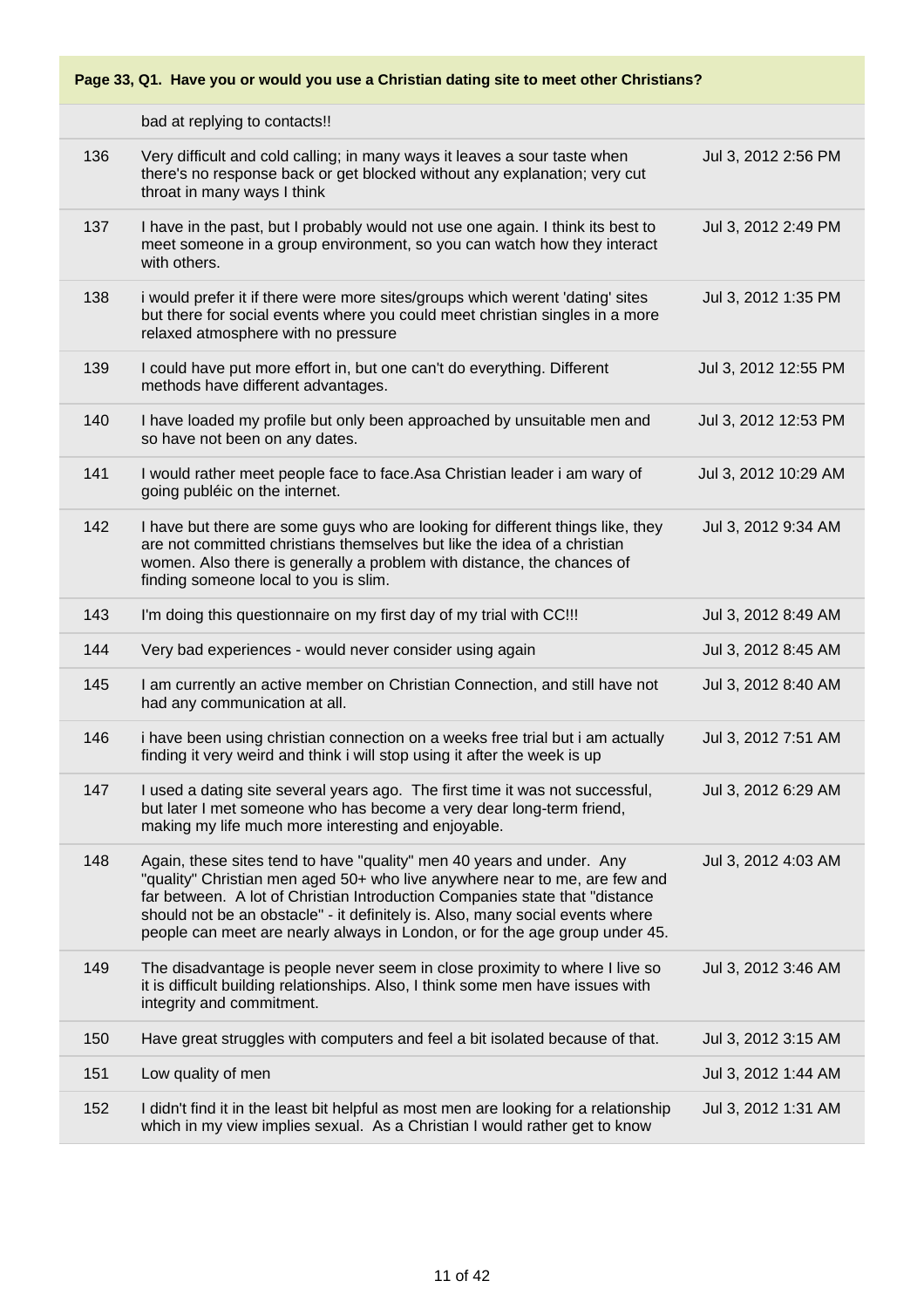| Page 33, Q1. Have you or would you use a Christian dating site to meet other Christians? |                                                                                                                                                                                                                                                                                                                                                                                                                                                                                                                                                                                                                                                       |                      |  |
|------------------------------------------------------------------------------------------|-------------------------------------------------------------------------------------------------------------------------------------------------------------------------------------------------------------------------------------------------------------------------------------------------------------------------------------------------------------------------------------------------------------------------------------------------------------------------------------------------------------------------------------------------------------------------------------------------------------------------------------------------------|----------------------|--|
|                                                                                          | someone first before I embarked on a 'relationship'. Also most people lived<br>miles away from me and I can't see the point in a distance relationship of any<br>kind.                                                                                                                                                                                                                                                                                                                                                                                                                                                                                |                      |  |
| 153                                                                                      | It didnt work for me - the man I met on there was lovely but had lots of<br>'issues' from a previous relationship that meant he was reluctant to commit.<br>Alot of sites have a bit of a 'shopping' mentality where people are selected by<br>presentation and looks which can be very deceptive. The man I have met<br>now I did meet previously on a Christian dating site and rejected him - but<br>when I got to know him over a period of time on a separate Christian forum<br>site it was the man himself rather than his appearance that I got to know and<br>fall in love with after we met up with for a coffee.                           | Jul 2, 2012 11:49 PM |  |
| 154                                                                                      | As with most dating sites, the women far outnumber the men. Some men on<br>these sites have proven to be dubious. Dating sites aren't great for women<br>over 45!                                                                                                                                                                                                                                                                                                                                                                                                                                                                                     | Jul 2, 2012 6:09 PM  |  |
| 155                                                                                      | Would not use for dating but would use for meeting other christians                                                                                                                                                                                                                                                                                                                                                                                                                                                                                                                                                                                   | Jul 2, 2012 5:32 PM  |  |
| 156                                                                                      | Yes i have used christian dating site- very hard to get a genuine honest<br>profile and conversation going.                                                                                                                                                                                                                                                                                                                                                                                                                                                                                                                                           | Jul 2, 2012 3:38 PM  |  |
| 157                                                                                      | I have used Christian Connection which seems to be the best site around<br>and helps many people. However, it didn't help me personally to make<br>friends with any guys. I could see that one would need to spend an<br>enormous amount of time online to make friends and a possibly start a<br>relationship with a man that way. In spite of not having male single friends<br>my own age, I'm not short of friends in general locally and wider afield and, in<br>the end, I became bored and gave up.                                                                                                                                            | Jul 2, 2012 3:27 PM  |  |
| 158                                                                                      | I have not found it easy to get used to, or to understand how to respond to<br>the mail, the process for me is very new and I do not yet understand how to<br>present positively and how to make the most of tis opportunity                                                                                                                                                                                                                                                                                                                                                                                                                          | Jul 2, 2012 3:18 PM  |  |
| 159                                                                                      | First very new to me and second I would not think I would meet the cailbre of<br>person I would want to be with, or that I would be accepted.                                                                                                                                                                                                                                                                                                                                                                                                                                                                                                         | Jul 2, 2012 2:42 PM  |  |
| 160                                                                                      | I have but probabaly wouldn't again.                                                                                                                                                                                                                                                                                                                                                                                                                                                                                                                                                                                                                  | Jul 2, 2012 2:35 PM  |  |
| 161                                                                                      | <b>Christian Connection</b>                                                                                                                                                                                                                                                                                                                                                                                                                                                                                                                                                                                                                           | Jul 2, 2012 2:22 PM  |  |
| 162                                                                                      | Christian Connection - but it frustrates me because the search engine is very<br>poor, it give me matches with people who do not regard me as a match.                                                                                                                                                                                                                                                                                                                                                                                                                                                                                                | Jul 2, 2012 2:16 PM  |  |
| 163                                                                                      | I would rather have a "friends first" site - this would provide single friends,<br>from which other things might develop. I've resisted dating sites because<br>the likelihood of meeting someone with whom I have Chemistry is so slight.                                                                                                                                                                                                                                                                                                                                                                                                            | Jul 2, 2012 2:14 PM  |  |
| 164                                                                                      | No success and generally a very disappointing experience                                                                                                                                                                                                                                                                                                                                                                                                                                                                                                                                                                                              | Jul 2, 2012 1:40 PM  |  |
| 165                                                                                      | i dont generally like meeting people this way because i prefer to get to know<br>someone through genuine and friendship levels first so that i can check out<br>what kind of person they are and watch how they serve and what they<br>believe first before you go any further as thinking of them as possible dates<br>ect. i believe that this is a dangerous route and it has caused me a few times<br>to sway from my faith when i start getting too interested in a guy rather than<br>god, so id rather meet them in a church setting and then if there are feelings<br>there they will develop under guidance of others who know BOTH parties. | Jul 2, 2012 1:29 PM  |  |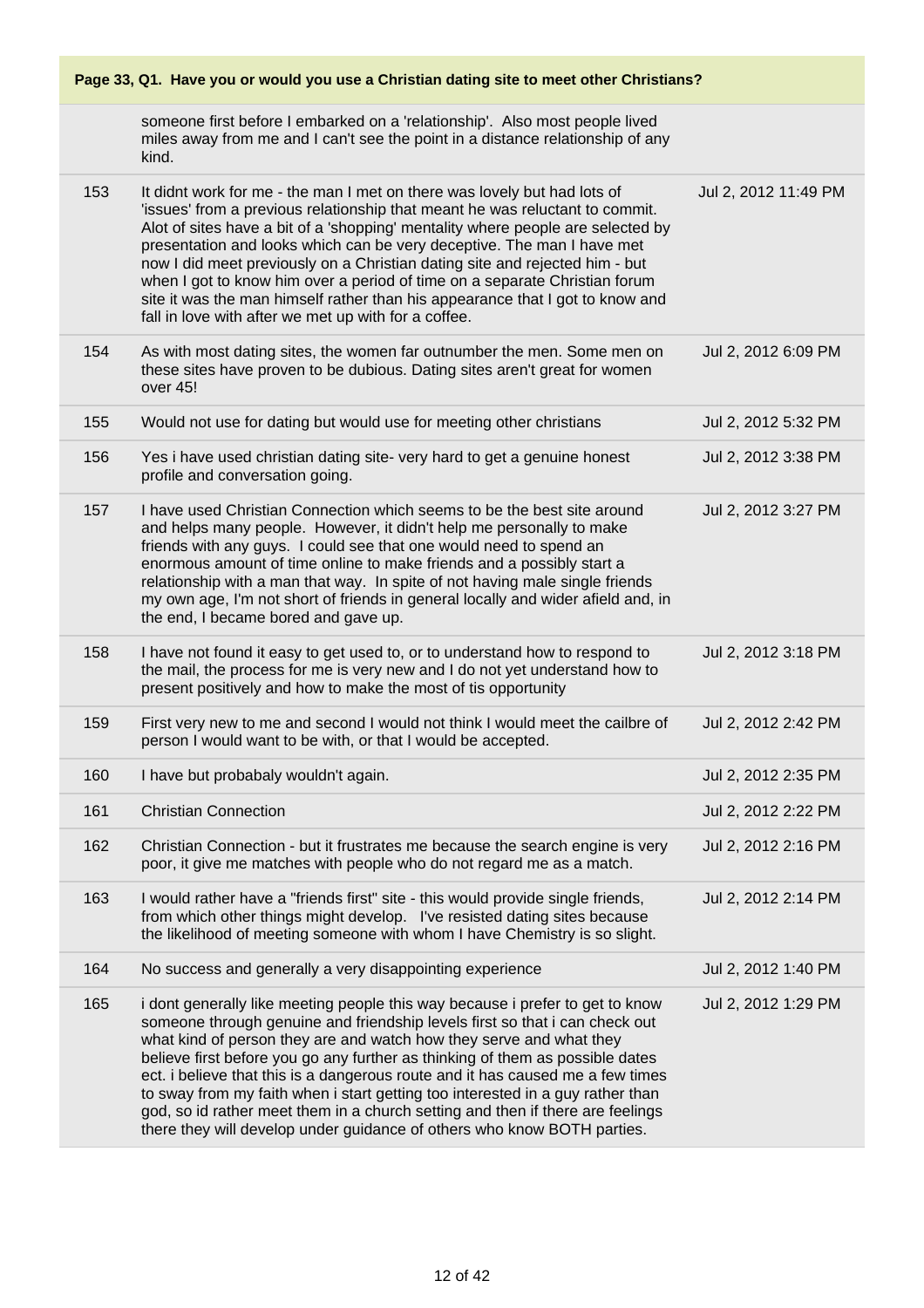| Page 33, Q1. Have you or would you use a Christian dating site to meet other Christians? |                                                                                                                                                                                                                                                                                                                                                                                                                                                                                               |                      |  |
|------------------------------------------------------------------------------------------|-----------------------------------------------------------------------------------------------------------------------------------------------------------------------------------------------------------------------------------------------------------------------------------------------------------------------------------------------------------------------------------------------------------------------------------------------------------------------------------------------|----------------------|--|
|                                                                                          | using a website, you can never have counsel from people who know you<br>both well enough to guide you.                                                                                                                                                                                                                                                                                                                                                                                        |                      |  |
| 166                                                                                      | I don't like them as they feel very judgemental and I don't feel comfortable<br>knowing friends can see my profile! I also am aware that what I think I want<br>isn't necessarily what I need I kind of used it more as a way to meet up<br>with people local as quickly as possible as I am much more of a face-to-face<br>person. Didn't find it helpful though so seems a lot of money I think you<br>have to be really serious and put a lot of time into it for it to work, and I'm not! | Jul 2, 2012 1:05 PM  |  |
| 167                                                                                      | Glad I tried but it's not for me.                                                                                                                                                                                                                                                                                                                                                                                                                                                             | Jul 2, 2012 1:03 PM  |  |
| 168                                                                                      | I did not enjoy meeting other christians this way                                                                                                                                                                                                                                                                                                                                                                                                                                             | Jul 2, 2012 1:03 PM  |  |
| 169                                                                                      | It has never appealed to me to use one - I feel it can stifle the formation of a<br>natural relationship as you could get caught up with meeting The One,<br>instead of forming the relationship organically. I also feel that you are taking<br>God out of the equation.                                                                                                                                                                                                                     | Jul 2, 2012 1:02 PM  |  |
| 170                                                                                      | My experiences have been poor. Some people play games and are not<br>looking for a relationship. I had one reasonable experience, though the<br>person wasn't right for me.                                                                                                                                                                                                                                                                                                                   | Jul 2, 2012 12:51 PM |  |
| 171                                                                                      | I have used a Christian dating site though found it very demoralising and<br>added to my feeling of being unattractive and dull.                                                                                                                                                                                                                                                                                                                                                              | Jul 2, 2012 12:35 PM |  |
| 172                                                                                      | Not been successful to date!                                                                                                                                                                                                                                                                                                                                                                                                                                                                  | Jul 2, 2012 12:25 PM |  |
| 173                                                                                      | Not the best way - because however much you have in common it's no use<br>without "chemistry" - which you can't tell on a website!                                                                                                                                                                                                                                                                                                                                                            | Jul 2, 2012 12:18 PM |  |
| 174                                                                                      | https://www.surveymonkey.com/i/t.gif                                                                                                                                                                                                                                                                                                                                                                                                                                                          | Jul 2, 2012 12:17 PM |  |
| 175                                                                                      | People lie about who they are, what they look like and even what they<br>believe                                                                                                                                                                                                                                                                                                                                                                                                              | Jul 2, 2012 12:16 PM |  |
| 176                                                                                      | I prefer to meet people face-to-face, though, eg at an event. I think everyone<br>just puts their best points forward on a dating site, and for some people their<br>hopes could be raised too high. I find it more natural to meet at an event or<br>short holiday - I would want to see how a man interacts with others of both<br>sexes there!                                                                                                                                             | Jul 2, 2012 12:07 PM |  |
| 177                                                                                      | Some time ago, I joined one for a few days, but was put off by the number of<br>"trolls". I think it is a lot better to get to know others personally, through social<br>events, even if this takes some time, rather than "meeting them" online,<br>which seems somewhat artificial to me.                                                                                                                                                                                                   | Jul 2, 2012 11:48 AM |  |
| 178                                                                                      | Yes, I have but too scared to contact anyone I like and those that contact me<br>I am not remotely attracted to. Also most dating sites want to charge you and<br>I think this is wrong.                                                                                                                                                                                                                                                                                                      | Jul 2, 2012 11:29 AM |  |
| 179                                                                                      | Most weren't Christians!                                                                                                                                                                                                                                                                                                                                                                                                                                                                      | Jul 2, 2012 11:19 AM |  |
| 180                                                                                      | One has to be extremely wise and very firm. I have met a few scammers<br>and those who are so desperate that they are not really waiting for God's<br>best. So many people just seem to want a relationship without thinking of<br>whether they are ready within themselves.                                                                                                                                                                                                                  | Jul 2, 2012 11:07 AM |  |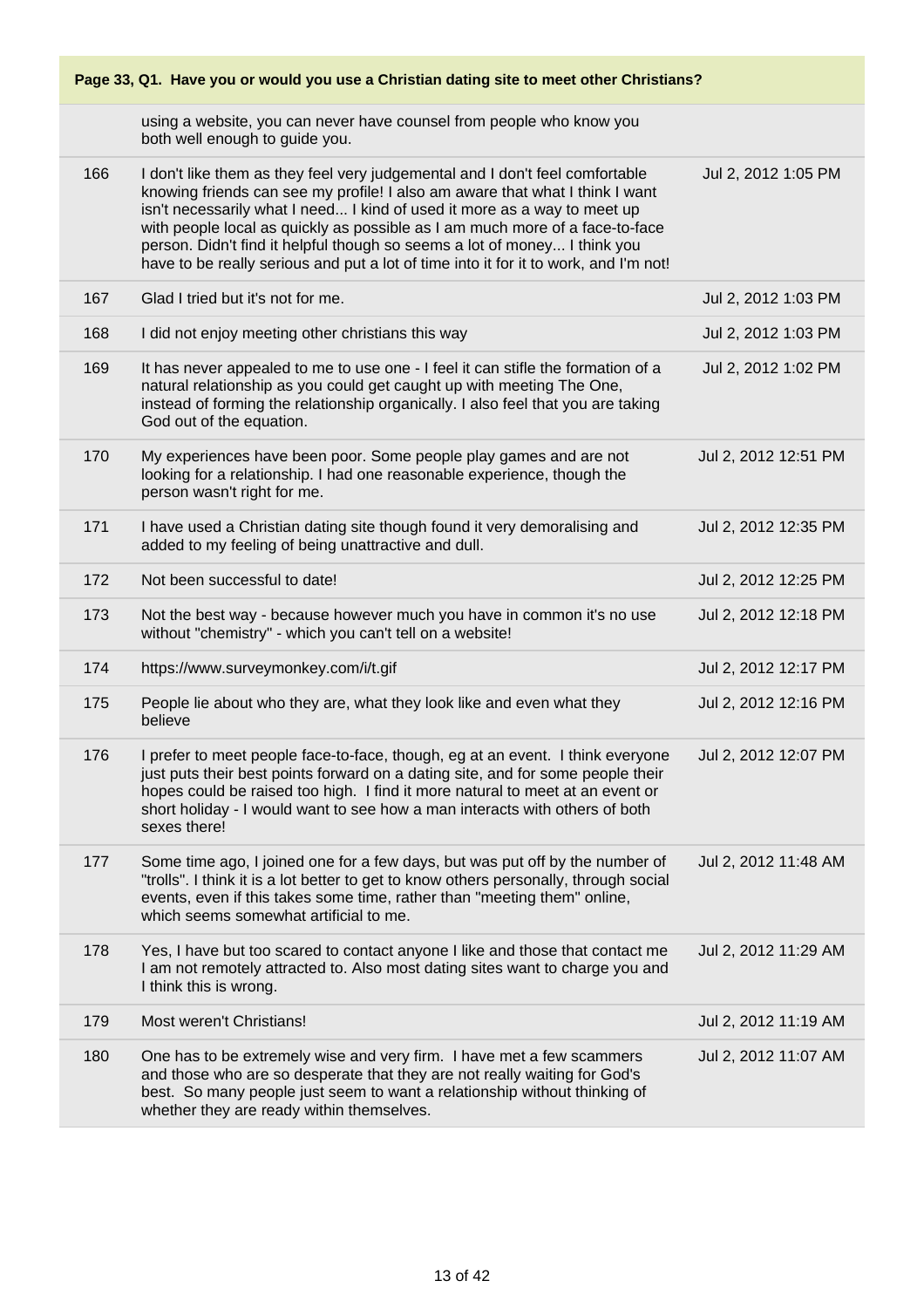| 181 | I was disappointed at how judgemental people were. I also found spending<br>so much time online quite boring                                                                                                                                                                                                                                                                                                                                                                                                                                                                                                                                                                     | Jul 2, 2012 10:53 AM  |
|-----|----------------------------------------------------------------------------------------------------------------------------------------------------------------------------------------------------------------------------------------------------------------------------------------------------------------------------------------------------------------------------------------------------------------------------------------------------------------------------------------------------------------------------------------------------------------------------------------------------------------------------------------------------------------------------------|-----------------------|
| 182 | It was awful so went to a secular one - eharmony                                                                                                                                                                                                                                                                                                                                                                                                                                                                                                                                                                                                                                 | Jul 2, 2012 10:05 AM  |
| 183 | Many of the statements the guys wrote about themselves were highly<br>exaggerated / untrue. Many of their self statements about appearance and<br>interests were delusional or very untrue.                                                                                                                                                                                                                                                                                                                                                                                                                                                                                      | Jul 1, 2012 3:16 PM   |
| 184 | I use is but have found guys to be somewhat rude and often abusive on this<br>site because they are guys and they can get away with it or so it appears!!                                                                                                                                                                                                                                                                                                                                                                                                                                                                                                                        | Jul 1, 2012 2:56 PM   |
| 185 | I started an online christian dating site and noticed that the so called<br>christians were not church goers and only stated their religion because they<br>were not of any other religion. was not impressed                                                                                                                                                                                                                                                                                                                                                                                                                                                                    | Jul 1, 2012 1:53 PM   |
| 186 | I have done for many years. I did meet a boyfriend through CC but my<br>overall experience has been very negative, even though I appreciate the<br>huge amount of effort those who work for the site go to. Most of my<br>messages are ignored and find it hard that nearly all guys can't even be<br>bothered to click the "thanks but no thanks" button. People on Fusion 101<br>are more respectful in my experience                                                                                                                                                                                                                                                          | Jul 1, 2012 12:13 PM  |
| 187 | Not many men in CornwalL!                                                                                                                                                                                                                                                                                                                                                                                                                                                                                                                                                                                                                                                        | Jul 1, 2012 9:36 AM   |
| 188 | cost implications                                                                                                                                                                                                                                                                                                                                                                                                                                                                                                                                                                                                                                                                | Jul 1, 2012 5:24 AM   |
| 189 | But have learnt that not many on such sites are Christians                                                                                                                                                                                                                                                                                                                                                                                                                                                                                                                                                                                                                       | Jun 30, 2012 5:03 AM  |
| 190 | it has been good to meet a variety of lovely men.                                                                                                                                                                                                                                                                                                                                                                                                                                                                                                                                                                                                                                | Jun 29, 2012 12:50 PM |
| 191 | They have not been very successful in the past.                                                                                                                                                                                                                                                                                                                                                                                                                                                                                                                                                                                                                                  | Jun 29, 2012 3:36 AM  |
| 192 | I have not found these sites to be particularly successful as I find that rather<br>than be a good way of meeting people it becomes a good way of hiding<br>behind a computer and not actually engaging with people as the filtering out<br>of potential partners becomes an "armchair activity" rather than a true<br>understanding of the person reflected through their profile. When meeting<br>someone in real life we apply very different filtering systems to the ones used<br>on websites and if the filtering system created by the dating site<br>programmers was more accurate and more detailed then this way of meeting<br>people may actually be more successful. | Jun 28, 2012 4:31 PM  |
| 193 | With very little success I should add                                                                                                                                                                                                                                                                                                                                                                                                                                                                                                                                                                                                                                            | Jun 28, 2012 1:19 PM  |
| 194 | Just signed up to christian connections-its been really helpful to my friends,<br>and because they are Godly, I don't feel like I'm striving, whereas a while<br>back I'd have felt like I was taking things into my own hands rather than<br>letting God do it.                                                                                                                                                                                                                                                                                                                                                                                                                 | Jun 28, 2012 10:11 AM |
| 195 | Would and do always recommend                                                                                                                                                                                                                                                                                                                                                                                                                                                                                                                                                                                                                                                    | Jun 27, 2012 6:27 PM  |
| 196 | AM USING IT AT MOMENT                                                                                                                                                                                                                                                                                                                                                                                                                                                                                                                                                                                                                                                            | Jun 27, 2012 3:21 PM  |
| 197 | 8 of my boyfriend friends, my sister and a good friend of mine (who I was                                                                                                                                                                                                                                                                                                                                                                                                                                                                                                                                                                                                        | Jun 27, 2012 11:35 AM |
| 198 | Many weird guys and losers (sorry to be blunt) I prefer attending social                                                                                                                                                                                                                                                                                                                                                                                                                                                                                                                                                                                                         | Jun 26, 2012 1:49 PM  |
|     |                                                                                                                                                                                                                                                                                                                                                                                                                                                                                                                                                                                                                                                                                  |                       |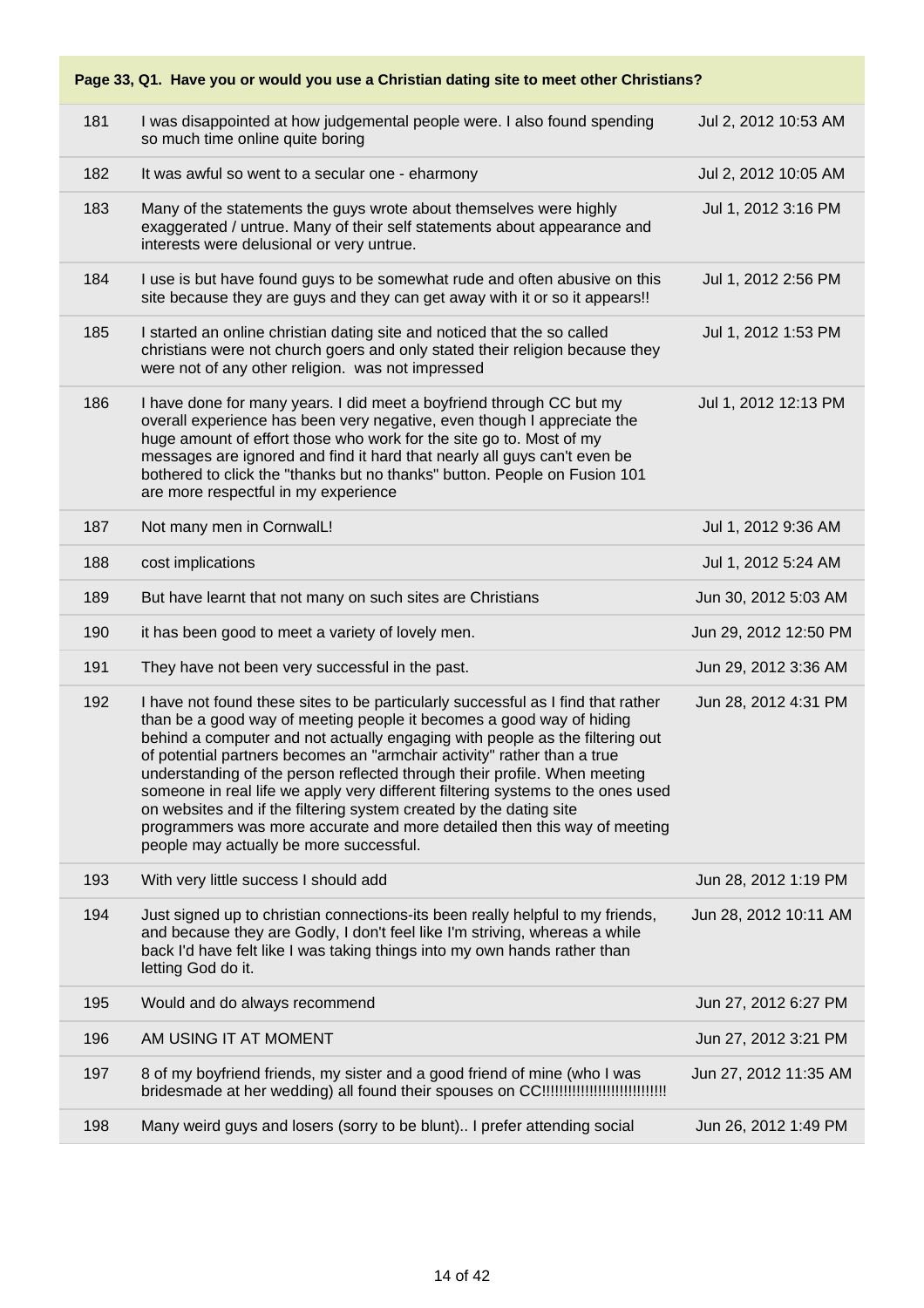| Page 33, Q1. Have you or would you use a Christian dating site to meet other Christians? |                                                                                                                                                                                                                                                                                                                                                                                                                                                                                 |                       |  |
|------------------------------------------------------------------------------------------|---------------------------------------------------------------------------------------------------------------------------------------------------------------------------------------------------------------------------------------------------------------------------------------------------------------------------------------------------------------------------------------------------------------------------------------------------------------------------------|-----------------------|--|
|                                                                                          | events arranged by CC  here and there some nice 'normal' guys, but they<br>are so few and far between that they generally don't need to resort to dating<br>websites.                                                                                                                                                                                                                                                                                                           |                       |  |
| 199                                                                                      | and it is good, but hasn't worked for me.                                                                                                                                                                                                                                                                                                                                                                                                                                       | Jun 26, 2012 1:24 PM  |  |
| 200                                                                                      | I have used CCUK so far (and also My Single Friend). It has been ok for a<br>month but have had to stop subscription as too busy and may have met<br>someone from it.                                                                                                                                                                                                                                                                                                           | Jun 26, 2012 12:50 PM |  |
| 201                                                                                      | Not easy, as it misses out the 'eyes met across a room' / 'spark factor'. You<br>have to assess the 'spark factor' when you're sitting opposite someone at the<br>table for dinner or a drink, so dating people from websites can seem a bit<br>more pressured, as there's none of the flirty sense of initial attraction - that<br>comes later - and you have to figure out if there's even that tiny initial spark<br>whilst trying to think of conversation with a stranger! | Jun 26, 2012 12:26 PM |  |
| 202                                                                                      | Usually live too far away. Can be very discouraging                                                                                                                                                                                                                                                                                                                                                                                                                             | Jun 25, 2012 2:53 PM  |  |
| 203                                                                                      | tried it for 4 months. did not really warm to the idea.                                                                                                                                                                                                                                                                                                                                                                                                                         | Jun 25, 2012 1:57 PM  |  |
| 204                                                                                      | do you really want to know?                                                                                                                                                                                                                                                                                                                                                                                                                                                     | Jun 24, 2012 4:47 PM  |  |
| 205                                                                                      | yours I did it because having a wife who believes as I do in Jesus would help<br>my faith and her's!!                                                                                                                                                                                                                                                                                                                                                                           | Jun 24, 2012 3:49 PM  |  |
| 206                                                                                      | The usual problem. Far more women than men on the site and some are<br>'playing the field'. In reality everyone wants someone living close by and<br>when you go on the site you're lucky if there are even one or two men of<br>interest to you in your area.                                                                                                                                                                                                                  | Jun 23, 2012 10:48 AM |  |
| 207                                                                                      | I have used christian dating sites and found that most of the people I met<br>were not really committed christians, it disappointed me and I stopped using<br>the sites because I had no success of finding a partner.                                                                                                                                                                                                                                                          | Jun 23, 2012 3:38 AM  |  |
| 208                                                                                      | I occasionally get messages but they're from girls I'm not interested in, and<br>the ones who I like and message never reply back.                                                                                                                                                                                                                                                                                                                                              | Jun 23, 2012 3:33 AM  |  |
| 209                                                                                      | I find it difficult- raising hopes and then guys go for girls 5-10 years younger<br>also although I'm told I look great I want to put my photo on- but this means I<br>get few responses.                                                                                                                                                                                                                                                                                       | Jun 22, 2012 4:10 PM  |  |
| 210                                                                                      | i am joined to one but have not been very pro-active with my time and have<br>not logged on much                                                                                                                                                                                                                                                                                                                                                                                | Jun 22, 2012 3:44 PM  |  |
| 211                                                                                      | couldn't afford to keep the membership up but found it better than most<br>dating sites.                                                                                                                                                                                                                                                                                                                                                                                        | Jun 22, 2012 11:39 AM |  |
| 212                                                                                      | Member of FriendsFirst but very disappointed with it!                                                                                                                                                                                                                                                                                                                                                                                                                           | Jun 22, 2012 10:46 AM |  |
| 213                                                                                      | I have not found them helpful                                                                                                                                                                                                                                                                                                                                                                                                                                                   | Jun 22, 2012 10:13 AM |  |
| 214                                                                                      | Still need to be wary - can still have some 'odd ' people. You think a christian<br>site is safe but not always.                                                                                                                                                                                                                                                                                                                                                                | Jun 22, 2012 9:55 AM  |  |
| 215                                                                                      | I have tried Christian Connection. I could count on 2 hands the number of<br>men in the age bracket on there across 2 local counties, and had met most<br>of them and know they weren't potentials for me. I found few 'matches'                                                                                                                                                                                                                                                | Jun 22, 2012 9:47 AM  |  |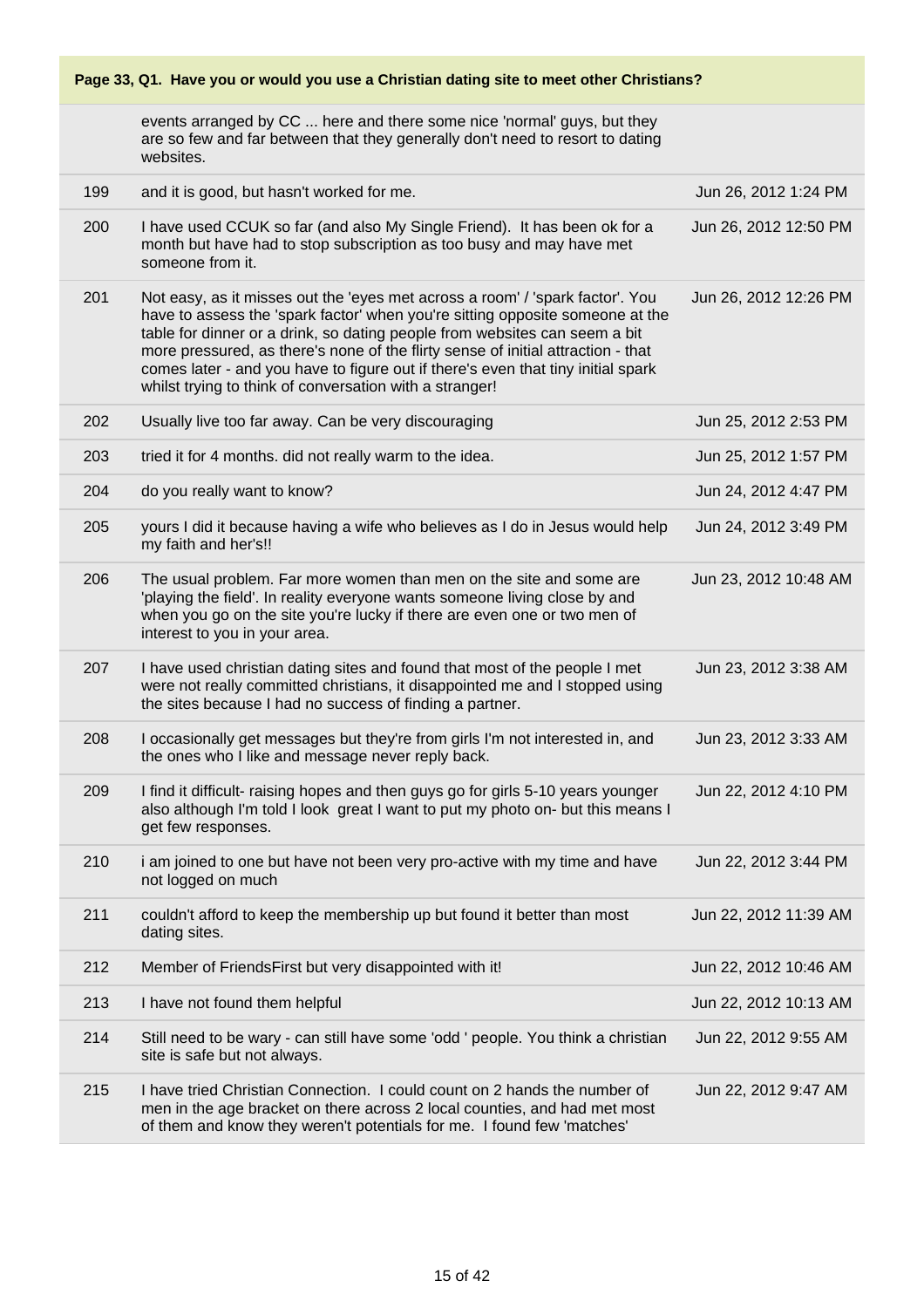|     | nationally even, and am not keen on moving far for marriage.                                                                                                                                                                                                                                                                                                                                                                                                                                                                                                                                                                                                                                                                                                                                                                                                                                                                                                                                                                                                                                                                                                                                                                                                                                                                                                                                                                                                                                                               |                       |
|-----|----------------------------------------------------------------------------------------------------------------------------------------------------------------------------------------------------------------------------------------------------------------------------------------------------------------------------------------------------------------------------------------------------------------------------------------------------------------------------------------------------------------------------------------------------------------------------------------------------------------------------------------------------------------------------------------------------------------------------------------------------------------------------------------------------------------------------------------------------------------------------------------------------------------------------------------------------------------------------------------------------------------------------------------------------------------------------------------------------------------------------------------------------------------------------------------------------------------------------------------------------------------------------------------------------------------------------------------------------------------------------------------------------------------------------------------------------------------------------------------------------------------------------|-----------------------|
| 216 | Waste of time - even Christian men are not honest on web sites!                                                                                                                                                                                                                                                                                                                                                                                                                                                                                                                                                                                                                                                                                                                                                                                                                                                                                                                                                                                                                                                                                                                                                                                                                                                                                                                                                                                                                                                            | Jun 22, 2012 9:44 AM  |
| 217 | not very successful                                                                                                                                                                                                                                                                                                                                                                                                                                                                                                                                                                                                                                                                                                                                                                                                                                                                                                                                                                                                                                                                                                                                                                                                                                                                                                                                                                                                                                                                                                        | Jun 22, 2012 9:38 AM  |
| 218 | I have but I find that there is very little difference between the type of man<br>you meet on Christian on non Christian sites. I had hoped that men on<br>Christian sites would be more considerate etc but that is clearly not the case.                                                                                                                                                                                                                                                                                                                                                                                                                                                                                                                                                                                                                                                                                                                                                                                                                                                                                                                                                                                                                                                                                                                                                                                                                                                                                 | Jun 22, 2012 9:11 AM  |
| 219 | It's not ideal. Christian dating sites have absolutely no accountability. It can<br>be really sleazy having old men perving and hitting on you. There are lots of<br>people on them who say they are Christians but don't have a true grip of<br>what this means and aren't born again. Online dating can be expensive and<br>a chore. Getting to know someone one on one outside the context of each<br>others friends and family isn't necessarily that helpful and due to the nature<br>of online dating is usually some distance involved so it takes a long time<br>before you even see them in that context. Also it would need 50% of each<br>sex to work effectively but there are twice as many women on the sites as<br>men so it is not particularly good. christian online dating sites such as<br>Christian connection are also ageist with their events and I don't think this is<br>biblical! It doesn't say anywhere in the bible that men should be immature<br>for as long as possible and therefore men have to have younger women, as<br>your speed dating events endorse. It doesn't say in the bible that women<br>over the age of 30-35 should be put on the scrap heap by the same aged<br>men and therefore speed dating endorsing this is particulary unhelpful. Not<br>all women want an older immature man and plenty of younger mature men<br>are interested in older women. christian speed dating ageist bands do not<br>take this into account. 25% of women marry younger men these days. | Jun 22, 2012 7:49 AM  |
| 220 | I did for a while and only had contact with a few weirdos so stopped and<br>wouldn't do it again                                                                                                                                                                                                                                                                                                                                                                                                                                                                                                                                                                                                                                                                                                                                                                                                                                                                                                                                                                                                                                                                                                                                                                                                                                                                                                                                                                                                                           | Jun 22, 2012 7:09 AM  |
| 221 | I don't really think Christian dating sites are the answer but it would be good<br>to have more social activities for Christians that didn't cost the earth.                                                                                                                                                                                                                                                                                                                                                                                                                                                                                                                                                                                                                                                                                                                                                                                                                                                                                                                                                                                                                                                                                                                                                                                                                                                                                                                                                               | Jun 22, 2012 6:04 AM  |
| 222 | not a good experience unfortunately (for several reasons)                                                                                                                                                                                                                                                                                                                                                                                                                                                                                                                                                                                                                                                                                                                                                                                                                                                                                                                                                                                                                                                                                                                                                                                                                                                                                                                                                                                                                                                                  | Jun 22, 2012 3:52 AM  |
| 223 | I have used several in the past including Christian connections but<br>unfortunately I have had some bad experiences of meeting people on here.<br>One particular guy really pretending to be a Christian when he wasn't and<br>that was very upsetting. I know that Christian dating works for many people<br>but I find it difficult as you can't 'check people out' so easily because you<br>don't have any friends in common.                                                                                                                                                                                                                                                                                                                                                                                                                                                                                                                                                                                                                                                                                                                                                                                                                                                                                                                                                                                                                                                                                          | Jun 21, 2012 4:02 PM  |
| 224 | Would prefer to meet people face to face                                                                                                                                                                                                                                                                                                                                                                                                                                                                                                                                                                                                                                                                                                                                                                                                                                                                                                                                                                                                                                                                                                                                                                                                                                                                                                                                                                                                                                                                                   | Jun 21, 2012 3:47 PM  |
| 225 | I have struggled with it as lots of 'needy' men have approached me, there<br>seems to be a lack of strong Godly men.                                                                                                                                                                                                                                                                                                                                                                                                                                                                                                                                                                                                                                                                                                                                                                                                                                                                                                                                                                                                                                                                                                                                                                                                                                                                                                                                                                                                       | Jun 21, 2012 10:47 AM |
| 226 | This has been useful; however                                                                                                                                                                                                                                                                                                                                                                                                                                                                                                                                                                                                                                                                                                                                                                                                                                                                                                                                                                                                                                                                                                                                                                                                                                                                                                                                                                                                                                                                                              | Jun 21, 2012 10:31 AM |
| 227 | There were too many ungodly people and scammers on a supposedly<br>Christian site                                                                                                                                                                                                                                                                                                                                                                                                                                                                                                                                                                                                                                                                                                                                                                                                                                                                                                                                                                                                                                                                                                                                                                                                                                                                                                                                                                                                                                          | Jun 21, 2012 9:42 AM  |
| 228 | Still quite new to it.                                                                                                                                                                                                                                                                                                                                                                                                                                                                                                                                                                                                                                                                                                                                                                                                                                                                                                                                                                                                                                                                                                                                                                                                                                                                                                                                                                                                                                                                                                     | Jun 21, 2012 8:13 AM  |
| 229 | Ineffective.                                                                                                                                                                                                                                                                                                                                                                                                                                                                                                                                                                                                                                                                                                                                                                                                                                                                                                                                                                                                                                                                                                                                                                                                                                                                                                                                                                                                                                                                                                               | Jun 21, 2012 7:02 AM  |
|     |                                                                                                                                                                                                                                                                                                                                                                                                                                                                                                                                                                                                                                                                                                                                                                                                                                                                                                                                                                                                                                                                                                                                                                                                                                                                                                                                                                                                                                                                                                                            |                       |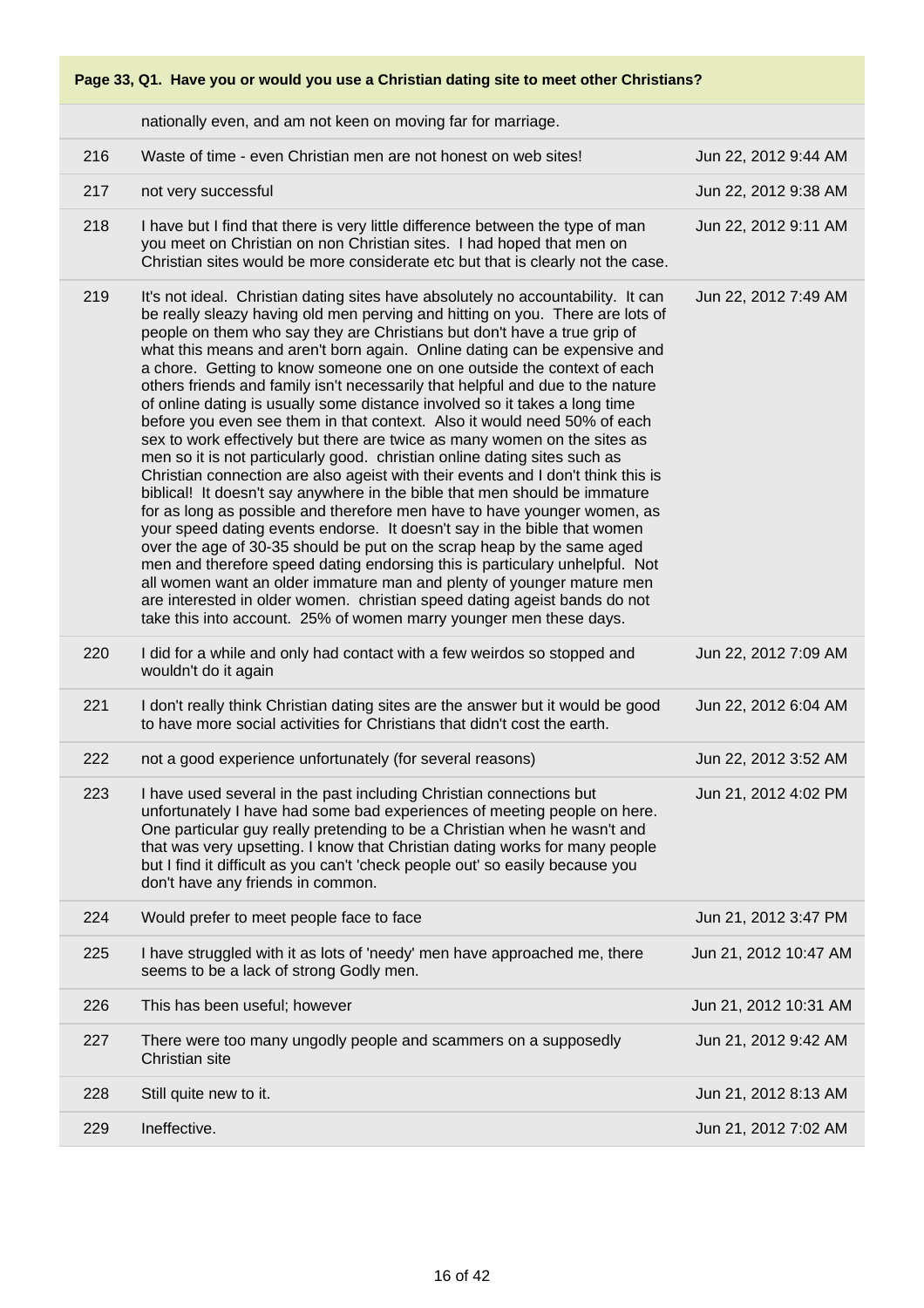| 230 | there are a lot of strange men out there but I've met a couple of great guys                                                                                                                                                                                                                                                                                                                                                                                                                                                                                                                                                                                 | Jun 21, 2012 5:55 AM  |
|-----|--------------------------------------------------------------------------------------------------------------------------------------------------------------------------------------------------------------------------------------------------------------------------------------------------------------------------------------------------------------------------------------------------------------------------------------------------------------------------------------------------------------------------------------------------------------------------------------------------------------------------------------------------------------|-----------------------|
| 231 | Personally for me it was a scary occasion                                                                                                                                                                                                                                                                                                                                                                                                                                                                                                                                                                                                                    | Jun 21, 2012 4:30 AM  |
| 232 | I can't use it as I have never 'chased' love as my self worth shouldn't come<br>from someone else so it stresses me.                                                                                                                                                                                                                                                                                                                                                                                                                                                                                                                                         | Jun 20, 2012 11:11 PM |
| 233 | Did not find it helpful                                                                                                                                                                                                                                                                                                                                                                                                                                                                                                                                                                                                                                      | Jun 20, 2012 3:31 PM  |
| 234 | I'm an attractive woman who they accidentally put as 36-40 (I'm 42 but look<br>35). I was on fusion for 3 months and in that time 1 person wrote to me.                                                                                                                                                                                                                                                                                                                                                                                                                                                                                                      | Jun 20, 2012 2:37 PM  |
| 235 | I don't trust online dating sites, Christian or otherwise. I have evidence to<br>suggest people are not entirely truthful.                                                                                                                                                                                                                                                                                                                                                                                                                                                                                                                                   | Jun 20, 2012 1:48 PM  |
| 236 | Yes, but really unsuccessfully                                                                                                                                                                                                                                                                                                                                                                                                                                                                                                                                                                                                                               | Jun 20, 2012 1:46 PM  |
| 237 | I have used a couple and didnt like them.                                                                                                                                                                                                                                                                                                                                                                                                                                                                                                                                                                                                                    | Jun 20, 2012 1:42 PM  |
| 238 | I think though that 'dating' is not a useful term.                                                                                                                                                                                                                                                                                                                                                                                                                                                                                                                                                                                                           | Jun 20, 2012 1:13 PM  |
| 239 | Have given up on this: not thick enough skinned to keep on trying.                                                                                                                                                                                                                                                                                                                                                                                                                                                                                                                                                                                           | Jun 20, 2012 11:22 AM |
| 240 | I did use Christian Connection and Fusion 101 when I was single                                                                                                                                                                                                                                                                                                                                                                                                                                                                                                                                                                                              | Jun 20, 2012 10:53 AM |
| 241 | There are too many dangers in this. People will present themselves, to put it<br>charitably, in the best possible light. Many of these sites are run by<br>commercial or Christian organizations for a profit. That is exploitation of<br>vulnerable people. The most likely outcome is disappointment and being<br>somewhat poorer.                                                                                                                                                                                                                                                                                                                         | Jun 20, 2012 8:55 AM  |
| 242 | My experience of Christian Connection led to one good, but awkward<br>friendship (we had a relationship for a while, I would have married him, and<br>probably still would - he did not feel the same). And a number of very bad<br>dates, and distressing emails. The pushiness of some of the men if told<br>gently they weren't my type was shocking - often emotional blackmail. Others<br>were basically mailing booty calls. I might try it again at some point, as I did<br>after all meet one man I did and still love even though it didn't work out. But I<br>would need to be emotionally stronger, with a tougher skin than I have right<br>now. | Jun 20, 2012 8:45 AM  |
| 243 | The thing is you can like the picture or someone but when you meet the<br>person it's a different story.                                                                                                                                                                                                                                                                                                                                                                                                                                                                                                                                                     | Jun 20, 2012 8:35 AM  |
| 244 | I find speed dating is better as you meet the person in the flesh. Internet<br>profiles and photos can be very misleading!                                                                                                                                                                                                                                                                                                                                                                                                                                                                                                                                   | Jun 20, 2012 7:58 AM  |
| 245 | No success. But it feels like fishing and not very personal. I live in the north<br>east and the men on the site were predominantly London and South East<br>focussed, which makes meeting up for initial meetings rather a challenge.                                                                                                                                                                                                                                                                                                                                                                                                                       | Jun 20, 2012 7:52 AM  |
| 246 | Yes but the pool of men was TOO small compared to Match and E-Harmony                                                                                                                                                                                                                                                                                                                                                                                                                                                                                                                                                                                        | Jun 20, 2012 5:11 AM  |
| 247 | It's vry hard for me. I like to see and hear someone 'in the flesh' to judge<br>whether I'm going to want to get to know them. And most women on<br>Christian dating sites of mor emature years are usually divorsed - with or<br>without children.                                                                                                                                                                                                                                                                                                                                                                                                          | Jun 20, 2012 4:53 AM  |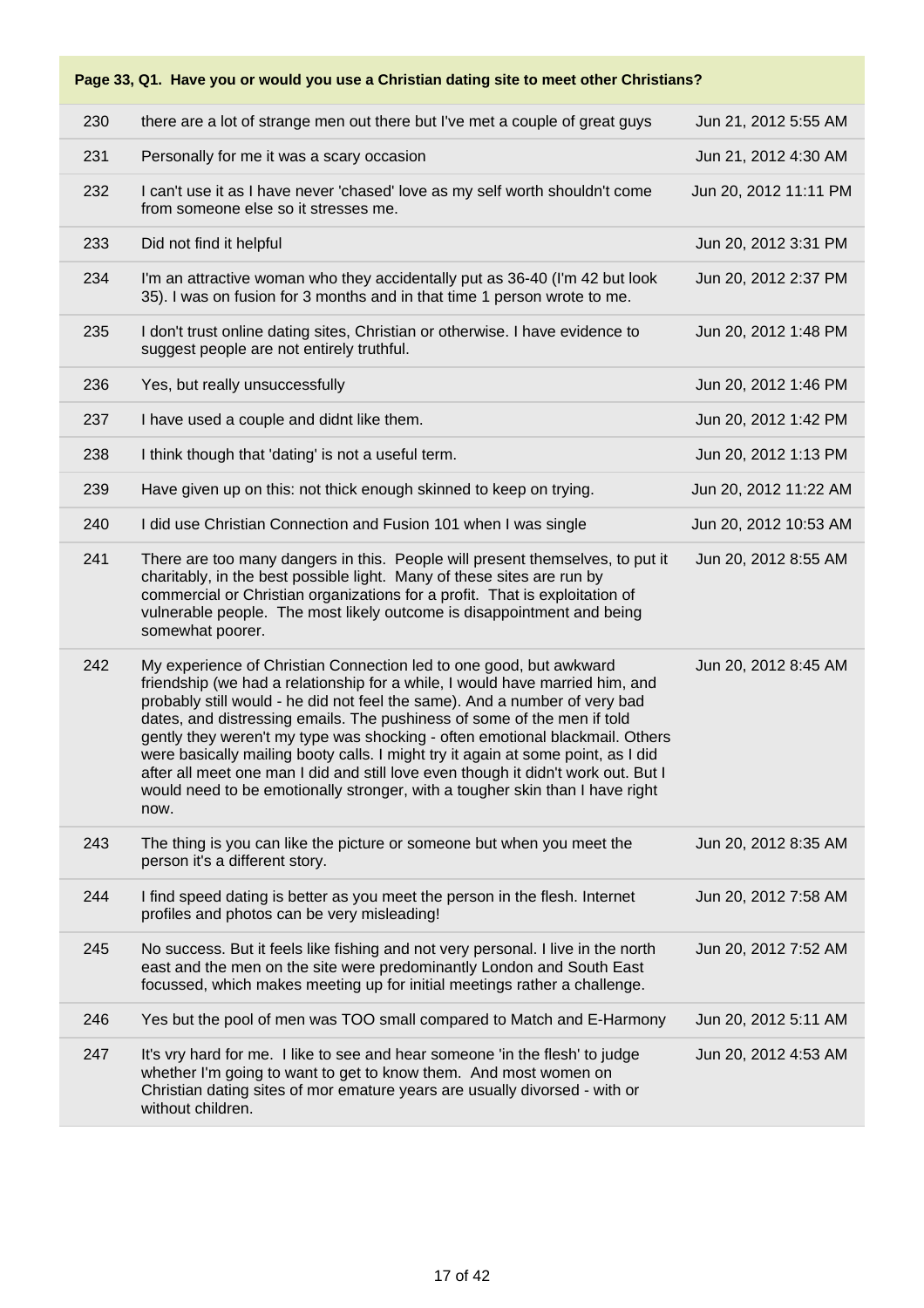| 248 | As a free trial                                                                                                                                                                                                                                                                                                                                                                                                                                                                                                                                                                                                                                                                                                                                                                                                                      | Jun 20, 2012 4:51 AM  |
|-----|--------------------------------------------------------------------------------------------------------------------------------------------------------------------------------------------------------------------------------------------------------------------------------------------------------------------------------------------------------------------------------------------------------------------------------------------------------------------------------------------------------------------------------------------------------------------------------------------------------------------------------------------------------------------------------------------------------------------------------------------------------------------------------------------------------------------------------------|-----------------------|
| 249 | The men don't reply to e mails or waves !                                                                                                                                                                                                                                                                                                                                                                                                                                                                                                                                                                                                                                                                                                                                                                                            | Jun 20, 2012 3:34 AM  |
| 250 | <b>Christian Connection</b>                                                                                                                                                                                                                                                                                                                                                                                                                                                                                                                                                                                                                                                                                                                                                                                                          | Jun 20, 2012 3:19 AM  |
| 251 | I haven't had any joy as the only men interested seem to be at least 30 years<br>my senior.                                                                                                                                                                                                                                                                                                                                                                                                                                                                                                                                                                                                                                                                                                                                          | Jun 20, 2012 2:31 AM  |
| 252 | I registered at Christian Connection some time ago and used it free for a<br>short period. However, I felt that I wanted to meet people initially in the flesh<br>and locally, rather than on line and at a distance. I also realised that the fact<br>that I was separated and not divorced might have been an issue for some<br>people. My singular lack of good fortune in securing even one date in the last<br>couple of years, despite having made the acquaintance and good friendship<br>of quite a number of ladies from dancing, is prompting me to seriously<br>reconsider the on line dating option. I might find it a bit easier now as I have<br>become accustomed to communicating with friends on Facebook. I have<br>unfortunately also failed to grasp a few opportunities that have come my way<br>some time ago. | Jun 19, 2012 3:25 PM  |
| 253 | As long as it is free and legit.                                                                                                                                                                                                                                                                                                                                                                                                                                                                                                                                                                                                                                                                                                                                                                                                     | Jun 19, 2012 3:23 PM  |
| 254 | Am not sure that I would                                                                                                                                                                                                                                                                                                                                                                                                                                                                                                                                                                                                                                                                                                                                                                                                             | Jun 19, 2012 3:12 PM  |
| 255 | I hated having to judge people without seeing them and there are so many<br>fraudsters out there that I'd much rather meet people face to face. Its also<br>unfair to make an assessment of someone based on their photo and/or<br>profile                                                                                                                                                                                                                                                                                                                                                                                                                                                                                                                                                                                           | Jun 19, 2012 1:19 PM  |
| 256 | I feel It's really sad to have to use a dating site. I am fine with Christian<br>events and socialising                                                                                                                                                                                                                                                                                                                                                                                                                                                                                                                                                                                                                                                                                                                              | Jun 19, 2012 1:06 PM  |
| 257 | I have found them really impossible to use though as I am such a people<br>person and enjoy spending time with people rather than on a computer. It<br>would be good to have more events around the country and not always<br>focused in London.                                                                                                                                                                                                                                                                                                                                                                                                                                                                                                                                                                                     | Jun 19, 2012 11:25 AM |
| 258 | I have found it ineffective as have most of my peers. Again, there are very<br>few men, they are extremely picky and non-commital.                                                                                                                                                                                                                                                                                                                                                                                                                                                                                                                                                                                                                                                                                                   | Jun 19, 2012 10:46 AM |
| 259 | Women are happy to email but when it comes to meeting up they suddenly<br>decline,                                                                                                                                                                                                                                                                                                                                                                                                                                                                                                                                                                                                                                                                                                                                                   | Jun 19, 2012 10:06 AM |
| 260 | I tried it years ago but the people I met were not Christians so I didn, t bother<br>with it.                                                                                                                                                                                                                                                                                                                                                                                                                                                                                                                                                                                                                                                                                                                                        | Jun 18, 2012 12:37 PM |
| 261 | I've joined one but I hate it and have never met anyone through it.                                                                                                                                                                                                                                                                                                                                                                                                                                                                                                                                                                                                                                                                                                                                                                  | Jun 18, 2012 3:21 AM  |
| 262 | There are issues about using a website, can create stress and unduly raise<br>hope-for me anyway but there is nothing inherently wrong with it and I know<br>quite a few people who have got married after meeting on a dating site.                                                                                                                                                                                                                                                                                                                                                                                                                                                                                                                                                                                                 | Jun 16, 2012 12:46 PM |
| 263 | My friend met her husband on a dating site. They've been married for 10<br>years.                                                                                                                                                                                                                                                                                                                                                                                                                                                                                                                                                                                                                                                                                                                                                    | Jun 15, 2012 2:22 PM  |
| 264 | But would prefer to meet people in real life as then you get a sense of<br>someone is and can get opinions from friends in common                                                                                                                                                                                                                                                                                                                                                                                                                                                                                                                                                                                                                                                                                                    | Jun 15, 2012 1:58 PM  |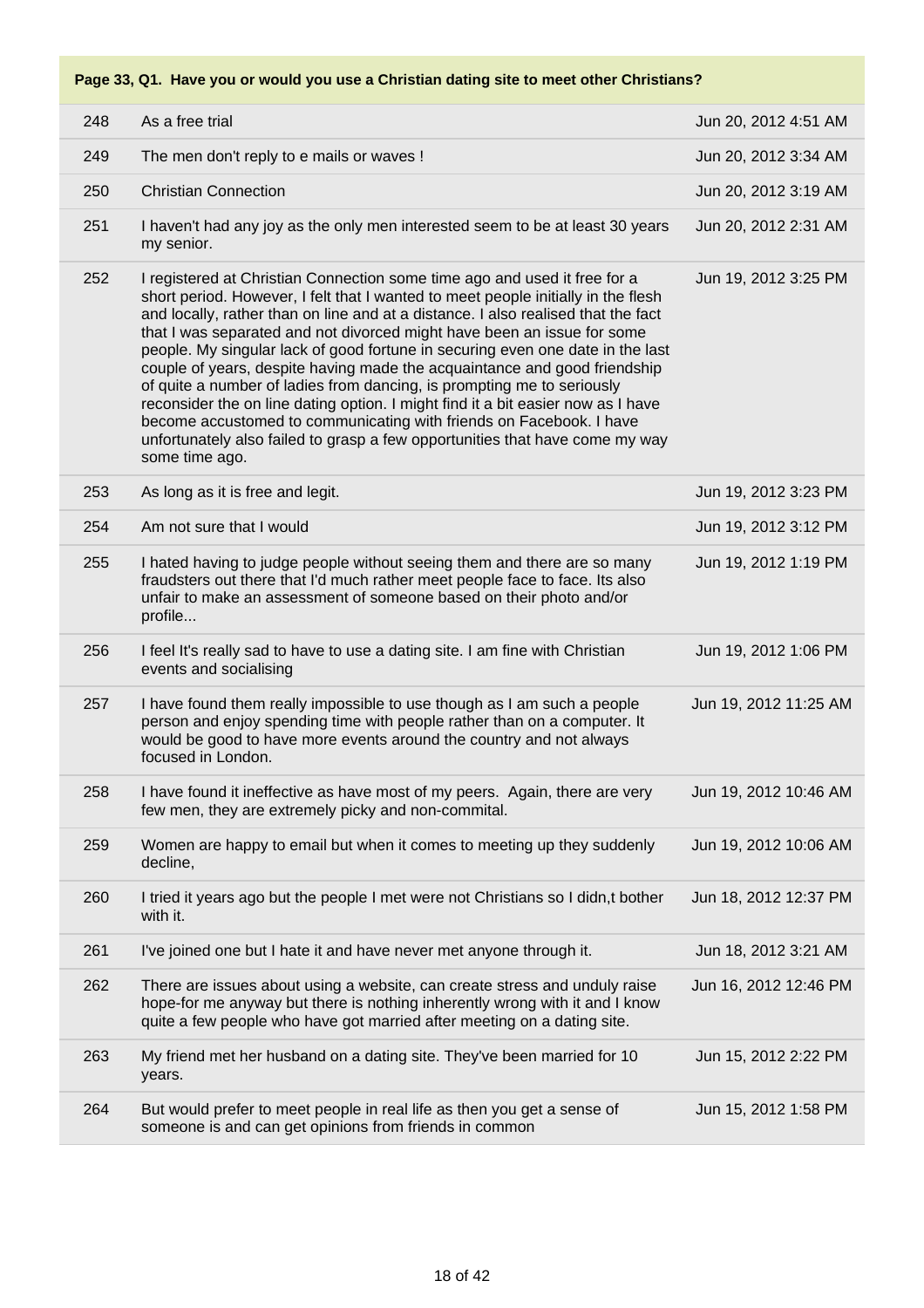| 265 | I would not do it again, however.                                                                                                                                                                                                                                                                                                                                                                                                                                                                                                                                                                                                                                                                                                                        | Jun 15, 2012 9:54 AM  |
|-----|----------------------------------------------------------------------------------------------------------------------------------------------------------------------------------------------------------------------------------------------------------------------------------------------------------------------------------------------------------------------------------------------------------------------------------------------------------------------------------------------------------------------------------------------------------------------------------------------------------------------------------------------------------------------------------------------------------------------------------------------------------|-----------------------|
| 266 | Living on a small pension, I couldn't afford dating.                                                                                                                                                                                                                                                                                                                                                                                                                                                                                                                                                                                                                                                                                                     | Jun 14, 2012 3:28 AM  |
| 267 | I just joined but quite terrified                                                                                                                                                                                                                                                                                                                                                                                                                                                                                                                                                                                                                                                                                                                        | Jun 13, 2012 2:52 PM  |
| 268 | i am presently using this site                                                                                                                                                                                                                                                                                                                                                                                                                                                                                                                                                                                                                                                                                                                           | Jun 12, 2012 2:38 PM  |
| 269 | I have enjoyed having a few dates but to be honest sense its not 'going to<br>happen' for me this way.                                                                                                                                                                                                                                                                                                                                                                                                                                                                                                                                                                                                                                                   | Jun 12, 2012 12:02 PM |
| 270 | Not been very succesful so far- too many single women, not enough single<br>men!                                                                                                                                                                                                                                                                                                                                                                                                                                                                                                                                                                                                                                                                         | Jun 11, 2012 1:39 PM  |
| 271 | One thing is location. People often live quite a distance away from where I<br>am. I don't have a car and having been in long distance relationships<br>previously I don't really want to be another. Its not always practical to move<br>house or job or travel.                                                                                                                                                                                                                                                                                                                                                                                                                                                                                        | Jun 11, 2012 1:02 AM  |
| 272 | I have used christian dating sites the men my age group are living to fare<br>away from me. Or if they live near to me they are to young.                                                                                                                                                                                                                                                                                                                                                                                                                                                                                                                                                                                                                | Jun 10, 2012 5:17 PM  |
| 273 | I found a lot of the men on the site were not really interested in meeting a<br>partner. I tried several sites and saw the same profiles on each site. After<br>several months away from the site I returned and found the same men still<br>looking. There are more women than men on these sites so it was strange to<br>see this. Having met some of the men in person it is no surprise that they are<br>still single. I think people on the Christian sites are not serious in their search<br>for a marriage partner, they seem to be more interested in using the site to<br>wideen their group of friends and acquaintances. I no longer use the site but<br>look at the discussion boards. Sometimes they have very lively debates<br>going on. | Jun 10, 2012 2:54 PM  |
| 274 | Dosent work.                                                                                                                                                                                                                                                                                                                                                                                                                                                                                                                                                                                                                                                                                                                                             | Jun 10, 2012 1:50 PM  |
| 275 | I just signed up today - let's see how it goes! I'm packing it in after a month if<br>it doesn't work out                                                                                                                                                                                                                                                                                                                                                                                                                                                                                                                                                                                                                                                | Jun 9, 2012 4:39 PM   |
| 276 | Can be very deflating though.                                                                                                                                                                                                                                                                                                                                                                                                                                                                                                                                                                                                                                                                                                                            | Jun 9, 2012 3:35 PM   |
| 277 | there are a lot of scammers and false christians on these sites                                                                                                                                                                                                                                                                                                                                                                                                                                                                                                                                                                                                                                                                                          | Jun 9, 2012 11:22 AM  |
| 278 | I can't say that I have found it very helpful.                                                                                                                                                                                                                                                                                                                                                                                                                                                                                                                                                                                                                                                                                                           | Jun 9, 2012 5:23 AM   |
| 279 | Not been the best experience. Probably my expectations are too high. I also<br>find it hard to dedicate time to investing in it - I would much rather meet<br>someone in person through the activities I am involved with.                                                                                                                                                                                                                                                                                                                                                                                                                                                                                                                               | Jun 9, 2012 2:53 AM   |
| 280 | I have used Christia dating for many years but only met a few females and<br>found they were quite unsuitable or, those I liked didn't want to see me<br>again. It has been quite expensive and time consuming. Perhaps there is<br>something wrong with me but they won't tell me.                                                                                                                                                                                                                                                                                                                                                                                                                                                                      | Jun 8, 2012 12:20 PM  |
| 281 | But have not had a positive experience with it                                                                                                                                                                                                                                                                                                                                                                                                                                                                                                                                                                                                                                                                                                           | Jun 8, 2012 10:47 AM  |
| 282 | Joined CC 10 mins ago                                                                                                                                                                                                                                                                                                                                                                                                                                                                                                                                                                                                                                                                                                                                    | Jun 8, 2012 2:14 AM   |
| 283 | Stop interfering with me                                                                                                                                                                                                                                                                                                                                                                                                                                                                                                                                                                                                                                                                                                                                 | Jun 8, 2012 1:17 AM   |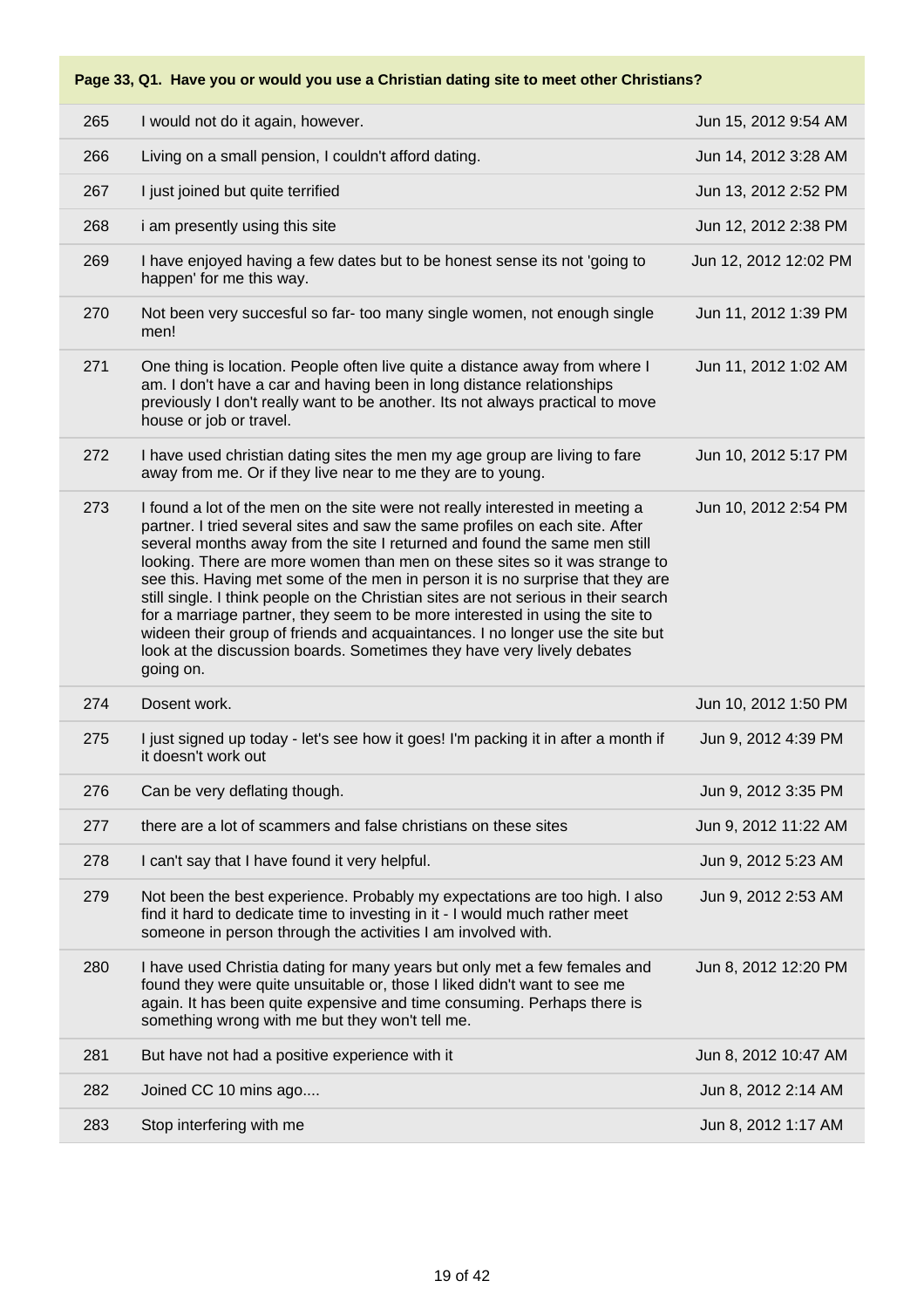| 284 | It's not much fun though. Quite often the men can' be bothered to reply.                                                                                                                                                                                                                                                                                                                                                                                                                    | Jun 7, 2012 11:06 PM |
|-----|---------------------------------------------------------------------------------------------------------------------------------------------------------------------------------------------------------------------------------------------------------------------------------------------------------------------------------------------------------------------------------------------------------------------------------------------------------------------------------------------|----------------------|
| 285 | Have been on Christian connections for over a year but have failed to secure<br>any dates so far                                                                                                                                                                                                                                                                                                                                                                                            | Jun 7, 2012 3:22 PM  |
| 286 | Doing it now - it's a bit scary!!                                                                                                                                                                                                                                                                                                                                                                                                                                                           | Jun 7, 2012 3:17 PM  |
| 287 | I have met several people and dated a couple but not all on this site are<br>actually Christians in terms of bearing fruit and seeking God's will, although<br>they say in their profiles that they are Christians.                                                                                                                                                                                                                                                                         | Jun 7, 2012 2:06 PM  |
| 288 | Have tried it in the past - wouldn't want to use it again.                                                                                                                                                                                                                                                                                                                                                                                                                                  | Jun 7, 2012 1:39 PM  |
| 289 | i have looked, not joined due to the men profiled on it in my area are not<br>appealing.                                                                                                                                                                                                                                                                                                                                                                                                    | Jun 7, 2012 1:13 PM  |
| 290 | i would only attend if its near me as i live in cardiff and i only use public<br>transport as i dnt drive cause i am on meds                                                                                                                                                                                                                                                                                                                                                                | Jun 7, 2012 1:03 PM  |
| 291 | Exchanged emails not met any                                                                                                                                                                                                                                                                                                                                                                                                                                                                | Jun 6, 2012 4:21 PM  |
| 292 | I would recommend Christian Connection to any single Christian, because<br>these days it's a key way of meeting new people. However 95% of the men I<br>have emailed on Christian Connection have totally ignored me (not even<br>bothered with the 'thanks but no thanks' automatic reply button) so I warn<br>women that this has been my experience and that of a lot of lovely good-<br>looking Christian women I know, just so they don't take it personally if it<br>happens to them! | Jun 6, 2012 12:53 PM |
| 293 | still have not found anybody                                                                                                                                                                                                                                                                                                                                                                                                                                                                | Jun 6, 2012 12:51 PM |
|     |                                                                                                                                                                                                                                                                                                                                                                                                                                                                                             |                      |
| 294 | It would also be good to have teaching on how to use the sites in an<br>honourable way. I think sometimes people don't treat each other as well on<br>those sites as if they met someone at a party or through a friend etc.                                                                                                                                                                                                                                                                | Jun 6, 2012 12:04 PM |
| 295 | Doesn't seem to work for me, Gods in control I hope                                                                                                                                                                                                                                                                                                                                                                                                                                         | Jun 6, 2012 11:02 AM |
| 296 | Unless you live in a big city there tends not to be many people in your area<br>and most people are not willing to travel. I haven't had any dates through a<br>Christian dating site.                                                                                                                                                                                                                                                                                                      | Jun 6, 2012 10:59 AM |
| 297 | there are only a few free dating sites-i cannot afford to pay but i understand<br>why there is a fee so that only people who are taking it seriously sign up but<br>maybe a lower fee would help?!                                                                                                                                                                                                                                                                                          | Jun 6, 2012 9:41 AM  |
| 298 | I often look at them but have not had the confidence to make that jump. I am<br>concerned that others may be too strict in their beliefs.                                                                                                                                                                                                                                                                                                                                                   | Jun 6, 2012 9:25 AM  |
| 299 | Met a lot of judgemental men my age and older still looking for a wife to have<br>children with                                                                                                                                                                                                                                                                                                                                                                                             | Jun 6, 2012 8:52 AM  |
| 300 | Haven't had great experiences so feel want time out to meet people in other<br>ways.                                                                                                                                                                                                                                                                                                                                                                                                        | Jun 6, 2012 5:27 AM  |
| 301 | I belong to CC and Fusion101                                                                                                                                                                                                                                                                                                                                                                                                                                                                | Jun 6, 2012 2:01 AM  |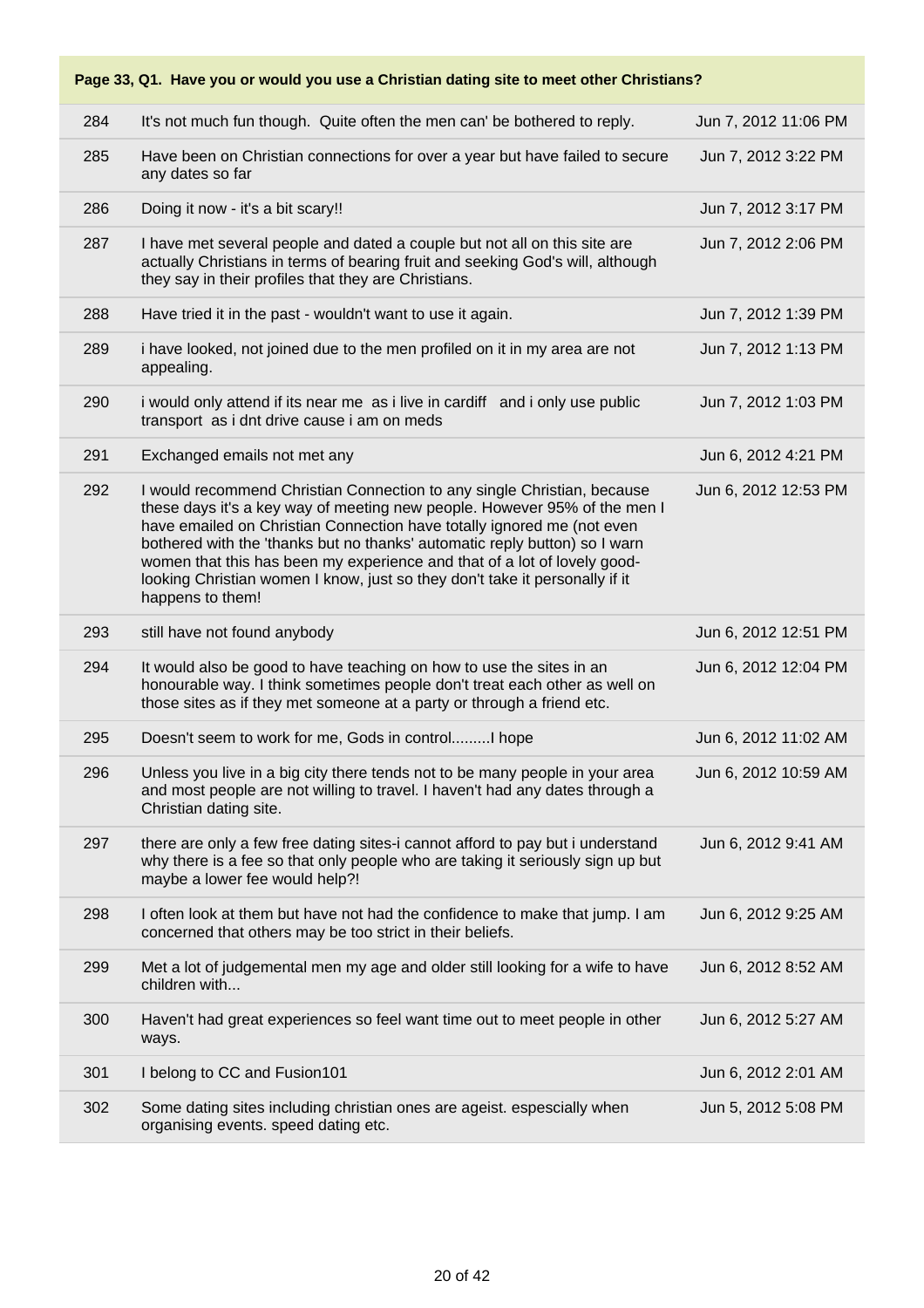| 303 | I have browsed in the past but there are very few Christian men in my age<br>range and area!                                                                                                                                                                            | Jun 5, 2012 3:35 PM  |
|-----|-------------------------------------------------------------------------------------------------------------------------------------------------------------------------------------------------------------------------------------------------------------------------|----------------------|
| 304 | but not successfully. Have not had a positive experience at all.                                                                                                                                                                                                        | Jun 5, 2012 3:13 PM  |
| 305 | I joined for a year and did not get any interest. Made me feel more useless<br>and unattractive. Need more personal help sometimes                                                                                                                                      | Jun 5, 2012 3:02 PM  |
| 306 | Question 45- the boundless website from the USA is very helpfully and<br>relevant- maybe a more British slant would be goog.                                                                                                                                            | Jun 5, 2012 2:59 PM  |
| 307 | I haven't been a paid up member so it's never gone anywhere for me and I<br>think I'm scared that if I pay and someone contacts me I will run a mile!                                                                                                                   | Jun 5, 2012 2:58 PM  |
| 308 | not with any real success. exchanged a couple of emails with two guys, but<br>just never went beyond a few lines                                                                                                                                                        | Jun 5, 2012 2:50 PM  |
| 309 | But my preference would be to meet somebody naturally rather than online.<br>I have only used dating websites as my ideal scenario just isn't happening!                                                                                                                | Jun 5, 2012 2:31 PM  |
| 310 | But I've been tremendously disappointed. I'm not sure people on the sites<br>are always christian and I think they have too high an ideal, they are looking<br>for a perfect, very attractive woman 20 years younger than they are. They<br>seem extremely unrealistic. | Jun 5, 2012 1:58 PM  |
| 311 | I would, but it's nicer to meet someone elsewhere.                                                                                                                                                                                                                      | Jun 5, 2012 1:53 PM  |
| 312 | Some of them don't really understand the issues properly, and allow<br>inappropriate advertising on the sites or allow people on who are spiritualists<br>etc.                                                                                                          | Jun 5, 2012 1:46 PM  |
| 313 | It's fun. However, the men are no different to any others. They are all too<br>hung up on women's looks, believe they are there just to have babies, and<br>they are interested in going down the pub and playing sport.                                                | Jun 5, 2012 12:47 PM |
| 314 | I believe I have found someone - God in His sovereignty seems to be leading<br>me in that direction.                                                                                                                                                                    | Jun 5, 2012 11:36 AM |
| 315 | I used a site for a year and didn't get any expressions of interest at all from<br>anybody. Just increases sense of failure.                                                                                                                                            | Jun 5, 2012 11:31 AM |
| 316 | Sadly none of the men find me interesting, I have joined CC from february<br>but no one has waved at me since the first week. A waste of money but its<br>not your fault.                                                                                               | Jun 5, 2012 11:31 AM |
| 317 | See my earlier comment. My experiences have not been positive and the<br>only half way reasonable man I met on them, wasn't a Christian!                                                                                                                                | Jun 5, 2012 11:30 AM |
| 318 | Potential partners were nit Christians                                                                                                                                                                                                                                  | Jun 5, 2012 11:01 AM |
| 319 | no longer needed                                                                                                                                                                                                                                                        | Jun 5, 2012 10:45 AM |
| 320 | Not with much success in the past but I'm hoping that it might be a better<br>experience this time.                                                                                                                                                                     | Jun 5, 2012 10:43 AM |
| 321 | I live in a village, it's definitely the best way for me, CC is by far the best<br>Chrsitian dating site I've come across/used.                                                                                                                                         | Jun 5, 2012 10:38 AM |
|     |                                                                                                                                                                                                                                                                         |                      |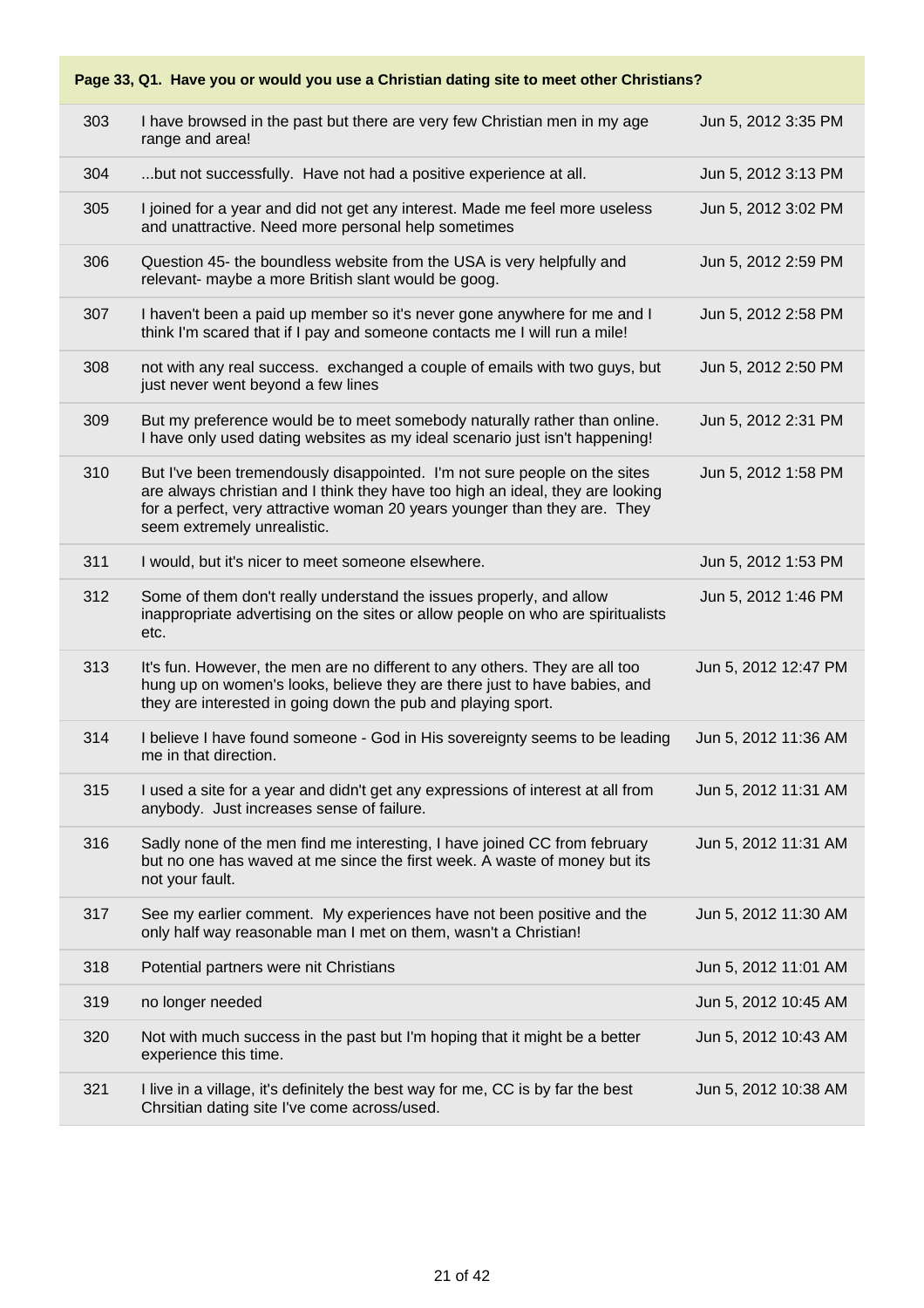|     | Page 33, Q1. Have you or would you use a Christian dating site to meet other Christians?                                                                                                                                                                                                                                                                                                                                                                             |                      |
|-----|----------------------------------------------------------------------------------------------------------------------------------------------------------------------------------------------------------------------------------------------------------------------------------------------------------------------------------------------------------------------------------------------------------------------------------------------------------------------|----------------------|
| 322 | No one was interested in even waving to me on the Christian Connections<br>Website. Men are more interested in how you look than what sort of<br>personality you have.                                                                                                                                                                                                                                                                                               | Jun 5, 2012 10:34 AM |
| 323 | Not optimistic. There are some weird men on the site. Their faith is<br>obsessive                                                                                                                                                                                                                                                                                                                                                                                    | Jun 5, 2012 10:31 AM |
| 324 | I didn't actually find the process of being on a dating website very helpful. I<br>let my subscription lapse because I felt it was more stressful when I was a<br>member.                                                                                                                                                                                                                                                                                            | Jun 5, 2012 10:20 AM |
| 325 | Yeah met my current Girlfriend online, she is amazing. Met the last ones<br>online too. Keep it real :)                                                                                                                                                                                                                                                                                                                                                              | Jun 5, 2012 10:05 AM |
| 326 | with no luck at all                                                                                                                                                                                                                                                                                                                                                                                                                                                  | Jun 5, 2012 9:58 AM  |
| 327 | I disliked the idea of this at first. I much prefer to meet people through normal<br>events such as the social ones HTB have been organising, Communion<br>music events, festivals, conferences. These events are for everyone but can<br>be places you can meet single people too. On-line dating has become<br>socially more acceptable which has helped. As a therapist I didn't like the<br>idea of anyone being able to view my profile so opted for e-harmony. | Jun 5, 2012 5:35 AM  |
| 328 | CC is GOOD. But I'm SURE there's MANY OTHER suitable Single Christian<br>Men who Simply aren't ON CC                                                                                                                                                                                                                                                                                                                                                                 | Jun 4, 2012 8:22 PM  |
| 329 | I think there are some very strange men who put up profiles which makes me<br>lose heart a bit                                                                                                                                                                                                                                                                                                                                                                       | Jun 4, 2012 2:37 PM  |
| 330 | I believe in using the tools the Lord provides - if that is a dating site, then I'll<br>use it!                                                                                                                                                                                                                                                                                                                                                                      | Jun 4, 2012 11:41 AM |
| 331 | I found it difficult to make something happen out of nothing, and that the<br>person online wasnt the one I met in person.                                                                                                                                                                                                                                                                                                                                           | Jun 4, 2012 4:31 AM  |
| 332 | I do wonder whether everybody on Christian Connection is actually a<br>Christian. I have met Christian men on the website who are not following<br>what the bible says at all.                                                                                                                                                                                                                                                                                       | Jun 3, 2012 2:40 PM  |
| 333 | Unfortunately the only men interested in a 60+ women are about twenty<br>years older. Men of my age seem to want someone in their 30s or 40s!                                                                                                                                                                                                                                                                                                                        | Jun 3, 2012 1:01 PM  |
| 334 | My friends who have used online dating have said it is better to use a<br>general site and stress your faith is very important. They say Christian dating<br>sites attract weird people!                                                                                                                                                                                                                                                                             | Jun 3, 2012 11:04 AM |
| 335 | Being in missions it seems there are even less men, and I feel as well as<br>wanting to meet a Christian I Am also hoping to meet man with a similar<br>passion/calling. But do realise god may have other plans so would not limit<br>my self with this!                                                                                                                                                                                                            | Jun 3, 2012 10:47 AM |
| 336 | Met my husband through Christian connection                                                                                                                                                                                                                                                                                                                                                                                                                          | Jun 3, 2012 8:29 AM  |
| 337 | I've been browsing a few Christian dating sites - but only as a 'free' member<br>so I can't send messages etc. This has partly been to reassure myself that<br>when I am ready to start dating again that there are plenty of 'normal' single<br>Christian women out there. I am looking forward - a bit nervously and self-<br>conciously - to starting dating again.                                                                                               | Jun 2, 2012 6:05 PM  |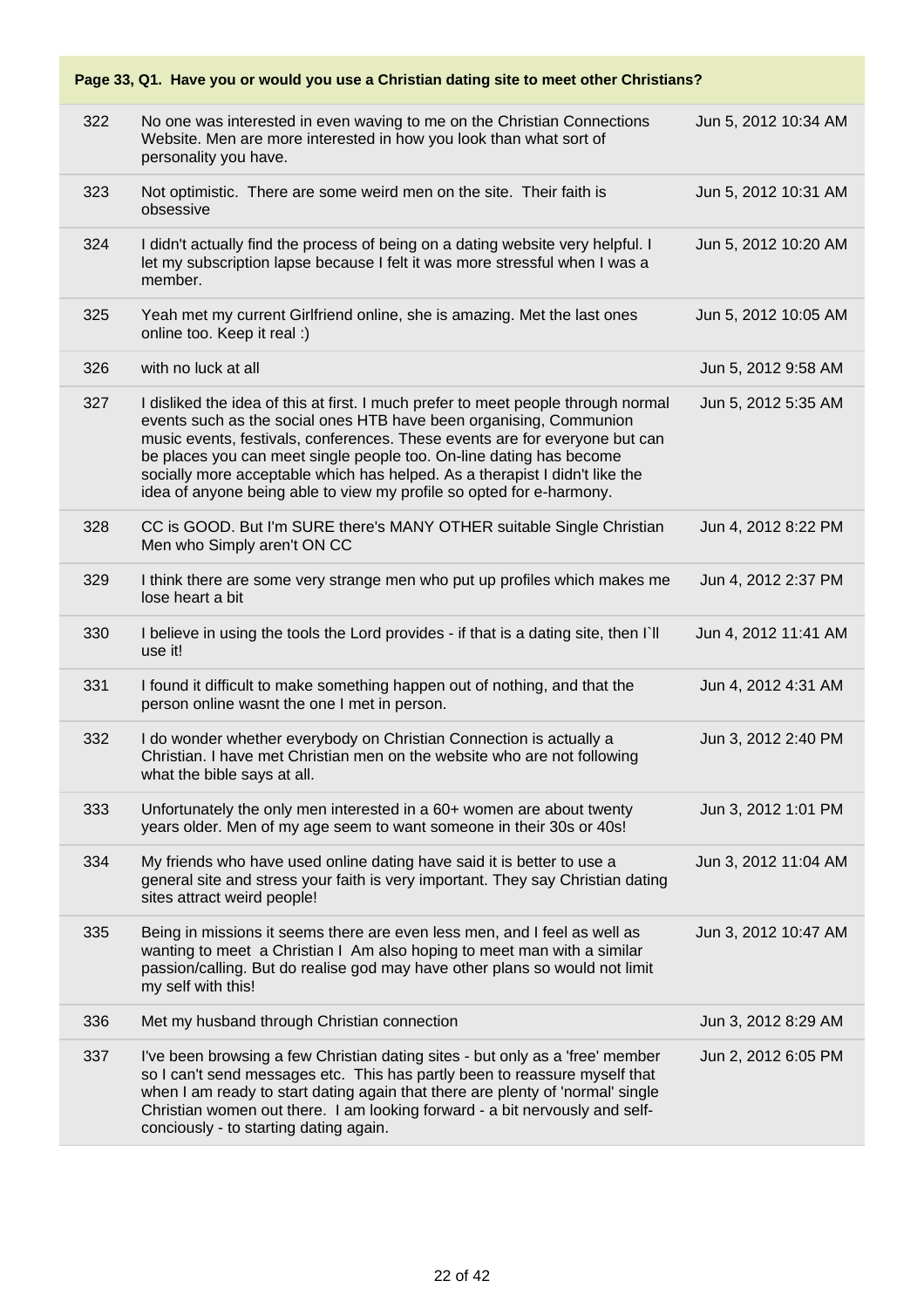| 338 | useless - how can you believe what ppl say                                                                                                                                                                                                                                                                                                                                                                                                                                                          | Jun 2, 2012 10:57 AM  |
|-----|-----------------------------------------------------------------------------------------------------------------------------------------------------------------------------------------------------------------------------------------------------------------------------------------------------------------------------------------------------------------------------------------------------------------------------------------------------------------------------------------------------|-----------------------|
| 339 | I wouldn't use one at the moment (but I have a number of friends who have<br>with a positive outcome).                                                                                                                                                                                                                                                                                                                                                                                              | Jun 2, 2012 9:39 AM   |
| 340 | Not the way I would like to meet someone as feels a bit false and<br>maunufactured.                                                                                                                                                                                                                                                                                                                                                                                                                 | Jun 2, 2012 2:02 AM   |
| 341 | i would consider it if it was a good free christian site                                                                                                                                                                                                                                                                                                                                                                                                                                            | Jun 1, 2012 10:12 AM  |
| 342 | The CC site really helped build my confidence some years ago but it doesn't<br>really work for me now as I'm happy with my life and don't like to apprach<br>dating with the attitude that there ia big whole in my life to fill with a man                                                                                                                                                                                                                                                         | Jun 1, 2012 1:29 AM   |
| 343 | I have a friend who found her husband on a Christian dating site; personally I<br>haven't found it very "productive" !!!  well, so far anyway!                                                                                                                                                                                                                                                                                                                                                      | May 31, 2012 4:10 PM  |
| 344 | But I don't use Chrsitian dating now, as I place considerable importance on<br>meeting someone with similar values and vision for church life and ministry.<br>Also such sites take up too much time (and sometimes money). However I'm<br>not closed to the possiblity of using one again sometime.                                                                                                                                                                                                | May 31, 2012 2:00 PM  |
| 345 | have had little response. But I am ok with that!                                                                                                                                                                                                                                                                                                                                                                                                                                                    | May 31, 2012 10:21 AM |
| 346 | <b>Christian Connection</b>                                                                                                                                                                                                                                                                                                                                                                                                                                                                         | May 30, 2012 4:21 PM  |
| 347 | Didn't have any success                                                                                                                                                                                                                                                                                                                                                                                                                                                                             | May 30, 2012 3:41 PM  |
| 348 | I have not had too much success - many men are really losers (sorry to be<br>this blunt) some are not real Christians perhaps this is in the 40+ age<br>bracket annoyingly much older men (10-20yrs older) have wanted to<br>contact me despite stipulating I'd like to meet someone my age! I much<br>prefer when there are social events because there is much less pressure.<br>With internet dating there is almost an expectation to start a relationship, so<br>it all feels a bit contrived. | May 30, 2012 1:56 PM  |
| 349 | Bit of a disaster - men who were interested were all rather strange! Not the<br>best experience of my life!                                                                                                                                                                                                                                                                                                                                                                                         | May 30, 2012 12:29 PM |
| 350 | Complete disaster-seems to be same as secular sites-men still want<br>someone half their age and slim! A great deal are from overseas which<br>makes me think they simply want a chance of a British passport                                                                                                                                                                                                                                                                                       | May 30, 2012 5:39 AM  |
| 351 | Distance is always a problem!                                                                                                                                                                                                                                                                                                                                                                                                                                                                       | May 30, 2012 3:39 AM  |
| 352 | SOME ARE THE WOMEN TURN OUT TO BE NON CHRISTIANS WHEN U<br>START A CONVERSATION WITH THEM ON LINE                                                                                                                                                                                                                                                                                                                                                                                                   | May 29, 2012 3:28 AM  |
| 353 | have just joined christian connection dating site in the hope of meeting a<br>christian as my faith is very important to me. I could never contemplate life<br>with a non christian                                                                                                                                                                                                                                                                                                                 | May 28, 2012 8:06 PM  |
| 354 | this one                                                                                                                                                                                                                                                                                                                                                                                                                                                                                            | May 28, 2012 2:02 PM  |
| 355 | I think I am unlikely to go down this road again                                                                                                                                                                                                                                                                                                                                                                                                                                                    | May 28, 2012 3:21 AM  |
| 356 | I went on and then immediately deleted my account as soon as I saw the<br>types of people advertising themselves on there!                                                                                                                                                                                                                                                                                                                                                                          | May 28, 2012 2:11 AM  |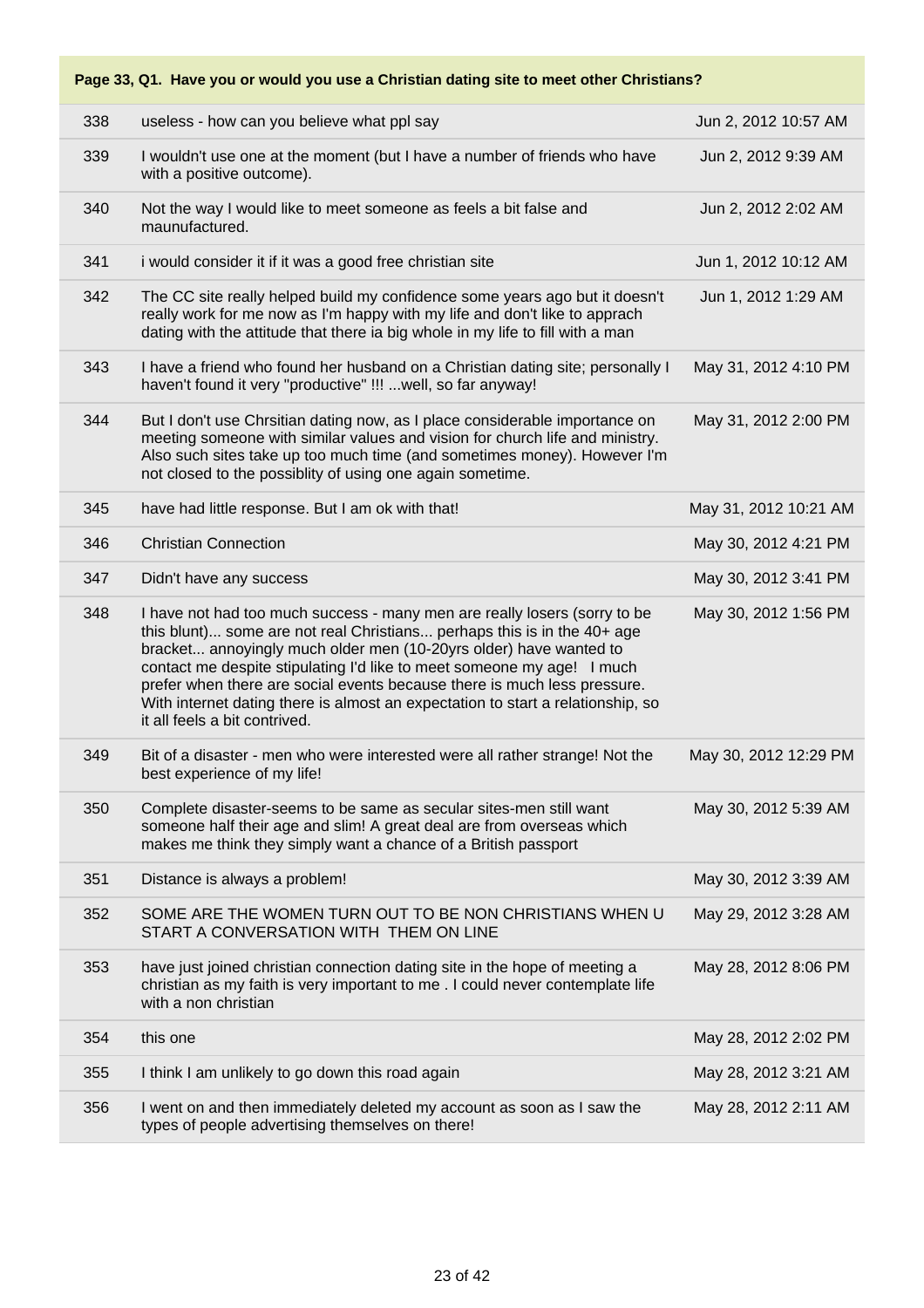| 357 | I still feel uncomfortab; e about meeting people this way.                                                                                                                                                                                                                                                                                                                                                                                                                                                                                                                                                                                                                                                    | May 27, 2012 1:41 AM  |
|-----|---------------------------------------------------------------------------------------------------------------------------------------------------------------------------------------------------------------------------------------------------------------------------------------------------------------------------------------------------------------------------------------------------------------------------------------------------------------------------------------------------------------------------------------------------------------------------------------------------------------------------------------------------------------------------------------------------------------|-----------------------|
| 358 | it is a pride issue though and I am aware of that                                                                                                                                                                                                                                                                                                                                                                                                                                                                                                                                                                                                                                                             | May 25, 2012 2:17 PM  |
| 359 | Unsure - my non christian brother has tried to encourage me to! but i'm only<br>23, it's not something i'd do any time soon, especially when my heads all<br>over the place with a couple of guys I already know                                                                                                                                                                                                                                                                                                                                                                                                                                                                                              | May 25, 2012 2:00 PM  |
| 360 | Wouldn't do it again - failed                                                                                                                                                                                                                                                                                                                                                                                                                                                                                                                                                                                                                                                                                 | May 25, 2012 1:28 PM  |
| 361 | said I never would, but just joined this site having had a very negative<br>experience with someone trying to get money from me on a free site.                                                                                                                                                                                                                                                                                                                                                                                                                                                                                                                                                               | May 25, 2012 10:54 AM |
| 362 | Actually I used Christian connection and had a really bad experience - there<br>was a dodgy guy clearly playing on vulnerable women, who ended up<br>wanting web cam sex. Not great.                                                                                                                                                                                                                                                                                                                                                                                                                                                                                                                          | May 25, 2012 10:16 AM |
| 363 | I'm on a low income. I'd love to use Christian Connection as it's highly rated,<br>but simply can't afford the fees.                                                                                                                                                                                                                                                                                                                                                                                                                                                                                                                                                                                          | May 25, 2012 8:40 AM  |
| 364 | It's great that this is becoming more acceptable. However I have personally<br>been selective about who I have told, because some Christians I know<br>disapprove and think that if it's God's will, it should happen without us being<br>proactive like that, especially as the woman I want to tell them not to apply<br>for any jobs next time they are unemployed, because if God means them to<br>have a job, they can just sit in the house and wait for him to bring them one!!<br>I would like to see more training/awareness for leaders re how it feels to be<br>single, how to support singles, stupid things not to say etc. Difficult though,<br>because those who need to hear it won't listen! | May 25, 2012 7:37 AM  |
| 365 | I tried it, but there was no-one I wanted to take the next steps with. I feel like<br>for me it would be giving up on God's plan and trying to make it happen for<br>myself. I'd rather wait for His best.                                                                                                                                                                                                                                                                                                                                                                                                                                                                                                    | May 25, 2012 6:57 AM  |
| 366 | tried and disappointed                                                                                                                                                                                                                                                                                                                                                                                                                                                                                                                                                                                                                                                                                        | May 25, 2012 4:53 AM  |
| 367 | I have & have been disappointed, especially in the Christian dating sites.<br>There's a real lack of men taking initiative of whom I'd find attractive & would<br>want to meet. You also need time & energy to dedicate to the site &<br>sometimes I don't have the energy or the time or both.                                                                                                                                                                                                                                                                                                                                                                                                               | May 25, 2012 4:00 AM  |
| 368 | Not sure. I have many friends who have used them and have met their<br>spouses on them so I recognize that they can and do play a great part. I<br>don't have a problem with them in principle or judge my friends who have<br>used them, however I'm not sure that I want to acknowledge to myself that I<br>may need to take this route if I want to meet someone. My preference would<br>be face to face meeting as I find it easy to come across differently online.                                                                                                                                                                                                                                      | May 24, 2012 3:00 PM  |
| 369 | I have joined a site but am not a paid member.                                                                                                                                                                                                                                                                                                                                                                                                                                                                                                                                                                                                                                                                | May 24, 2012 1:47 PM  |
| 370 | I seemed to only attract Christian men who were WAY older than me.                                                                                                                                                                                                                                                                                                                                                                                                                                                                                                                                                                                                                                            | May 24, 2012 11:35 AM |
| 371 | I was very reluctant to try it and haven't so far enjoyed the experience. It<br>frustrates me that this is what meeting other believers has come to but am<br>gradually resigning myself to the fact that this is how its done.                                                                                                                                                                                                                                                                                                                                                                                                                                                                               | May 24, 2012 3:50 AM  |
| 372 | with little sucess!                                                                                                                                                                                                                                                                                                                                                                                                                                                                                                                                                                                                                                                                                           | May 23, 2012 3:49 PM  |
|     |                                                                                                                                                                                                                                                                                                                                                                                                                                                                                                                                                                                                                                                                                                               |                       |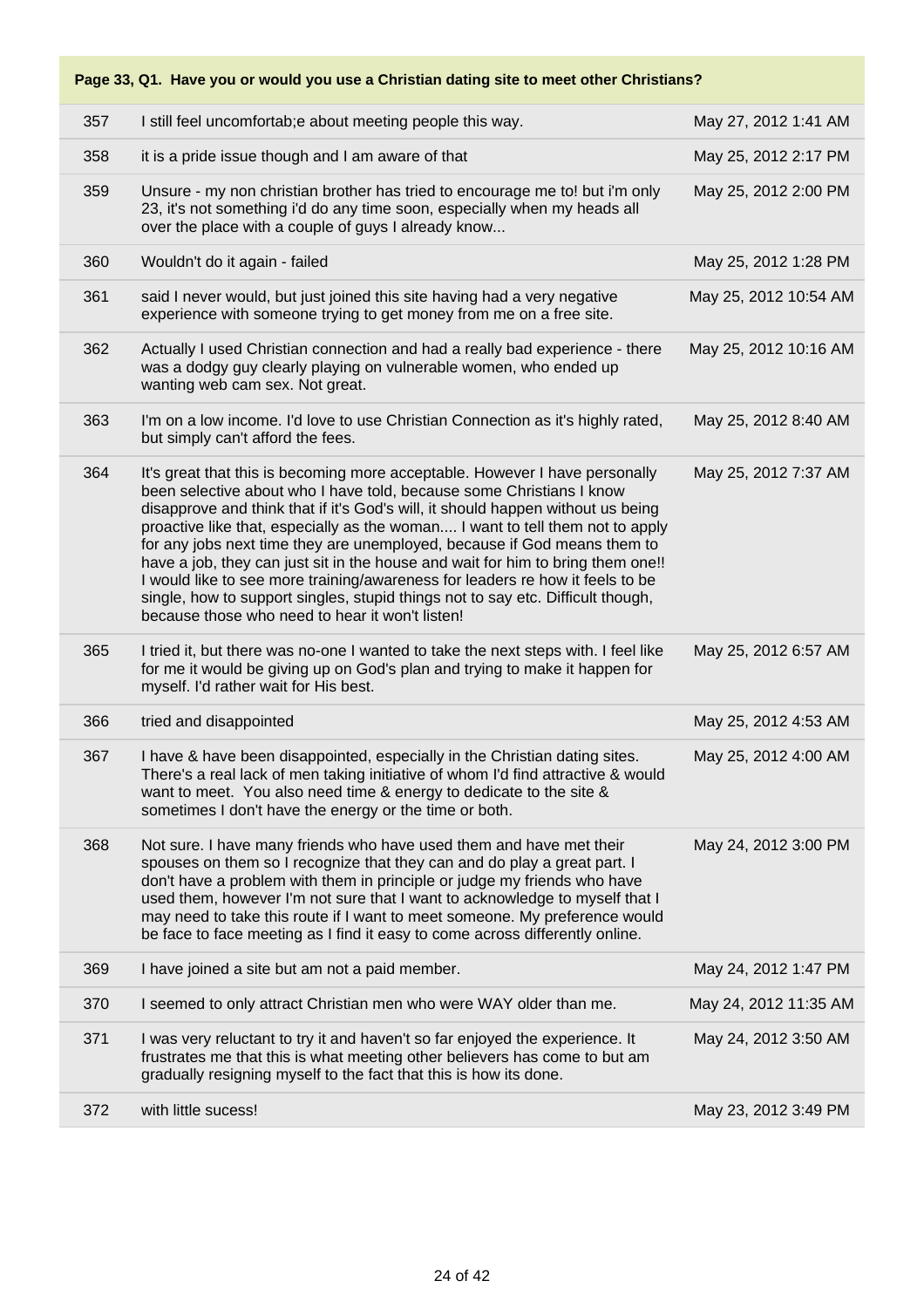|     | Page 33, Q1. Have you or would you use a Christian dating site to meet other Christians?                                                                                                                                                                                                                                                                                                                                                                                                                                                                                                                                                                                                                                                                                                                                                                                                                                                                                                                                                                                                                                                                                                                                                                                                                                                                                                                                                                                   |                       |
|-----|----------------------------------------------------------------------------------------------------------------------------------------------------------------------------------------------------------------------------------------------------------------------------------------------------------------------------------------------------------------------------------------------------------------------------------------------------------------------------------------------------------------------------------------------------------------------------------------------------------------------------------------------------------------------------------------------------------------------------------------------------------------------------------------------------------------------------------------------------------------------------------------------------------------------------------------------------------------------------------------------------------------------------------------------------------------------------------------------------------------------------------------------------------------------------------------------------------------------------------------------------------------------------------------------------------------------------------------------------------------------------------------------------------------------------------------------------------------------------|-----------------------|
| 373 | There are very few decent-looking Christians on the Christian dating site I<br>tried. A lot of dodgy African men.                                                                                                                                                                                                                                                                                                                                                                                                                                                                                                                                                                                                                                                                                                                                                                                                                                                                                                                                                                                                                                                                                                                                                                                                                                                                                                                                                          | May 23, 2012 3:42 PM  |
| 374 | I find the Christian men on it either completely mad, or if not, they have very<br>idealistic views of women - possibly because the ratio of men to women is so<br>much in their favour. As a single parent I have found next to no Christian<br>men even deign to reply to contact, even to say 'no thanks'. None of them<br>contact me pro-actively. As a former victim if domestic violence the<br>experience so far of Christian men on a dating site has at times left me<br>feeling like a second class citizen again. Haven't made up my mind yet<br>whether it is worth it                                                                                                                                                                                                                                                                                                                                                                                                                                                                                                                                                                                                                                                                                                                                                                                                                                                                                         | May 22, 2012 2:44 PM  |
| 375 | I met someone a few years ago through another Christian dating site, but it<br>did not work out.                                                                                                                                                                                                                                                                                                                                                                                                                                                                                                                                                                                                                                                                                                                                                                                                                                                                                                                                                                                                                                                                                                                                                                                                                                                                                                                                                                           | May 22, 2012 9:50 AM  |
| 376 | I found it knocked my confidence, as I feel you are often judged on your<br>looks and I seemed to have more interest from men 15-20 years older than<br>me. There are more women on the Christian dating websites than men, so<br>that was also discouraging.                                                                                                                                                                                                                                                                                                                                                                                                                                                                                                                                                                                                                                                                                                                                                                                                                                                                                                                                                                                                                                                                                                                                                                                                              | May 21, 2012 12:51 PM |
| 377 | I have used and met some lovely men of which i am still friends with most<br>however no-one lives in the area i do and it is hard to do long distance, men<br>aren't interested in that.                                                                                                                                                                                                                                                                                                                                                                                                                                                                                                                                                                                                                                                                                                                                                                                                                                                                                                                                                                                                                                                                                                                                                                                                                                                                                   | May 21, 2012 8:25 AM  |
| 378 | Dating sites work "backwards" - in real life, you meet someone and there's a<br>spark or something that makes you want more & that spark helps to keep a<br>motivation/momemtum, with internet dating, there are all these tick-boxes<br>and classifications & no chemistry. Women are already difficult enough to<br>convince to go on a date without them being able to have some tick-box that<br>doesn't match their ideal to give them an excuse for turning a guy down. Also<br>internet dating tends to attract far too many people who are unwilling to take<br>a risk - girls who might like the idea of finding someone, but want to keep<br>their distance from anything that might look like a date (as well as guys who<br>don't have the guts to ask a girl out in real life). In real life, I am a popular guy<br>and don't have too many problems getting dates, but most girls I contacted<br>on CC just were not willing to give anything a chance - and often just openly<br>admitted that they were "not ready". If more people could be encouraged to<br>use instant chat, I think that can help a lot - emailing with all the delays and<br>misunderstandings is often a nightmare!  have you thought of integrating<br>chat with text or something like that? Someone sends an instant message on<br>the site which is delivered to the recipient as a text. If the text is replied to,<br>then that is relayed through CC to send a text reply etc | May 20, 2012 7:39 PM  |
| 379 | But I'm not sure how useful it is as a way of meeting people, though it clearly<br>is succesful for some.                                                                                                                                                                                                                                                                                                                                                                                                                                                                                                                                                                                                                                                                                                                                                                                                                                                                                                                                                                                                                                                                                                                                                                                                                                                                                                                                                                  | May 20, 2012 12:19 PM |
| 380 | I have learned how hugely variable the term "Christian" is! Also found the<br>majority of men have been divorced and see their second chance as an<br>opportunity to find a woman significantly younger than themselves Does not<br>encourage me to pursue such menIm not looking for a 70yr old!                                                                                                                                                                                                                                                                                                                                                                                                                                                                                                                                                                                                                                                                                                                                                                                                                                                                                                                                                                                                                                                                                                                                                                          | May 20, 2012 9:47 AM  |
| 381 | joined a christian dating site. Was conned by 3 men who lied to me. But as<br>there is no other way of meeting someone then I continue in vague hope that<br>there will be someone who is honest and genuine for me.                                                                                                                                                                                                                                                                                                                                                                                                                                                                                                                                                                                                                                                                                                                                                                                                                                                                                                                                                                                                                                                                                                                                                                                                                                                       | May 20, 2012 8:45 AM  |
| 382 | Yes, because the guys in my church are just unable to approach girls. It is a<br>stalemate situation. Some of them are even on a dating site themselves!!                                                                                                                                                                                                                                                                                                                                                                                                                                                                                                                                                                                                                                                                                                                                                                                                                                                                                                                                                                                                                                                                                                                                                                                                                                                                                                                  | May 20, 2012 8:45 AM  |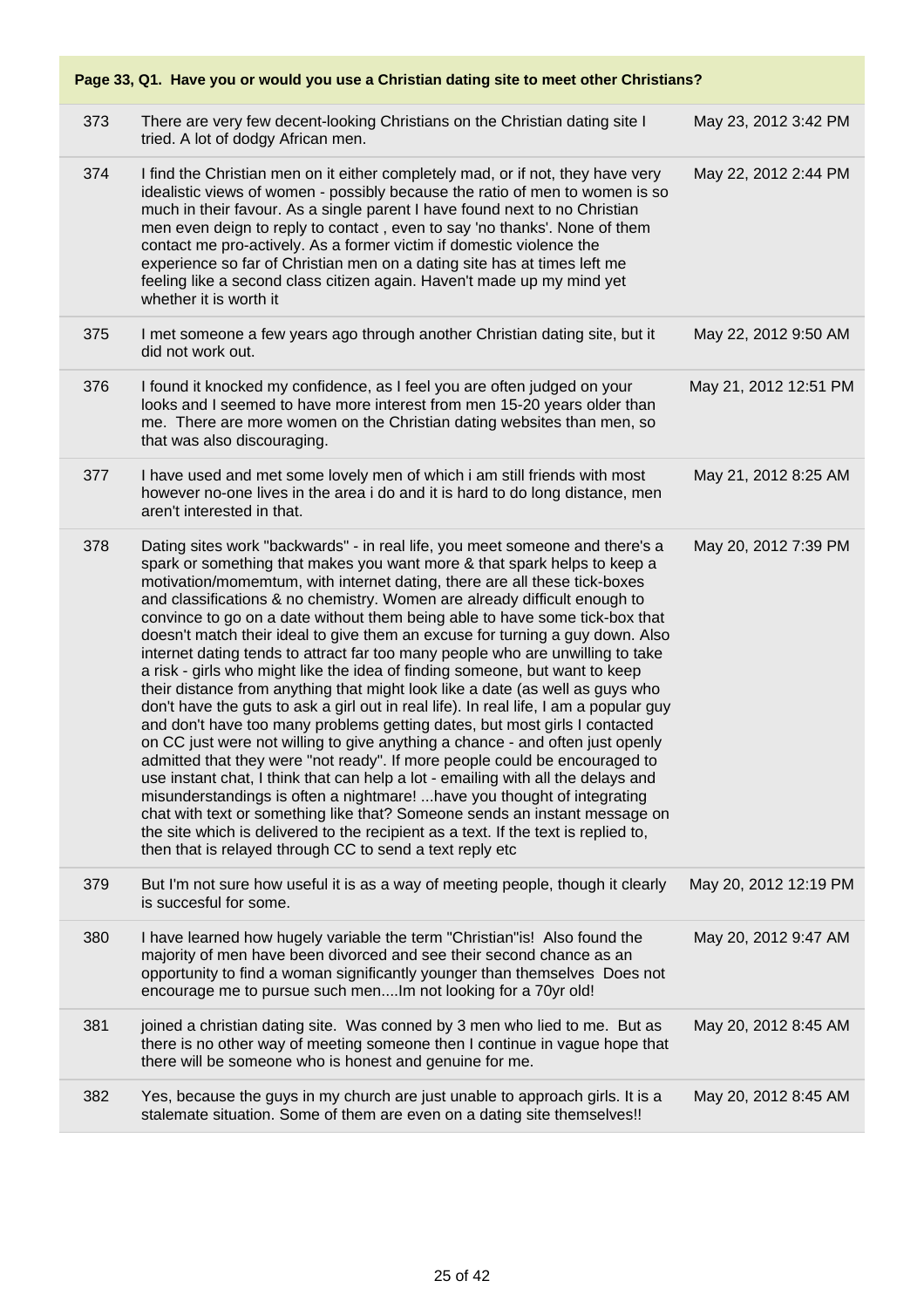| 383 | Christian Connection and Christian Mingle                                                                                                                                                                                                                                                                                                                                                                                                 | May 20, 2012 8:22 AM  |
|-----|-------------------------------------------------------------------------------------------------------------------------------------------------------------------------------------------------------------------------------------------------------------------------------------------------------------------------------------------------------------------------------------------------------------------------------------------|-----------------------|
| 384 | disparaging                                                                                                                                                                                                                                                                                                                                                                                                                               | May 20, 2012 4:07 AM  |
| 385 | I have dated a couple of people via this but always problem was commitment<br>issues for the guys                                                                                                                                                                                                                                                                                                                                         | May 19, 2012 3:07 PM  |
| 386 | usual issues of men of 35+ only being interested in women of 25!! Still, I<br>know lots of people who have met/married through the internet                                                                                                                                                                                                                                                                                               | May 19, 2012 2:33 PM  |
| 387 | too many of these sites are expensive, and you have a paid subsription to<br>enable two way communication.                                                                                                                                                                                                                                                                                                                                | May 19, 2012 12:33 PM |
| 388 | I'm trusting God on this matter, and I've never felt prompted to try a website.<br>In all honesty, I'd rather spend an hour praying than an hour creating a<br>profile, emailing men I don't know, etc.                                                                                                                                                                                                                                   | May 18, 2012 3:21 AM  |
| 389 | I have used and using still but no match for me over 4 years. I caught<br>scammers, came across with people not honest, non-Christians, ill<br>mannered, without truth, and some other qualities I am looking for is not<br>there. My opinion all the qualities I am looking for in a man maybe not there<br>as they are already taken while I was spending a terrible time in my marriage<br>when it fell apart. I don't know, God does. | May 18, 2012 2:55 AM  |
| 390 | I have used two Christian dating sites, and through them have met up with 7<br>guys. Each time I was the one who decided not to take things further. I feel<br>as though all the 'good quality' men have already been snapped up!                                                                                                                                                                                                         | May 17, 2012 3:26 PM  |
| 391 | Used Christian Connection in the past - it was the same as non-christian<br>dating sites.                                                                                                                                                                                                                                                                                                                                                 | May 17, 2012 7:51 AM  |
| 392 | I have yet to find someone I trust and who I genuinly enjoy talking to                                                                                                                                                                                                                                                                                                                                                                    | May 17, 2012 4:16 AM  |
| 393 | not enough single PRACTICING christian men in my area, mostly they say<br>christian meaning from birth or family is catholic or similar, and actually dont<br>have a relationship with God.                                                                                                                                                                                                                                               | May 16, 2012 2:32 PM  |
| 394 | I used one and I have vowed never to do so again. I rather remain single<br>now. Many off the men were just too depressed and with issues. I gave<br>every one I was matched with a chance. Many have un realistic list and most<br>had issues with my race. I had more chance with non Christian.                                                                                                                                        | May 16, 2012 8:54 AM  |
| 395 | I'm a bit wary about an online dating site but not completely against it. It may<br>fulfill a function that the physical church does not (because of geographical<br>distance, fewer and fewer Christians etc.) I'm just concerned it doesn't<br>replace real-life interaction (if a website such as the one mentioned below is<br>started). Could be a good idea though.                                                                 | May 16, 2012 8:52 AM  |
| 396 | find christian dating sites to be disappointing. Men say friendship or<br>relationship but message once you reply and then never hear from them<br>again. As the family og God it should be only courtesy to reply even if its not<br>to continue. so suprised at the lack of manners and respect on here.                                                                                                                                | May 16, 2012 2:36 AM  |
| 397 | I have signed up twice but this was not serious.I did get an amusing reply<br>from a local man. This was full of gender stereotyping and so I had a good<br>laugh! However, I did pray that the man in question would find a suitable<br>partner. Yes, gender stereotyping has not appeared in this survey yet and I<br>think it is a major problem in the church.                                                                        | May 16, 2012 1:39 AM  |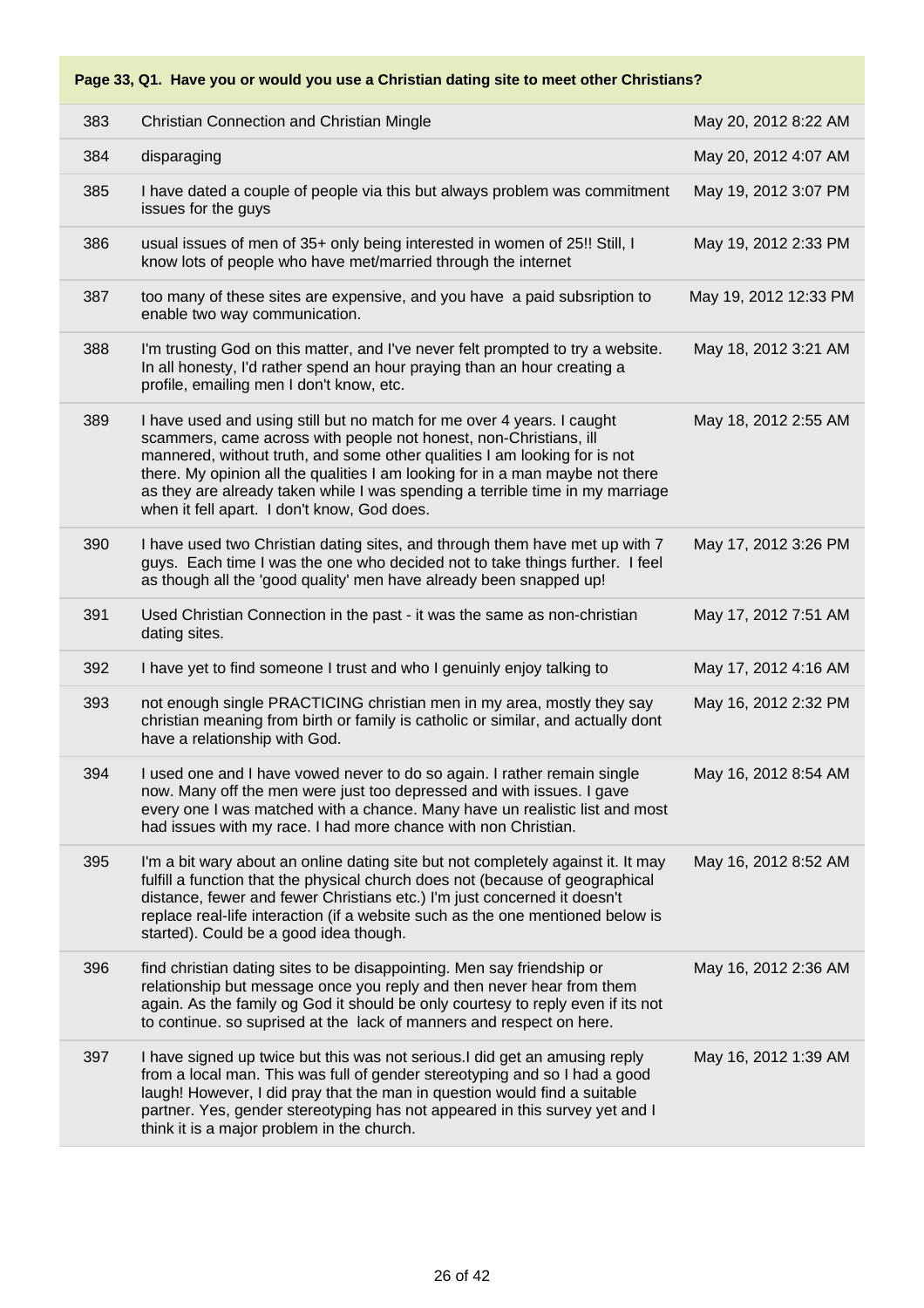|     | Page 33, Q1. Have you or would you use a Christian dating site to meet other Christians?                                                                                                                                                                                                                                                                                                                                                                        |                       |  |
|-----|-----------------------------------------------------------------------------------------------------------------------------------------------------------------------------------------------------------------------------------------------------------------------------------------------------------------------------------------------------------------------------------------------------------------------------------------------------------------|-----------------------|--|
| 398 | I have and am using one, however I haven't had much joy and I'm not<br>convinced that it is for me.                                                                                                                                                                                                                                                                                                                                                             | May 15, 2012 1:15 PM  |  |
| 399 | I found that I was always lumped in a narrow age band with older men. I<br>think the age bands should be exactly the same for men and women and<br>much wider. My husband was younger and I am always with younger<br>people, so it limited my chances of finding someone. For example, over<br>55's should be one band with no upper age limit.                                                                                                                | May 15, 2012 11:52 AM |  |
| 400 | they're all the same. The men overlook women who aren't 20 years younger<br>than them. I only attract weirdos, old age pensioners and 20 year old<br>Africans wanting a passport                                                                                                                                                                                                                                                                                | May 15, 2012 5:11 AM  |  |
| 401 | And its been a disaster with one man treating me so badly on the first date<br>that it made me.feel totally worthless.                                                                                                                                                                                                                                                                                                                                          | May 14, 2012 1:43 PM  |  |
| 402 | It would help i fbefore joining we were able to have more than the three set<br>answers as to comunicate as some times i would like to say hello first and<br>have a little communication this has stopped me communicating with a<br>possible candidate as to join straight away there hasnt been any one that<br>has attracted me yet. i had a slight interest but no way of initial<br>communication other than set response.                                | May 14, 2012 1:32 PM  |  |
| 403 | There don't seem to be many men registered in Scotland who have similar<br>interests etc                                                                                                                                                                                                                                                                                                                                                                        | May 14, 2012 12:55 PM |  |
| 404 | Not sure I'm in the right place for meeting anybody at the moment but<br>wouldn't rule it out in the future                                                                                                                                                                                                                                                                                                                                                     | May 14, 2012 12:21 PM |  |
| 405 | I am very busy and have less time to even figure if someone is single Ask<br>out and risk causing a problem for someone am working alongside in<br>outreach etc                                                                                                                                                                                                                                                                                                 | May 14, 2012 10:16 AM |  |
| 406 | never met any though                                                                                                                                                                                                                                                                                                                                                                                                                                            | May 14, 2012 9:37 AM  |  |
| 407 | britain is lacking in gay christiandating lines                                                                                                                                                                                                                                                                                                                                                                                                                 | May 14, 2012 9:13 AM  |  |
| 408 | Met some nice people though no one I wanted to carry on seeing.                                                                                                                                                                                                                                                                                                                                                                                                 | May 14, 2012 7:07 AM  |  |
| 409 | I am happy enough being single and see no need for using a site                                                                                                                                                                                                                                                                                                                                                                                                 | May 14, 2012 6:52 AM  |  |
| 410 | I have been on them all. Paid money. There seems to be a lot of people on<br>there wasting time or not sure of what they want. I know it works for some<br>people, and I have friends who have married through using such sites.<br>However I am rapidly going off using sites. It hasnt helped me in any way.<br>There just doesnt seem to be any Christian men that dont live a million miles<br>away who are Godly and looking for a committed relationship. | May 14, 2012 12:12 AM |  |
| 411 | The men are rubbish at responding.                                                                                                                                                                                                                                                                                                                                                                                                                              | May 13, 2012 2:07 PM  |  |
| 412 | Men seem very reluctant to make the first move                                                                                                                                                                                                                                                                                                                                                                                                                  | May 13, 2012 1:53 PM  |  |
| 413 | It's a last resort! There's such a pitiful lack of forums for meeting up with<br>other single Christians.                                                                                                                                                                                                                                                                                                                                                       | May 13, 2012 1:44 PM  |  |
| 414 | I positively promote it, it seems far more effective than any other method, two<br>of my friends are now married as a result, praise God. I tend to liken it to<br>giving your details to a job agencywhich is exactly where all the jobs are!                                                                                                                                                                                                                  | May 13, 2012 12:24 PM |  |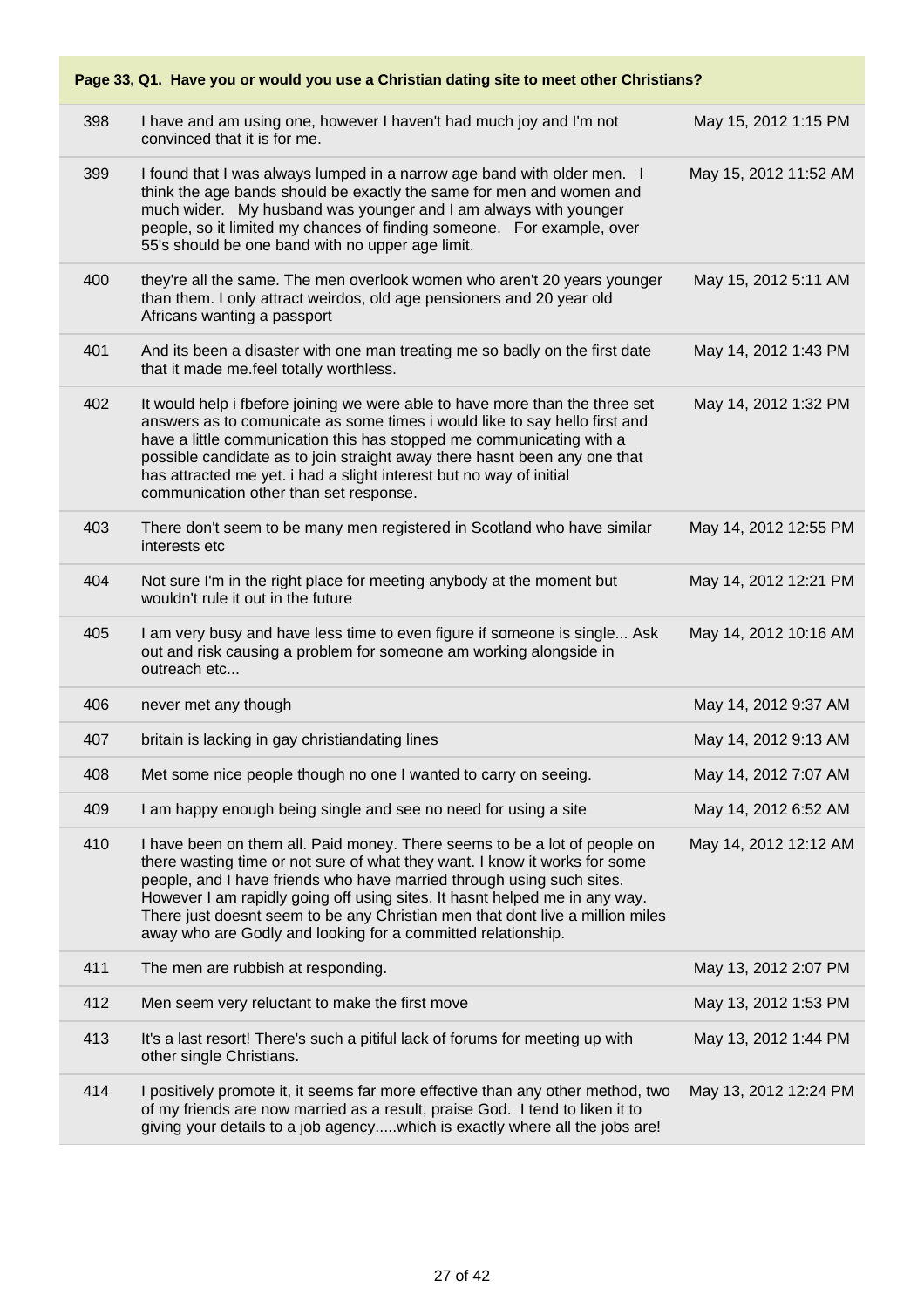| Page 33, Q1. Have you or would you use a Christian dating site to meet other Christians? |                                                                                                                                                                                                                                                                                    |                       |  |
|------------------------------------------------------------------------------------------|------------------------------------------------------------------------------------------------------------------------------------------------------------------------------------------------------------------------------------------------------------------------------------|-----------------------|--|
| 415                                                                                      | I have battled with using a dating site because I feel I'm looking for someone<br>and not trusting in God to find me a life partner.                                                                                                                                               | May 13, 2012 3:50 AM  |  |
| 416                                                                                      | I've used it but not yet met anyone, partly because I am ambivalent about<br>whether it is right for me as a divorced person with a former spouse living.<br>Were I to hear that my husband had died, I would go for it whole heartedly                                            | May 12, 2012 9:22 AM  |  |
| 417                                                                                      | Have made a good friend! Just a friendand will always be sothat is<br>goodlives many miles awaybut good to talk occasionallysupport of<br>limited kind, from Christian site!                                                                                                       | May 12, 2012 9:16 AM  |  |
| 418                                                                                      | So far have not had any success. I do find it difficult when looking at pictures<br>and descriptions and not actually meeting the person. Also most potential<br>partners are on mainland when i am in channel islands which makes it more<br>difficult.                           | May 12, 2012 8:58 AM  |  |
| 419                                                                                      | It's been my greatest challenge. I feel shame doing this and feel<br>compromised, but then, also have to face the truth that as I missed 'my<br>chance', I now have to make effort (not helping God), but I didn't need to be<br>here, If I had married when the opportunity came! | May 12, 2012 5:48 AM  |  |
| 420                                                                                      | But I hold to it lightly, I don't actively use the site.                                                                                                                                                                                                                           | May 11, 2012 11:35 PM |  |
| 421                                                                                      | I have done the free sign up but have my profile hidden. I don't think I'm quite<br>ready yet. If sex was a possibility I'd be more likely to, but as I believe sex is<br>for marriage                                                                                             | May 11, 2012 2:25 PM  |  |
| 422                                                                                      | It works for some but not all                                                                                                                                                                                                                                                      | May 11, 2012 2:08 PM  |  |
| 423                                                                                      | I don't find internet dating very helpful. I would rather meet people face to<br>face at events.                                                                                                                                                                                   | May 11, 2012 9:46 AM  |  |
| 424                                                                                      | Not making much progress throught Christian Connection, non-christian<br>websites seem to have more potential.                                                                                                                                                                     | May 11, 2012 9:05 AM  |  |
| 425                                                                                      | I met my second wife there (first day!)                                                                                                                                                                                                                                            | May 11, 2012 2:40 AM  |  |
| 426                                                                                      | Yes. I can see the use. It hasn't worked for me, but arguably I haven't been<br>focussed, ruthless or single-minded enough.                                                                                                                                                        | May 10, 2012 2:37 PM  |  |
| 427                                                                                      | Still using it - but I hate every minute.                                                                                                                                                                                                                                          | May 10, 2012 12:38 PM |  |
| 428                                                                                      | With the initiation of a wellmeaning friend i have been signed up to three<br>dating websites but i struggle to get on with them, i'm finding i'm checking<br>them less frequently and i'm thinking of giving them up.                                                             | May 10, 2012 12:19 PM |  |
| 429                                                                                      | Happy to say there is less of a stigma attached to Christian dating sites<br>these days Actually have met some fantastic Christian females through<br><b>Christian Connection!</b>                                                                                                 | May 10, 2012 3:39 AM  |  |
| 430                                                                                      | I have tried but still struggle with the concept a bit. I find it awkward                                                                                                                                                                                                          | May 9, 2012 1:57 PM   |  |
| 431                                                                                      | Huh? I'm on CC?!                                                                                                                                                                                                                                                                   | May 9, 2012 1:30 PM   |  |
| 432                                                                                      | No success as yet                                                                                                                                                                                                                                                                  | May 9, 2012 1:04 PM   |  |
| 433                                                                                      | I've tried a few - the best is Christian Connection but I still think it unlikely that<br>I meet someone this way but it does give me hope and it's a way of being                                                                                                                 | May 9, 2012 11:19 AM  |  |

#### 28 of 42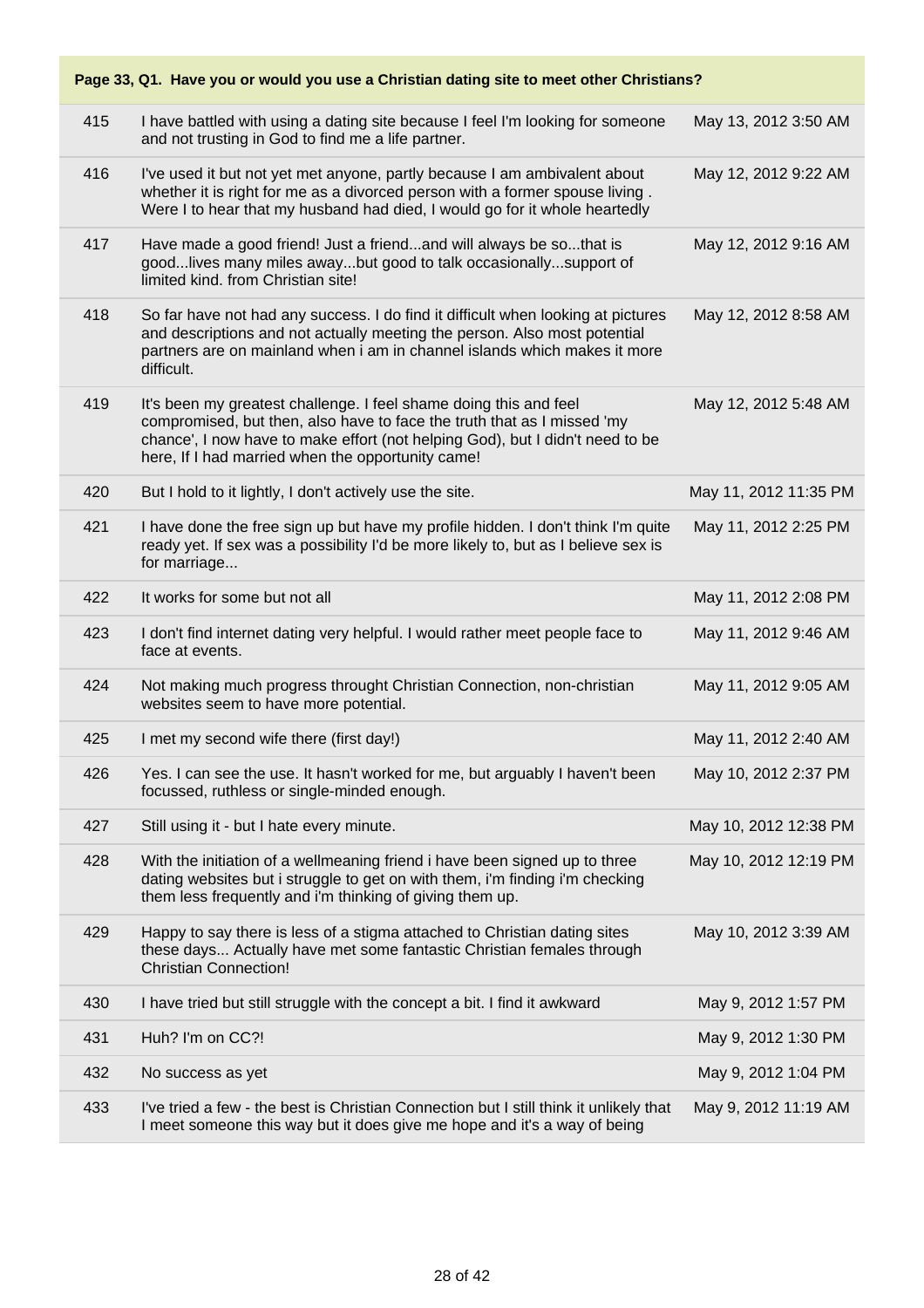|     | proactive which, for me, is important                                                                                                                                                                                                                                                                                                                                                                                                                                    |                      |
|-----|--------------------------------------------------------------------------------------------------------------------------------------------------------------------------------------------------------------------------------------------------------------------------------------------------------------------------------------------------------------------------------------------------------------------------------------------------------------------------|----------------------|
| 434 | only as a trial so no experience as yet                                                                                                                                                                                                                                                                                                                                                                                                                                  | May 9, 2012 7:48 AM  |
| 435 | Not very successfully.                                                                                                                                                                                                                                                                                                                                                                                                                                                   | May 9, 2012 4:17 AM  |
| 436 | I wish that dating sites would be more flexible (e.g. allowing members to<br>have control over who sees their photos). I also wish that members would be<br>much more open to meeting up - there is too much scaremongering about<br>the dangers of meeting online contacts; people only need to take sensible<br>precautions and be bold enough to meet - there is no substitute for meeting<br>really; irrespective of how much or how long people communicate online. | May 8, 2012 4:14 PM  |
| 437 | Sorry to say but the representative sample of people on these dating sites is<br>quite off-putting.                                                                                                                                                                                                                                                                                                                                                                      | May 8, 2012 12:37 PM |
| 438 | I have subscribed to Christian Connection but either I'm too picky or just not<br>desperate enough for what is on offer. Having a child as well, I am limited by<br>distance so it does not look like a particularly viable option to me. I also<br>cannot afford to spend money on a dating site trying to find a husband.                                                                                                                                              | May 8, 2012 11:51 AM |
| 439 | It can be a demoralising process at times. To be blunt, many of the male<br>profiles are hopelessly poor quality. In general the women seem to have a<br>much better idea about how to present themselves in photographs and in<br>writing.                                                                                                                                                                                                                              | May 8, 2012 10:09 AM |
| 440 | It has given very few real opportunities to meet Christian men in my area of<br>my age.                                                                                                                                                                                                                                                                                                                                                                                  | May 8, 2012 2:51 AM  |
| 441 | find they are the same as non-christian the "friends" doesnt work men look<br>for something else                                                                                                                                                                                                                                                                                                                                                                         | May 7, 2012 3:46 PM  |
| 442 | I have not found it a pleasant or rewarding experience, just a very de-<br>moralising one.                                                                                                                                                                                                                                                                                                                                                                               | May 7, 2012 2:25 PM  |
| 443 | I joined CC yesterday                                                                                                                                                                                                                                                                                                                                                                                                                                                    | May 7, 2012 1:03 PM  |
| 444 | Thus far they have all been a waste of time and money                                                                                                                                                                                                                                                                                                                                                                                                                    | May 7, 2012 12:22 PM |
| 445 | I'm losing the will to live with it, but it's the only avenue at the moment.                                                                                                                                                                                                                                                                                                                                                                                             | May 7, 2012 11:46 AM |
| 446 | No luck so far!! :- (                                                                                                                                                                                                                                                                                                                                                                                                                                                    | May 7, 2012 11:22 AM |
| 447 | It doesn't help when people lie about themselves. It really wasn't something I<br>expected from a Christian dating site and really put me off.                                                                                                                                                                                                                                                                                                                           | May 7, 2012 11:14 AM |
| 448 | I used eharmony, as due to my position at work, Christian Connection felt too<br>exposed. I didn't have any joy with it though, which is a shame! I was hoping<br>for some fun dates!                                                                                                                                                                                                                                                                                    | May 7, 2012 10:59 AM |
| 449 | Men on such sites tend to want younger women so it is difficult for women<br>$age40+.$                                                                                                                                                                                                                                                                                                                                                                                   | May 7, 2012 9:57 AM  |
| 450 | Not been a very positive experience. People show a lot of interest then just<br>ignore you or decide that after all distance is insurmountable.                                                                                                                                                                                                                                                                                                                          | May 7, 2012 9:56 AM  |
| 451 | The calibre of guys online has not been great                                                                                                                                                                                                                                                                                                                                                                                                                            | May 7, 2012 8:44 AM  |
|     |                                                                                                                                                                                                                                                                                                                                                                                                                                                                          |                      |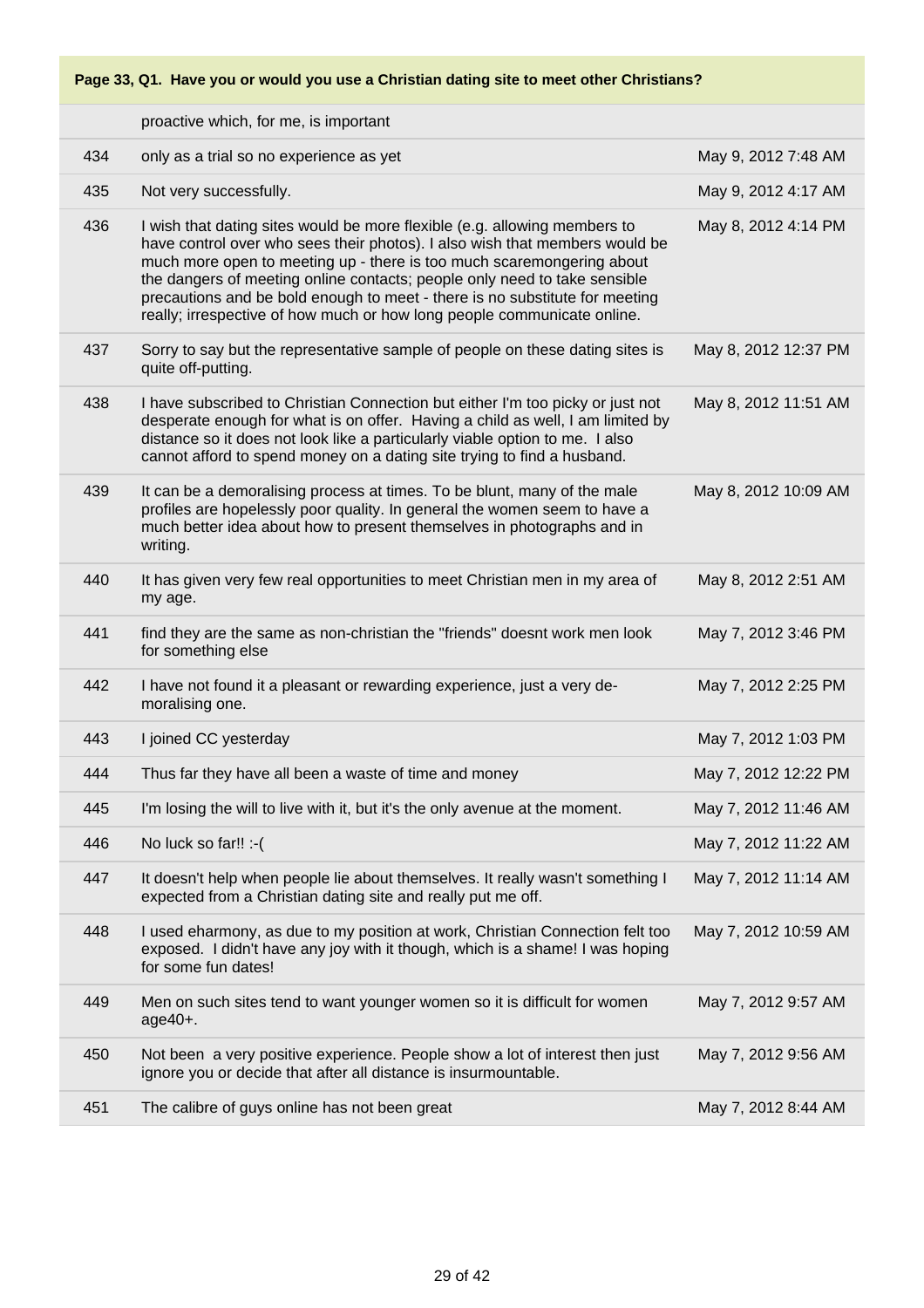| 452 | They should be free they are too expensive and not many nice looking men<br>they also look older than their age                                                                                                                                                                                                                                                                                                                                                                                                                                                                                                                                                                                                                                                                                                                                                                                                                                                                                                                                                                                                                    | May 7, 2012 8:39 AM  |
|-----|------------------------------------------------------------------------------------------------------------------------------------------------------------------------------------------------------------------------------------------------------------------------------------------------------------------------------------------------------------------------------------------------------------------------------------------------------------------------------------------------------------------------------------------------------------------------------------------------------------------------------------------------------------------------------------------------------------------------------------------------------------------------------------------------------------------------------------------------------------------------------------------------------------------------------------------------------------------------------------------------------------------------------------------------------------------------------------------------------------------------------------|----------------------|
| 453 | I have just joined CC                                                                                                                                                                                                                                                                                                                                                                                                                                                                                                                                                                                                                                                                                                                                                                                                                                                                                                                                                                                                                                                                                                              | May 7, 2012 7:48 AM  |
| 454 | I did for a short while, but nothing much came of it. I'm slightly concerned<br>about having an online dating presence and being a teacher, and therefore I<br>worry about not being able to create a profile that will attract enough<br>attention to spark off the initial conversations.                                                                                                                                                                                                                                                                                                                                                                                                                                                                                                                                                                                                                                                                                                                                                                                                                                        | May 7, 2012 5:24 AM  |
| 455 | But I find this avenue fairly false as in the end, chemistry plays a big part,<br>and men are very bad at trying to truly represent themselves through writing.                                                                                                                                                                                                                                                                                                                                                                                                                                                                                                                                                                                                                                                                                                                                                                                                                                                                                                                                                                    | May 6, 2012 7:40 PM  |
| 456 | Often though, they are not suitable. The men I have come across on dating<br>websites aren't attractive to me.                                                                                                                                                                                                                                                                                                                                                                                                                                                                                                                                                                                                                                                                                                                                                                                                                                                                                                                                                                                                                     | May 6, 2012 6:22 PM  |
| 457 | I think it is a great idea as long as there is integrity which the one I have tried<br>seems to have.                                                                                                                                                                                                                                                                                                                                                                                                                                                                                                                                                                                                                                                                                                                                                                                                                                                                                                                                                                                                                              | May 6, 2012 4:00 PM  |
| 458 | I'm not sure about its usefulness - I've attempted contact with many men I've<br>been interested in but without reply. I think for me as an outgoing, chatty<br>person, a website isn't the best tool. I remain a member and trust God to<br>lead me in the right way.                                                                                                                                                                                                                                                                                                                                                                                                                                                                                                                                                                                                                                                                                                                                                                                                                                                             | May 6, 2012 2:21 PM  |
| 459 | This has been my principal means of meeting women in the past three years<br>and has proved invaluable. I certainly would consider using a non-Christian<br>dating site, but so far haven't need to.                                                                                                                                                                                                                                                                                                                                                                                                                                                                                                                                                                                                                                                                                                                                                                                                                                                                                                                               | May 6, 2012 1:55 PM  |
| 460 | CC                                                                                                                                                                                                                                                                                                                                                                                                                                                                                                                                                                                                                                                                                                                                                                                                                                                                                                                                                                                                                                                                                                                                 | May 6, 2012 1:36 PM  |
|     |                                                                                                                                                                                                                                                                                                                                                                                                                                                                                                                                                                                                                                                                                                                                                                                                                                                                                                                                                                                                                                                                                                                                    |                      |
| 461 | I enjoy the CC site immensley but it is limited/limiting in its ability in some<br>respects - especially in a feedback capacity. For instance - if one is getting<br>no waves/mail - how could the profile be improved? Could there be some<br>almost 1:1 help in addition to the general FAQ stuff for those who wish it, and<br>some of the etiquette - if one has a conversation going and then a few days<br>elapse, how do you play it? If I start another conversation will they think 'oh<br>dear - not *** again' or if you don't will they wonder if you didn't like them<br>when really you did but don't want to seem pushy? It's great on many levels<br>but not always for dates :) The facility to perhaps start a topic annonymously<br>so that posters wouldn't be able to see what areas you are personally<br>struggling with would be good. I would find that helpful - if I want to ask "<br>How does one find healing from past hurts?" it could make me look damaged<br>and not dateable if they knew it was me but I'm sure that lots of people would<br>like to ask the question. Lots of other stuff too. | May 6, 2012 1:01 PM  |
| 462 | It would also be nice to have an open foram on thissite                                                                                                                                                                                                                                                                                                                                                                                                                                                                                                                                                                                                                                                                                                                                                                                                                                                                                                                                                                                                                                                                            | May 6, 2012 12:08 PM |
| 463 | I'm on Christian Connections for that very reason.                                                                                                                                                                                                                                                                                                                                                                                                                                                                                                                                                                                                                                                                                                                                                                                                                                                                                                                                                                                                                                                                                 | May 6, 2012 7:31 AM  |
| 464 | a lot of the time when using the site i don't find anyone on there who either<br>appeals to me or whose religious expectations i could live up to. so it hasn't<br>really helped. all i get is waves from people i am not interested in. nobody<br>ever replies to me.                                                                                                                                                                                                                                                                                                                                                                                                                                                                                                                                                                                                                                                                                                                                                                                                                                                             | May 6, 2012 2:40 AM  |
| 465 | A bit disasterous. The first person I got in touch with became verbally<br>abusive when I declined to meet him (with good reason).                                                                                                                                                                                                                                                                                                                                                                                                                                                                                                                                                                                                                                                                                                                                                                                                                                                                                                                                                                                                 | May 6, 2012 2:21 AM  |
| 466 | With no or little luck (so far)                                                                                                                                                                                                                                                                                                                                                                                                                                                                                                                                                                                                                                                                                                                                                                                                                                                                                                                                                                                                                                                                                                    | May 6, 2012 2:07 AM  |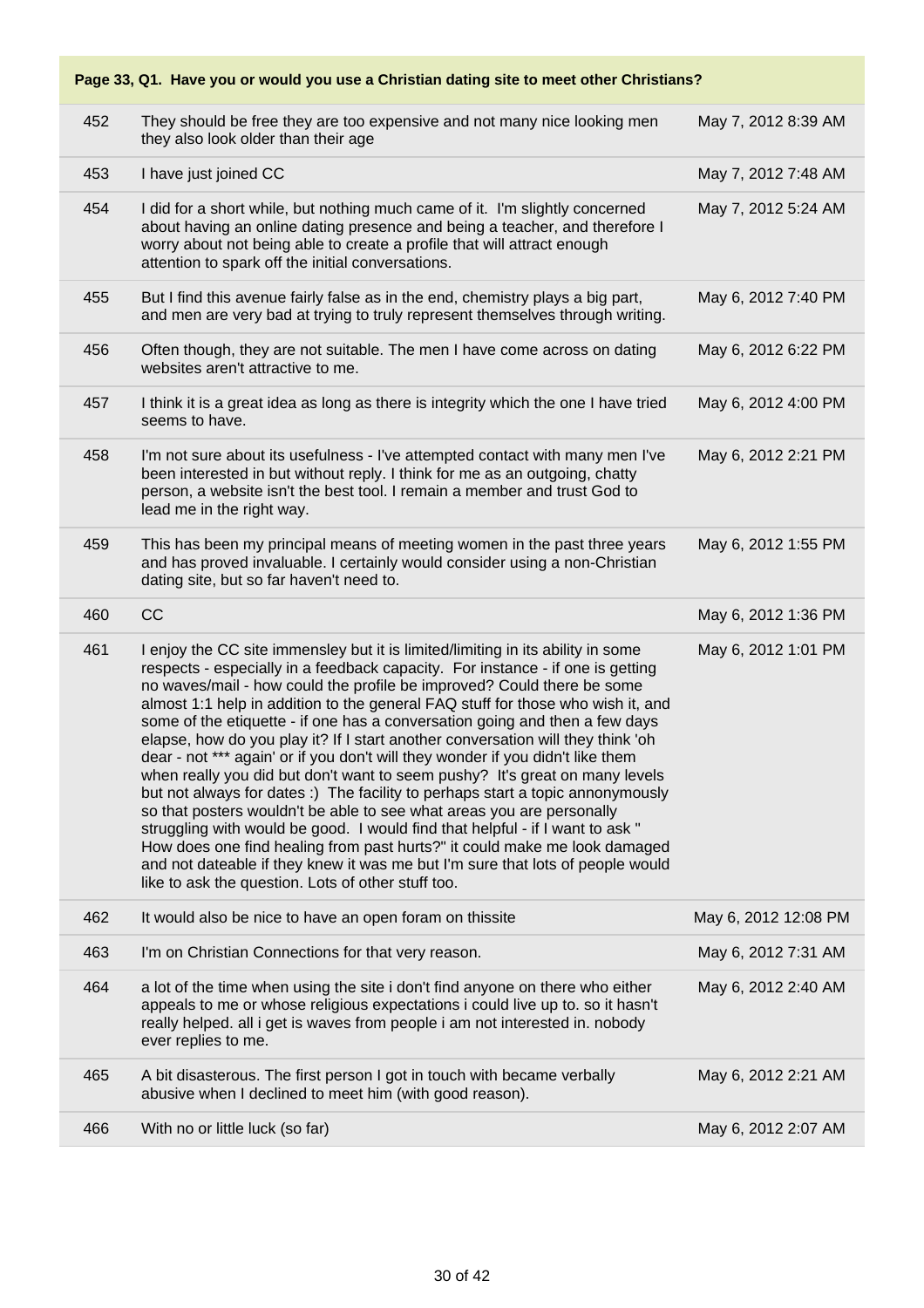| Page 33, Q1. Have you or would you use a Christian dating site to meet other Christians? |                                                                                                                                                                                                                                                                                                                                                                                       |                      |  |
|------------------------------------------------------------------------------------------|---------------------------------------------------------------------------------------------------------------------------------------------------------------------------------------------------------------------------------------------------------------------------------------------------------------------------------------------------------------------------------------|----------------------|--|
| 467                                                                                      | however to meet friends as I am stuck in the steriotype capsule of old values<br>and believing it may not be the right thing to do                                                                                                                                                                                                                                                    | May 5, 2012 3:37 PM  |  |
| 468                                                                                      | I ended up meeting someone online on a Christian dating site who I then met<br>up with once but he turned out to be the ex husband of one of my friends and<br>a convicted DV offender. After this experience I would NEVER want to meet<br>someone online again.                                                                                                                     | May 5, 2012 3:36 PM  |  |
| 469                                                                                      | Actually I have used one, but not really my idea!                                                                                                                                                                                                                                                                                                                                     | May 5, 2012 3:31 PM  |  |
| 470                                                                                      | Yes, gave it a try, but didn't find it helpful.                                                                                                                                                                                                                                                                                                                                       | May 5, 2012 3:11 PM  |  |
| 471                                                                                      | It's not very effective.                                                                                                                                                                                                                                                                                                                                                              | May 5, 2012 2:40 PM  |  |
| 472                                                                                      | good way to meet Christians but often the reason you've not met a person is<br>they are not local which makes forming a relationship difficult                                                                                                                                                                                                                                        | May 5, 2012 1:34 PM  |  |
| 473                                                                                      | Not a good experience.                                                                                                                                                                                                                                                                                                                                                                | May 5, 2012 12:41 PM |  |
| 474                                                                                      | I haven't met anyone through them, though.                                                                                                                                                                                                                                                                                                                                            | May 5, 2012 11:29 AM |  |
| 475                                                                                      | but many singles use it to find a nice, honest partner but the differences<br>between what each of them considers it means to be a Christian are<br>enormous.                                                                                                                                                                                                                         | May 5, 2012 10:59 AM |  |
| 476                                                                                      | Its not very effective                                                                                                                                                                                                                                                                                                                                                                | May 5, 2012 9:18 AM  |  |
| 477                                                                                      | I have paid and used for free Christian dating sites. In one way it has given<br>me hope that there are others like me out there and hoping to change, but I<br>have had very little positive response to my profile/s in more than four years.                                                                                                                                       | May 5, 2012 9:17 AM  |  |
| 478                                                                                      | Didn't really work for me - a lot of undesirable men.                                                                                                                                                                                                                                                                                                                                 | May 5, 2012 6:23 AM  |  |
| 479                                                                                      | Would I have recieved this survey if I hadnt?! :) I am glad this survey is<br>being conducted I am on a dating site but am not a massively active<br>member. I do appreciate the chance of meeting other christians and getting<br>to know people on a friendship level. And who knows one day I may find<br>someone this way!                                                        | May 5, 2012 5:59 AM  |  |
| 480                                                                                      | the idea is excellent but can be very discouraging. I have found lack of men<br>in my area when travelling long distances is not really a possibility for me<br>e.g. expense, child care. people are not always honest about their<br>Christianity which surprises and disappoints me. many like to just chat on<br>line which doesn't really suit me. Accept for some it works well. | May 5, 2012 4:11 AM  |  |
| 481                                                                                      | I've used one several times over the last 8 years it's not worked and I am<br>SO disillusioned.                                                                                                                                                                                                                                                                                       | May 5, 2012 1:43 AM  |  |
| 482                                                                                      | I've been on Christian Connections for 3 months and not had a single email<br>yet. I get the feeling these sites are great for men to find women but not vice<br>versa                                                                                                                                                                                                                | May 5, 2012 12:08 AM |  |
| 483                                                                                      | It was abysmal                                                                                                                                                                                                                                                                                                                                                                        | May 4, 2012 9:18 PM  |  |
| 484                                                                                      | I belong to Christian Connection, which is probably the best dating site I've<br>seen. All dating sites have the problem that you get to know the facts, but<br>not the person - they opposite way round to when you meet people in real<br>life.                                                                                                                                     | May 4, 2012 4:58 PM  |  |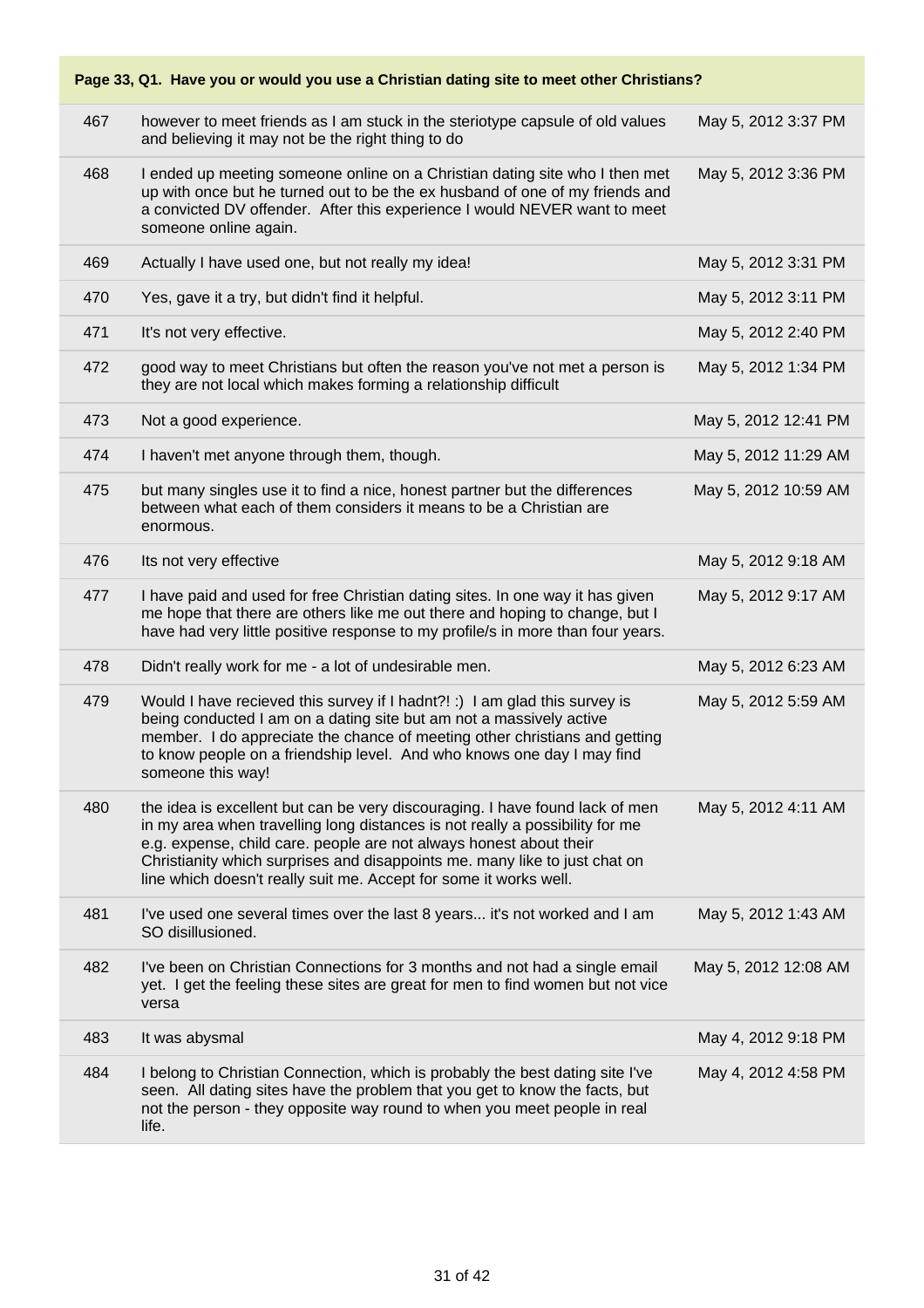| Page 33, Q1. Have you or would you use a Christian dating site to meet other Christians? |                                                                                                                                                                                                                                                                                                                                                                                                                                                                                                                                    |                      |  |
|------------------------------------------------------------------------------------------|------------------------------------------------------------------------------------------------------------------------------------------------------------------------------------------------------------------------------------------------------------------------------------------------------------------------------------------------------------------------------------------------------------------------------------------------------------------------------------------------------------------------------------|----------------------|--|
| 485                                                                                      | The issue I have with dating sites is the potential to put pressure on<br>relationships to be romantic and not be built on a firm friendship foundation.                                                                                                                                                                                                                                                                                                                                                                           | May 4, 2012 3:57 PM  |  |
| 486                                                                                      | It was full of hoax guys from African countries and others trying to get to the<br>UK through marriage options and lots of the men were really really old and it<br>was off putting. My ex husband was on and his profile full of lies and I asked<br>for them to do something about it and offer proof and they would not do<br>anything to deal with it so I did not renew my membership!                                                                                                                                        | May 4, 2012 3:30 PM  |  |
| 487                                                                                      | people need to examine just what they want. desparation is not a reason to<br>use                                                                                                                                                                                                                                                                                                                                                                                                                                                  | May 4, 2012 3:14 PM  |  |
| 488                                                                                      | I don't like using dating sites but it seems to be the only way.                                                                                                                                                                                                                                                                                                                                                                                                                                                                   | May 4, 2012 3:03 PM  |  |
| 489                                                                                      | I have used a christian dating site, but have been told that I'm quite ugly, so it<br>hasn't worked for me, because I don't think that I come across well in a<br>photo. If I could just meet someone, that would work better for me.                                                                                                                                                                                                                                                                                              | May 4, 2012 2:52 PM  |  |
| 490                                                                                      | Not having a context of friends in common means starting from cold feel very<br>unnatural, like artificial insemination.                                                                                                                                                                                                                                                                                                                                                                                                           | May 4, 2012 2:45 PM  |  |
| 491                                                                                      | It is the only way I have got dates with Christian women. Those I have asked<br>in church have always said no.                                                                                                                                                                                                                                                                                                                                                                                                                     | May 4, 2012 2:19 PM  |  |
| 492                                                                                      | I have been on the Christian dating for more than two years. Both Online and<br>by some Christian Organisation but never had a single date.                                                                                                                                                                                                                                                                                                                                                                                        | May 4, 2012 2:00 PM  |  |
| 493                                                                                      | And it broke my heart                                                                                                                                                                                                                                                                                                                                                                                                                                                                                                              | May 4, 2012 1:45 PM  |  |
| 494                                                                                      | Yes but can just be depressing realising that there seems to be no men<br>about that I like or like me. I feel much more cheerful with life if I don't go on<br>the dating the site i.e. don't think about being single or finding a partner.                                                                                                                                                                                                                                                                                      | May 4, 2012 1:43 PM  |  |
| 495                                                                                      | yes I used christian connection and met some one two years ago through it<br>and we were engaged but he broke my heart and claimed to have moved on<br>from his previous relationship but i found out otherwise that He went back<br>with her and has done this before to someone else and is a church leader<br>but this experience was a learning curve for me and taught me allot about<br>people who are of the faith no one is perfect and we all make mistakes but it<br>can really damage a person who has a strong faith ! | May 4, 2012 1:43 PM  |  |
| 496                                                                                      | I only got as far as meeting someone electronically                                                                                                                                                                                                                                                                                                                                                                                                                                                                                | May 4, 2012 1:35 PM  |  |
| 497                                                                                      | Unfortunately I do not have full membership because I cannot afford it.                                                                                                                                                                                                                                                                                                                                                                                                                                                            | May 4, 2012 1:14 PM  |  |
| 498                                                                                      | HAD VERY NEGATIVE EXPERIENCES - SEVERAL SCAMS ON<br><b>CHRISTAIN CONNECTIONS</b>                                                                                                                                                                                                                                                                                                                                                                                                                                                   | May 4, 2012 12:57 PM |  |
| 499                                                                                      | I have found it very hard to even get a date on these sites as there is so<br>much competition, its like a love lottery                                                                                                                                                                                                                                                                                                                                                                                                            | May 4, 2012 11:51 AM |  |
| 500                                                                                      | Ifound That there were few in my area or of my age, oldmen usually pre fer                                                                                                                                                                                                                                                                                                                                                                                                                                                         | May 4, 2012 11:11 AM |  |
| 501                                                                                      | Most of the men who viewed my profile got offline before chatting with me,<br>so clearly didn't think me attractive and were not interested in being friends.                                                                                                                                                                                                                                                                                                                                                                      | May 4, 2012 10:30 AM |  |
| 502                                                                                      | I was extremely reluctant to use a Christian dating website to try and meet                                                                                                                                                                                                                                                                                                                                                                                                                                                        | May 4, 2012 9:03 AM  |  |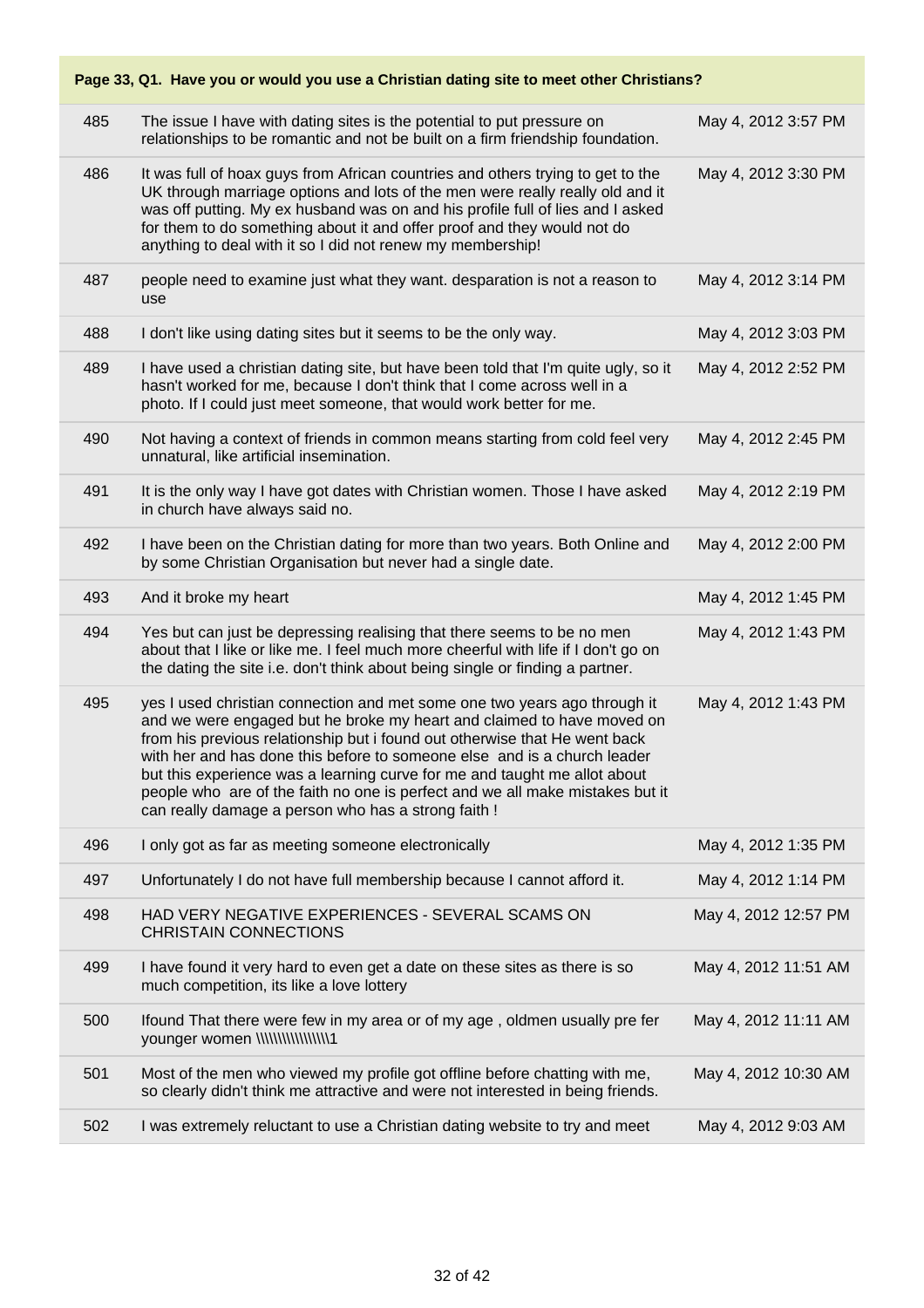| Page 33, Q1. Have you or would you use a Christian dating site to meet other Christians? |                                                                                                                                                                                                                                                                                                                                                                                                                                                                                                         |                     |
|------------------------------------------------------------------------------------------|---------------------------------------------------------------------------------------------------------------------------------------------------------------------------------------------------------------------------------------------------------------------------------------------------------------------------------------------------------------------------------------------------------------------------------------------------------------------------------------------------------|---------------------|
|                                                                                          | people, as I have seen general dating websites ending so horribly for other<br>people. But I have glad I have given it a go, who am I to judge where God<br>can't work? If He knows I am to meet someone on the internet, then so be it.                                                                                                                                                                                                                                                                |                     |
| 503                                                                                      | While I support the principle, I think the way your site in particular words<br>things can lead to a somewhat 'serious' Christianity being projected by many<br>users in a way that I'm not sure is typical of those Christians I tend to meet in<br>daily life. I feel tehre would be benefit to allowing users to present<br>themselves as happy committed Christians (which I would consider myself to<br>be) without necessarily appearing as candidates for full-time ministry (which<br>I'm not). | May 4, 2012 9:00 AM |
| 504                                                                                      | There are lots of older Christians in my church - most not single                                                                                                                                                                                                                                                                                                                                                                                                                                       | May 4, 2012 8:02 AM |
| 505                                                                                      | It is the best way to meet other singles in big cities with few Christians such<br>as London.                                                                                                                                                                                                                                                                                                                                                                                                           | May 4, 2012 7:29 AM |
| 506                                                                                      | Difficult - really need more interaction to make decisions - can be very<br>demoralising with rejections etc. Seems to be real dilemma between getting<br>teaching in churches that suggests that God has a plan for your life<br>(including a possible partner) and than we need to wait on Him vs dating<br>websites where you need to try and 'sell' yourself to potential candidates.<br>Takes a lot of energy and courage.                                                                         | May 4, 2012 7:06 AM |
| 507                                                                                      | Most of the men live too fare away or are not suitable if they live neare to<br>me.                                                                                                                                                                                                                                                                                                                                                                                                                     | May 4, 2012 6:43 AM |
| 508                                                                                      | I get as far as inputting my details, but then I chicken out!                                                                                                                                                                                                                                                                                                                                                                                                                                           | May 4, 2012 5:33 AM |
| 509                                                                                      | I have also used secular dating sites. My impression of the Christian sites is<br>that quite a lot of the men on there are a bit 'needy' and have obvious<br>problems. Not all, by any means, but a fair proportion. Whilst I think it's great<br>that churches embrace people with social/emotional difficulties, this doesn't<br>make it easy if you're looking for a good husband!                                                                                                                   | May 4, 2012 5:27 AM |
| 510                                                                                      | v disappointing - even on christian sites there are men looking to dive in to<br>physical stuff without anything else.                                                                                                                                                                                                                                                                                                                                                                                  | May 4, 2012 3:53 AM |
| 511                                                                                      | I got the impression that they were mostly of the evangelical tradition within<br>the church - that would not suit me personally.                                                                                                                                                                                                                                                                                                                                                                       | May 4, 2012 3:23 AM |
| 512                                                                                      | No success a few waves no one really interested in responding to waves or<br>comments that I have sent.                                                                                                                                                                                                                                                                                                                                                                                                 | May 4, 2012 3:16 AM |
| 513                                                                                      | Too expensive. People had already met someone or did'nt reply to my e-<br>mails or were'nt full members.                                                                                                                                                                                                                                                                                                                                                                                                | May 4, 2012 2:29 AM |
| 514                                                                                      | But I have huge concerns about how Christian such sites are !!                                                                                                                                                                                                                                                                                                                                                                                                                                          | May 3, 2012 6:52 PM |
| 515                                                                                      | Joined this site for a week - not sure its for me. Profile is now invisible                                                                                                                                                                                                                                                                                                                                                                                                                             | May 3, 2012 5:38 PM |
| 516                                                                                      | I am statiscally unlikely to meet Christian men by chatting to people in the<br>pub etc. A dating site opens up far more possibilities, and the information in<br>a typical profile helps you find out about someone's personality, interests,<br>faith and values, which is helpful.                                                                                                                                                                                                                   | May 3, 2012 3:34 PM |
| 517                                                                                      | Many people have found a partner from online dating but for myself I have<br>not had many positive experience perhaps due to ignorance and trying to                                                                                                                                                                                                                                                                                                                                                    | May 3, 2012 2:32 PM |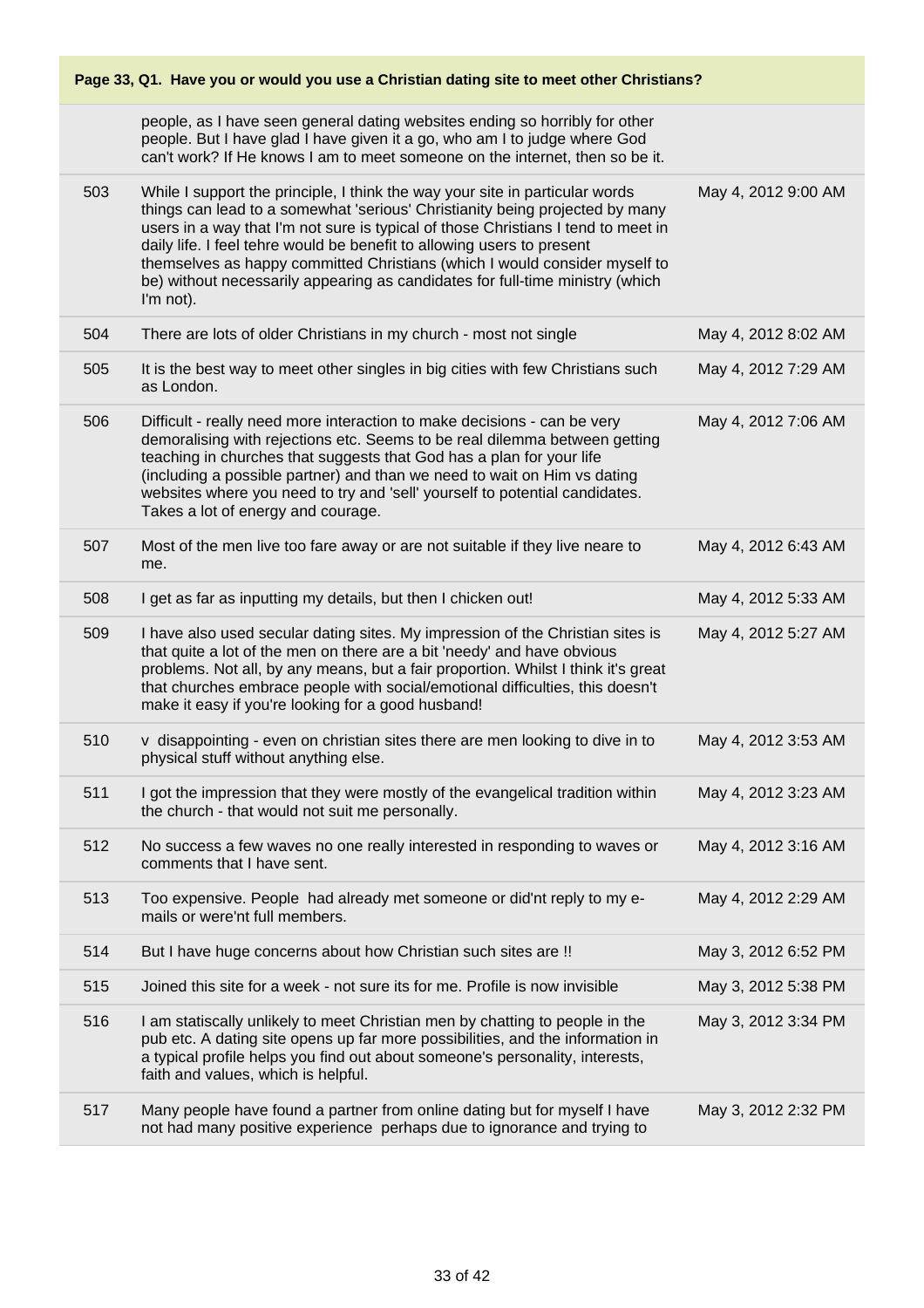date someone who lives far away.

| 518 | Online dating is great! I think it's much better for meeting people than in<br>church - there's a level of intentionality that often doesn't exist in other<br>Christian settings and people online have often given much more thought to<br>what they are looking for, which makes for some very positive connections<br>and a fun dating experience. | May 3, 2012 2:10 PM  |
|-----|--------------------------------------------------------------------------------------------------------------------------------------------------------------------------------------------------------------------------------------------------------------------------------------------------------------------------------------------------------|----------------------|
| 519 | In the past when I wasn't really ready to meet someone I used a site but<br>never met up with anyone.                                                                                                                                                                                                                                                  | May 3, 2012 1:45 PM  |
| 520 | But I have never met anyone on it.                                                                                                                                                                                                                                                                                                                     | May 3, 2012 1:40 PM  |
| 521 | My character is the sort that finds it much easier to get to know someone<br>face to face in a friend setting and see what develops. I struggle to do this<br>chatting on line                                                                                                                                                                         | May 3, 2012 1:20 PM  |
| 522 | It is frustrating because so few people are proactive in their use of it.                                                                                                                                                                                                                                                                              | May 3, 2012 1:14 PM  |
| 523 | I have found this disappointing - people are not always what they claim                                                                                                                                                                                                                                                                                | May 3, 2012 12:47 PM |
| 524 | I have used the dating site helpful to join a local Christian singles group.                                                                                                                                                                                                                                                                           | May 3, 2012 12:45 PM |
| 525 | I have had many dates off Christian websites. It is a huge emotional roller<br>coaster, and you have to be in a strong place to embark on this idea. I am<br>currently dating a guy off a Christian website.                                                                                                                                           | May 3, 2012 12:22 PM |
| 526 | I found that there was a lot of passivity on these sites in comparison to non<br>Christian sites where men will initiate contact and make it clear if they are<br>interested or not. The Christian sites tend to reflect the same problems of<br>the Church.                                                                                           | May 3, 2012 11:50 AM |
| 527 | I have been a member but have never used it.                                                                                                                                                                                                                                                                                                           | May 3, 2012 11:44 AM |
| 528 | Some chaps so desperate to find a wife that offputtting. Have enjoyed<br>single events and just chatting with others rather than "looking for a man".                                                                                                                                                                                                  | May 3, 2012 10:25 AM |
| 529 | Unsure. I only know one person who has met somebody and married them<br>through a web site. I know a lot of people who a have met people who say<br>they are Christians but they really aren't.                                                                                                                                                        | May 3, 2012 10:11 AM |
| 530 | not much joy - very few men my age wanting a women my age and most of<br>them live too far away a lot of the men want younger women                                                                                                                                                                                                                    | May 3, 2012 10:08 AM |
| 531 | Almost all the Christians were evangelicals!                                                                                                                                                                                                                                                                                                           | May 3, 2012 9:17 AM  |
| 532 | And it's not worked for me. I have been "matched" with entirely the wrong<br>type of person.                                                                                                                                                                                                                                                           | May 3, 2012 9:14 AM  |
| 533 | Geography and distance is a problem with internet dating. Also some people<br>join dating site but don't want to meet anyone.                                                                                                                                                                                                                          | May 3, 2012 8:55 AM  |
| 534 | But once you hit 50 you feel out of the age group                                                                                                                                                                                                                                                                                                      | May 3, 2012 8:53 AM  |
| 535 | I think a Christian dating site can make a valuable contribution - CC is a<br>good one. However it is not a silver bullet, as I have found - people still have<br>their own conceptions about the sort of partner they would like, and one may<br>not match these.                                                                                     | May 3, 2012 7:42 AM  |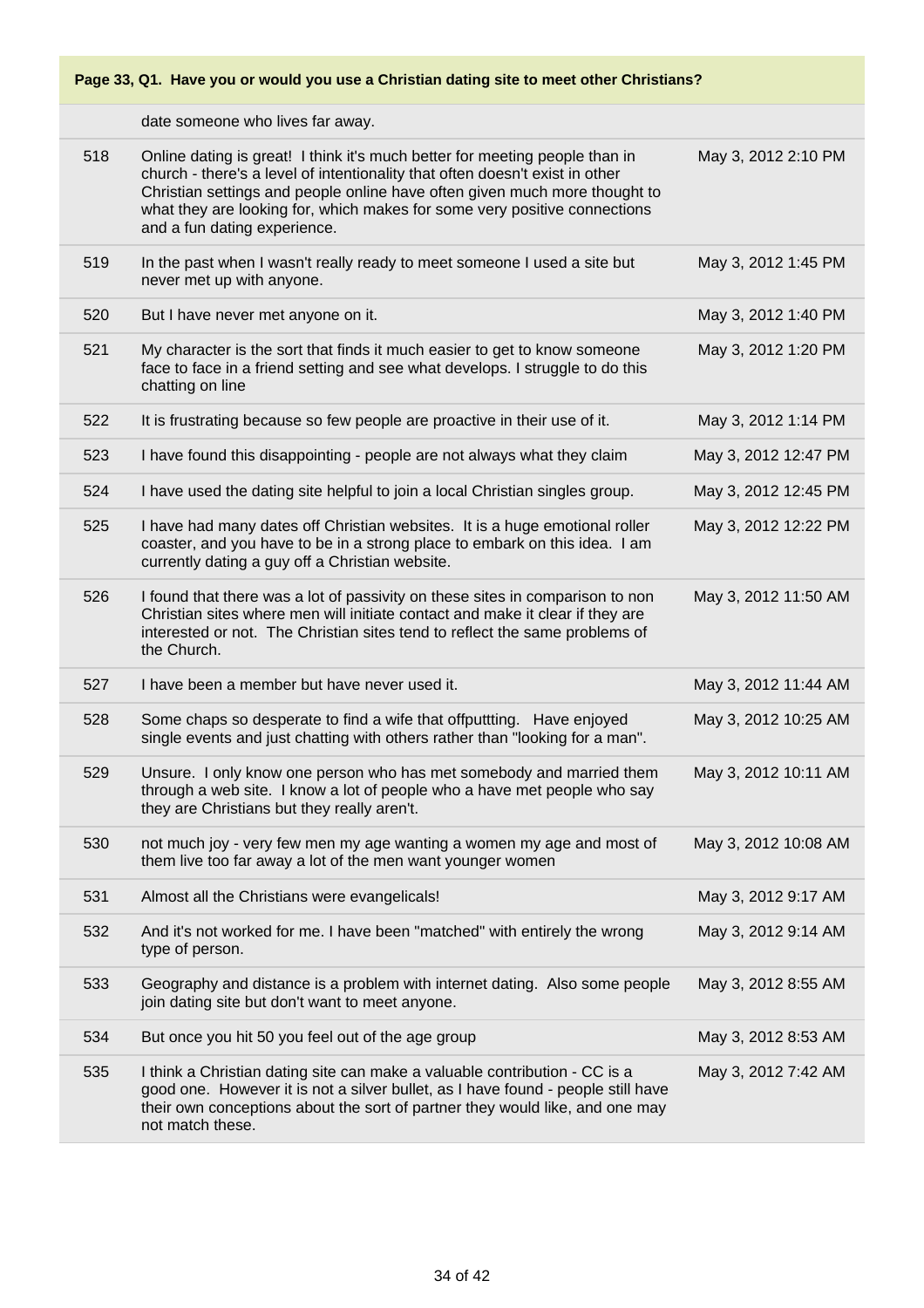| Page 33, Q1. Have you or would you use a Christian dating site to meet other Christians? |                                                                                                                                                                                                                                                                                    |                      |  |  |
|------------------------------------------------------------------------------------------|------------------------------------------------------------------------------------------------------------------------------------------------------------------------------------------------------------------------------------------------------------------------------------|----------------------|--|--|
| 536                                                                                      | I find them a bit of a mixed bag, especially in terms of what counts as<br>'Christian'; but I have had some good dates and met some nice people<br>through them too.                                                                                                               | May 3, 2012 7:37 AM  |  |  |
| 537                                                                                      | It is important to remember that people who join these sites are not super-<br>human. Although it is hoped that such people would hold values that secular<br>society views as bizzare, this is not always the case.                                                               | May 3, 2012 6:50 AM  |  |  |
| 538                                                                                      | not made much sucess, as with non christian sites, people tend to expand<br>the truth about htemselves                                                                                                                                                                             | May 3, 2012 6:33 AM  |  |  |
| 539                                                                                      | Didn't believe it possible, but it happened!                                                                                                                                                                                                                                       | May 3, 2012 6:26 AM  |  |  |
| 540                                                                                      | It is a financial commitment I struggle with.                                                                                                                                                                                                                                      | May 3, 2012 6:11 AM  |  |  |
| 541                                                                                      | it has been part of my journey of trusting God over the last few months but<br>as yet I have not found someone with whom I would like to pursue a<br>relationship.                                                                                                                 | May 3, 2012 5:23 AM  |  |  |
| 542                                                                                      | Ghastly! I attended one even 30++ more women thanmen and several<br>sleazy males on the pull!                                                                                                                                                                                      | May 3, 2012 5:15 AM  |  |  |
| 543                                                                                      | A lot of the chaps my age want children and my biological clock has nearly<br>ticked off.!! Therefore you are left with the old men who want a younger<br>women . Also there are more single men in the South and I live in the North<br>west.!!                                   | May 3, 2012 3:43 AM  |  |  |
| 544                                                                                      | is not really my best comnicateion method and very odd you do not have that<br>persnal interaction the body language or the environment or natual you know<br>why all on site, and waiting for peopl to reply is very odd if something<br>happens it does but ifnot them no wories | May 3, 2012 2:27 AM  |  |  |
| 545                                                                                      | eHarmony for 18 months & not one date, infact no match closers than 120<br>miles that ever talked to me. Christian Connection gives better local choice.<br>Dating sites are too expensive.                                                                                        | May 3, 2012 1:31 AM  |  |  |
| 546                                                                                      | Not very helpful.                                                                                                                                                                                                                                                                  | May 3, 2012 12:56 AM |  |  |
| 547                                                                                      | But internet dating is not for me.                                                                                                                                                                                                                                                 | May 3, 2012 12:10 AM |  |  |
| 548                                                                                      | Used a couple over a period of several years, only a few people turned into<br>people who I actually met and only 2 into 'dates', non into a relationship. Still<br>a member of 2 sites, not seriously holding out much hope though.                                               | May 2, 2012 9:33 PM  |  |  |
| 549                                                                                      | My friend got taken to the cleaners through one i find i get more responses<br>from non christian dating websites as the guys on the christian sutes either<br>dont respond or try to get you to tick all the boxes for that perfect person                                        | May 2, 2012 8:07 PM  |  |  |
| 550                                                                                      | Truly i cant really think what kind of person i am or who i would suit. Difficult<br>to decide. Wish they had videos as i would like to listen to them first                                                                                                                       | May 2, 2012 6:11 PM  |  |  |
| 551                                                                                      | Best thing since Oak Hall. Pity that you let separated and divorced people<br>on the site.                                                                                                                                                                                         | May 2, 2012 4:27 PM  |  |  |
| 552                                                                                      | But!! people I have contacted never get back or say" sorry, I am<br>overwhelmed with responses at the moment" so am unable to make contact<br>!! If this is the case then they should inform the agency and prevent<br>dissapointment!!                                            | May 2, 2012 4:24 PM  |  |  |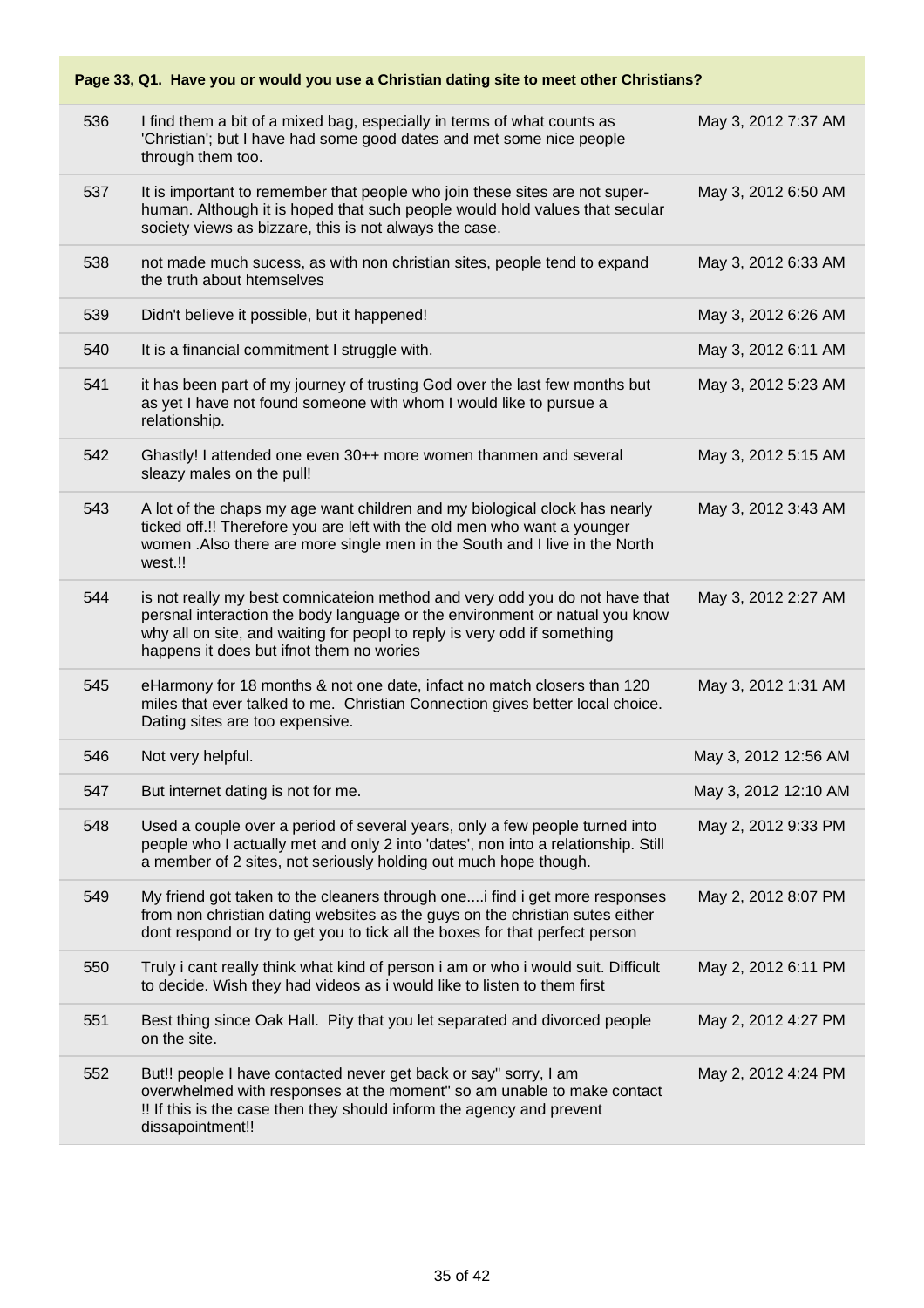| Page 33, Q1. Have you or would you use a Christian dating site to meet other Christians? |                                                                                                                                                                                                                                                                                                                                                                                                                                                                                                                                                        |                     |  |
|------------------------------------------------------------------------------------------|--------------------------------------------------------------------------------------------------------------------------------------------------------------------------------------------------------------------------------------------------------------------------------------------------------------------------------------------------------------------------------------------------------------------------------------------------------------------------------------------------------------------------------------------------------|---------------------|--|
| 553                                                                                      | There wasn't much movement on the site. Unfortunately.                                                                                                                                                                                                                                                                                                                                                                                                                                                                                                 | May 2, 2012 4:17 PM |  |
| 554                                                                                      | I'm registered on them but I've never really taken an active role. Things are<br>also quite complicated for me at present, thanks to a mind numbiungly<br>confusing curve ball from the Almighty.                                                                                                                                                                                                                                                                                                                                                      | May 2, 2012 4:12 PM |  |
| 555                                                                                      | I always said I wouldn't. I am currently using one but It isn't the best or most<br>natural way to get to know or meet someone.                                                                                                                                                                                                                                                                                                                                                                                                                        | May 2, 2012 3:57 PM |  |
| 556                                                                                      | It is not something I have had much success with and wonder if my divorced<br>status may put people off as they find this out staright away without getting to<br>know me or the circumstances of my marraige breakdown. This has been<br>very fustrating and disheartening.                                                                                                                                                                                                                                                                           | May 2, 2012 3:51 PM |  |
| 557                                                                                      | I think it a very good idea but personally find the whole business<br>embarrassing. Sounds contradictory, but how I feel is different to how I think<br>I should be/ feel.                                                                                                                                                                                                                                                                                                                                                                             | May 2, 2012 3:50 PM |  |
| 558                                                                                      | Although I don't like it! Sorry!!!                                                                                                                                                                                                                                                                                                                                                                                                                                                                                                                     | May 2, 2012 3:47 PM |  |
| 559                                                                                      | Fusion101 and Christian Connections.                                                                                                                                                                                                                                                                                                                                                                                                                                                                                                                   | May 2, 2012 3:41 PM |  |
| 560                                                                                      | it's obviously not been successful yet  hee hee                                                                                                                                                                                                                                                                                                                                                                                                                                                                                                        | May 2, 2012 3:25 PM |  |
| 561                                                                                      | Didn't meet anyone I liked                                                                                                                                                                                                                                                                                                                                                                                                                                                                                                                             | May 2, 2012 3:22 PM |  |
| 562                                                                                      | I hesitated for a long time, but in the end I decided that it is the pragmatic<br>thing to do if you know very few single people.                                                                                                                                                                                                                                                                                                                                                                                                                      | May 2, 2012 3:21 PM |  |
| 563                                                                                      | I tried your website on trials a few years back and met with one man, but it<br>was clear to me straight away that I wasn't attracted to him. So I never got<br>more into Christian internet dating. I believe now that God does have<br>someone for me in the future, but that he knows the timing that is good for<br>me and him, and that he will make sure we meet. It might be through a<br>Christian dating site eventually, but at the moment I know I don't need to use<br>them. There are other things on God's agenda with me at the moment. | May 2, 2012 3:20 PM |  |
| 564                                                                                      | It was a sad experience as there is a lot of ageism and pursuit of someone<br>who ticks all the boxes. The emphasis is on meeting a partner as opposed<br>to forming alliances and freindships to serve God and His kingdom. It<br>created deeper sadness and increased disappointment.                                                                                                                                                                                                                                                                | May 2, 2012 3:06 PM |  |
| 565                                                                                      | But no one as old as me - or people been in previous relationships & Church<br>doesn't marry divorced people unless annuled                                                                                                                                                                                                                                                                                                                                                                                                                            | May 2, 2012 3:00 PM |  |
| 566                                                                                      | I have been on a Christian dating website but not had any communication<br>with another person.                                                                                                                                                                                                                                                                                                                                                                                                                                                        | May 2, 2012 3:00 PM |  |
| 567                                                                                      | i have been on a christian site for over a year but while i have dated christian<br>men i have found that what they say is right is not what they do.many don,t<br>see that sex outside marrriage is wrong for me if not for them                                                                                                                                                                                                                                                                                                                      | May 2, 2012 2:59 PM |  |
| 568                                                                                      | waste of time                                                                                                                                                                                                                                                                                                                                                                                                                                                                                                                                          | May 2, 2012 2:52 PM |  |
| 569                                                                                      | Yes, but hardly any members. I rarely get anywhere with Christian<br>Connections. They need to run at least fortnightly, if not weekly events. They<br>run events a few times a year, it's a start I guess                                                                                                                                                                                                                                                                                                                                             | May 2, 2012 2:51 PM |  |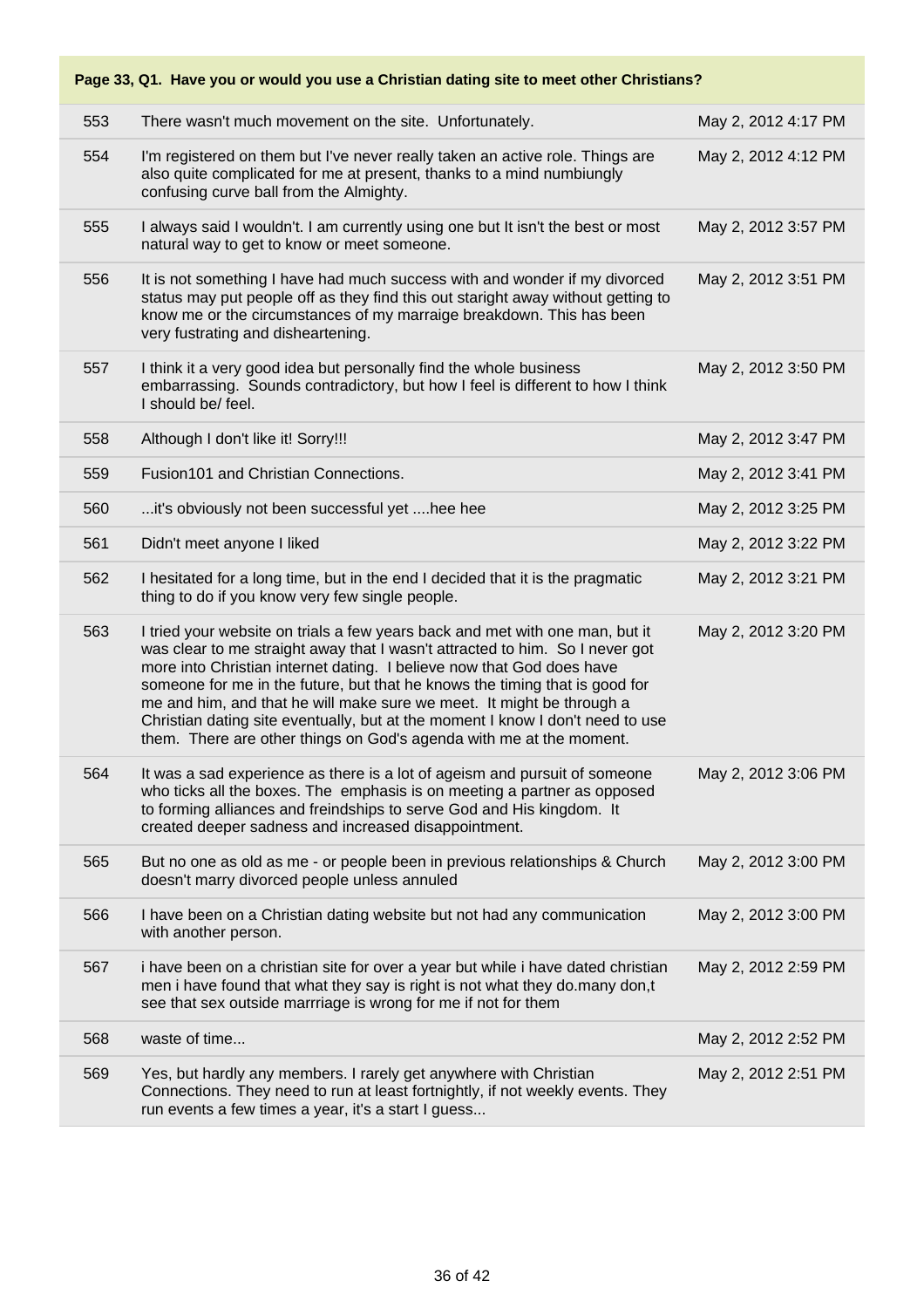| Page 33, Q1. Have you or would you use a Christian dating site to meet other Christians? |                                                                                                                                                                                                                                                                                                                   |                      |  |  |
|------------------------------------------------------------------------------------------|-------------------------------------------------------------------------------------------------------------------------------------------------------------------------------------------------------------------------------------------------------------------------------------------------------------------|----------------------|--|--|
| 570                                                                                      | found it to be very judgemental in attitude and ticking boxes - found non<br>christian sites more open and chatty - will not use a christian dating site<br>again                                                                                                                                                 | May 2, 2012 2:38 PM  |  |  |
| 571                                                                                      | I think it is positive - it is fun, creates potential, opens your eyes to your<br>christian family & community.                                                                                                                                                                                                   | May 2, 2012 2:38 PM  |  |  |
| 572                                                                                      | Disappointed. Have contacted a number of people without success and very<br>few locally and distance is a big issue                                                                                                                                                                                               | May 2, 2012 2:36 PM  |  |  |
| 573                                                                                      | Realised I would prefer to actually meet someone.                                                                                                                                                                                                                                                                 | May 2, 2012 2:26 PM  |  |  |
| 574                                                                                      | I am on christian connection, mainly to involve myself with more christians                                                                                                                                                                                                                                       | May 2, 2012 2:22 PM  |  |  |
| 575                                                                                      | I use it but I prefer to meet people in person, it's more natural. But there are<br>few group opportunities for single Christians to meet, other than the few<br>events advertised here.                                                                                                                          | May 2, 2012 2:21 PM  |  |  |
| 576                                                                                      | They haven't always been successful as the area is too broad for where I<br>live.                                                                                                                                                                                                                                 | May 2, 2012 2:13 PM  |  |  |
| 577                                                                                      | BUT IT WAS ALL FRUITLESS. SOME SAID CHRISTIAN, BUT CLEARLY<br>WEREN, T. IT MADE ME FEEL VULNREABLE LIKE A COW UP FOR<br>SALE 3 LOCAL MEN DID NOT WANT TO JUST MEET FOR COFFEE<br>FOR FRIENDSHIP AS A STARTER JUST TO MEET AND SAY HELLO<br>SO WAS OFF PUTTING.                                                    | May 2, 2012 2:10 PM  |  |  |
| 578                                                                                      | Even though I've used one, there are a lot of people on the site looking for<br>dates or relationships, and are not commited christians.                                                                                                                                                                          | May 2, 2012 1:26 PM  |  |  |
| 579                                                                                      | I gave up on a paid Christian site because didn't get anywhere with it and<br>tried for years. I am still on a free one, but hardly look on it as nothing really<br>changes with different people joining and I'm now disheartened and not sure<br>they work for many and can leave you more depressed than ever. | May 2, 2012 1:20 PM  |  |  |
| 580                                                                                      | There seem to be more women that men on the website and there are very<br>few men local to where live which makes it difficult.                                                                                                                                                                                   | May 2, 2012 1:12 PM  |  |  |
| 581                                                                                      | I am on one, but don't pay. Have not been invited on dates.                                                                                                                                                                                                                                                       | May 2, 2012 1:09 PM  |  |  |
| 582                                                                                      | people aren't always honest or realistic. I believe it is important to get to<br>know someone, we can disguard someone whose photo isn't good or they<br>are not good at completing a profile.                                                                                                                    | May 2, 2012 1:08 PM  |  |  |
| 583                                                                                      | I used it, but was unwilling to pay for the service as to me, it does seem a<br>little fake. I think there is something about meeting people in the world, rather<br>than meeting people virtually and corresponding by email. I find it less<br>personal.                                                        | May 2, 2012 1:04 PM  |  |  |
| 584                                                                                      | It has potential but I haven't found many potential matches since I started<br>using the site 6 months ago                                                                                                                                                                                                        | May 2, 2012 1:01 PM  |  |  |
| 585                                                                                      | I am not looking for a wife, but seeking to widen my circle of Christian friends<br>(male and female).                                                                                                                                                                                                            | May 2, 2012 12:52 PM |  |  |
| 586                                                                                      | CC                                                                                                                                                                                                                                                                                                                | May 2, 2012 12:45 PM |  |  |
| 587                                                                                      | It didn't help much.                                                                                                                                                                                                                                                                                              | May 2, 2012 12:41 PM |  |  |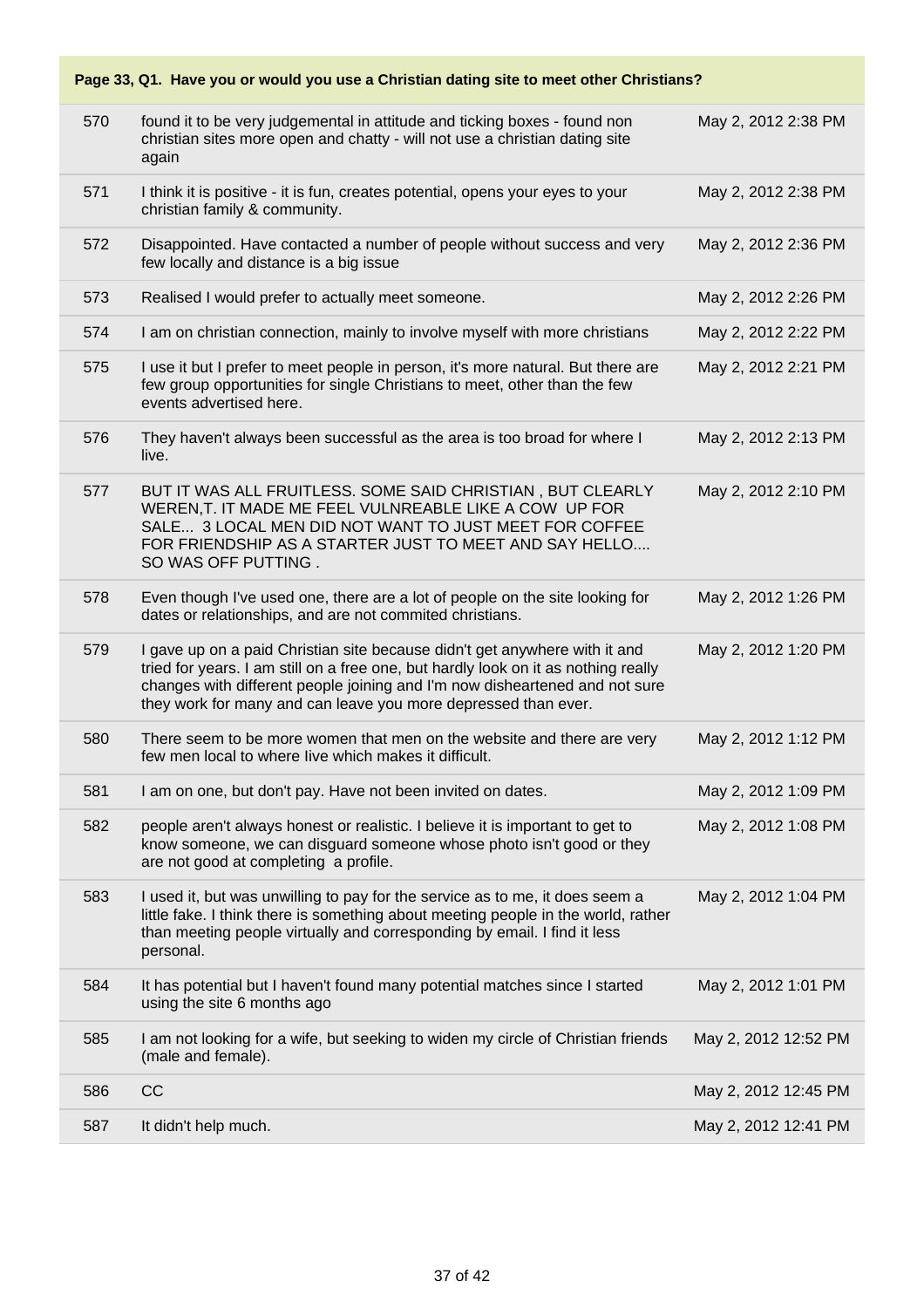| 588 | I am currently on a site but haven't been particularly pro-active in using it.My<br>profile has been hidden for sometime now, but am thinking of going on one of<br>the outings/events as I think I would prefer this to communicating via the<br>web.                                                                                                                                                                                                                                                                                                                                                                                      | May 2, 2012 12:41 PM |
|-----|---------------------------------------------------------------------------------------------------------------------------------------------------------------------------------------------------------------------------------------------------------------------------------------------------------------------------------------------------------------------------------------------------------------------------------------------------------------------------------------------------------------------------------------------------------------------------------------------------------------------------------------------|----------------------|
| 589 | I would feel better going on hol with a group of singles, I went on an Oak<br>Hall holiday                                                                                                                                                                                                                                                                                                                                                                                                                                                                                                                                                  | May 2, 2012 12:38 PM |
| 590 | Unfortunately the men I have met have been rather closed minded and<br>religious so I am now using a secular one too                                                                                                                                                                                                                                                                                                                                                                                                                                                                                                                        | May 2, 2012 12:29 PM |
| 591 | I have been a member on a Christian dating site for about a year and a half. I<br>am quite shy so tend to wait for people to approach me rather than making<br>the first move. So far I have not met anyone who I have felt a real connection<br>with. I am considering whether to renew my membership as it has not been a<br>great success for me.                                                                                                                                                                                                                                                                                        | May 2, 2012 12:27 PM |
| 592 | I am thinking of giving up internet dating because I have had very little<br>success to date                                                                                                                                                                                                                                                                                                                                                                                                                                                                                                                                                | May 2, 2012 12:20 PM |
| 593 | I had little success, not enough men in the area on the site.                                                                                                                                                                                                                                                                                                                                                                                                                                                                                                                                                                               | May 2, 2012 12:19 PM |
| 594 | all the guys were talking about how there were too many women and they<br>would not reply. I had very little positive response so have given up.                                                                                                                                                                                                                                                                                                                                                                                                                                                                                            | May 2, 2012 12:19 PM |
| 595 | I'm currently a member of CC. Finding it a bit slow moving, and I've only met<br>up with one person from it. Feels like a bit of a last resort and would rather<br>meet someone more naturally. But I see it as another way of meeting<br>people.                                                                                                                                                                                                                                                                                                                                                                                           | May 2, 2012 12:16 PM |
| 596 | and I have a current relationship with a lovely man, and we are exploring a<br>future together                                                                                                                                                                                                                                                                                                                                                                                                                                                                                                                                              | May 2, 2012 11:55 AM |
| 597 | Doesn't sit easily with me - a lot of pressure and doesn't fit with trusting God,<br>perhaps?                                                                                                                                                                                                                                                                                                                                                                                                                                                                                                                                               | May 2, 2012 11:50 AM |
| 598 | Due to the fact I cant add a photo I dont get a lot of men wanting to meet me.<br>They all ask for a phot                                                                                                                                                                                                                                                                                                                                                                                                                                                                                                                                   | May 2, 2012 11:48 AM |
| 599 | It's the age bracket thing again. Men in my actual age bracket either want an<br>"older lady" to "settle down with" (ugh) ie look after them in their old age, or<br>more often, hope to pull a "girl" 2 or 3 decades younger. Mid-life crisis?<br>Totally unaware? Or likely to succeed because their age often means<br>financial security? I have "met" so many men online with unrealistic<br>expectations about their chances. But as it's a buyer's market for them<br>perhaps younger women out there are fortunate. Locked in a grouping<br>defined solely by birthdate is unnatual, and not how "the world" meets other<br>people. | May 2, 2012 11:43 AM |
| 600 | I didn't think it would be for me and it wasn't                                                                                                                                                                                                                                                                                                                                                                                                                                                                                                                                                                                             | May 2, 2012 11:28 AM |
| 601 | Rather sad experience.                                                                                                                                                                                                                                                                                                                                                                                                                                                                                                                                                                                                                      | May 2, 2012 11:23 AM |
| 602 | I have used one and found it a most dispiriting experience                                                                                                                                                                                                                                                                                                                                                                                                                                                                                                                                                                                  | May 2, 2012 11:22 AM |
| 603 | trial at Christian Connection                                                                                                                                                                                                                                                                                                                                                                                                                                                                                                                                                                                                               | May 2, 2012 11:19 AM |
| 604 | In 6 months I only went on one date                                                                                                                                                                                                                                                                                                                                                                                                                                                                                                                                                                                                         | May 2, 2012 11:05 AM |
|     |                                                                                                                                                                                                                                                                                                                                                                                                                                                                                                                                                                                                                                             |                      |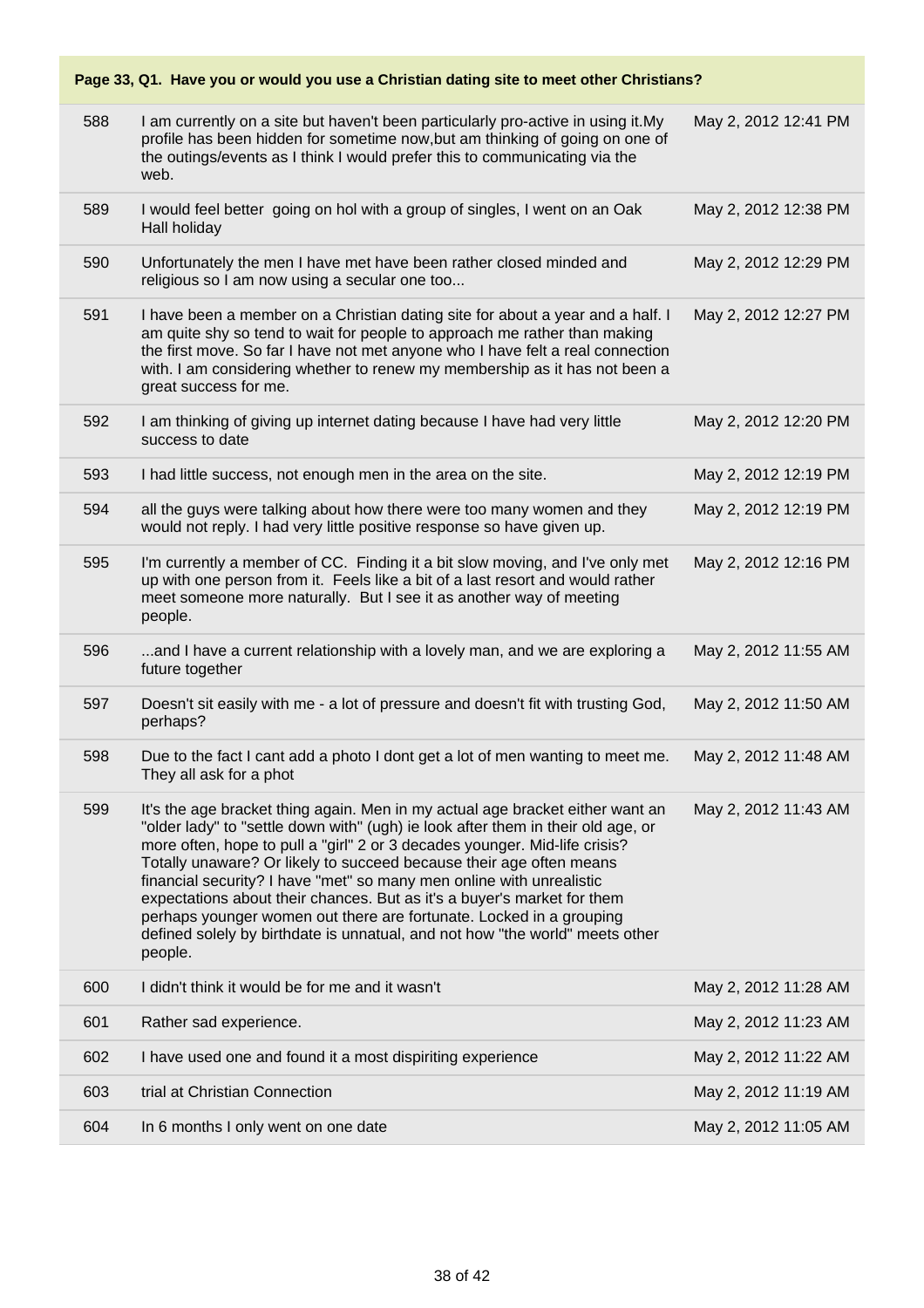| Page 33, Q1. Have you or would you use a Christian dating site to meet other Christians? |                                                                                                                                                                                                                                                                                                                                                                                    |                      |
|------------------------------------------------------------------------------------------|------------------------------------------------------------------------------------------------------------------------------------------------------------------------------------------------------------------------------------------------------------------------------------------------------------------------------------------------------------------------------------|----------------------|
| 605                                                                                      | Complete waste of time. Despite changing my profile 3 times and sending<br>out loads of messages & waves I got one serial stalker, a few of negative<br>replies and one positive response who never got back to me! Yet my<br>flatmate met her husband straightaway on it and so recoimmended it to me.                                                                            | May 2, 2012 10:53 AM |
| 606                                                                                      | I went on Christian connection for the week trial with a friend for fun - it was<br>great! Not currently on a dating website because I'm not too worried about<br>being single, but maybe in future.                                                                                                                                                                               | May 2, 2012 10:44 AM |
| 607                                                                                      | I have joined dating websites but keep my profile hidden. I don't have the<br>courage to contact men via the Internet.                                                                                                                                                                                                                                                             | May 2, 2012 10:42 AM |
| 608                                                                                      | I have used the Free ones and done a profile on christian connection and<br>christian mingle but there dosnt seem many men in my area that i am<br>interested in                                                                                                                                                                                                                   | May 2, 2012 10:41 AM |
| 609                                                                                      | It has not worked as Christians are so different from each other                                                                                                                                                                                                                                                                                                                   | May 2, 2012 10:40 AM |
| 610                                                                                      | I need to make the time to meet more people, my life is too busy, but it is<br>important to me as I am getting older with each passing day! I must prioritise<br>better.                                                                                                                                                                                                           | May 2, 2012 10:39 AM |
| 611                                                                                      | There seems to be a lot of time wasting. Fussy women                                                                                                                                                                                                                                                                                                                               | May 2, 2012 10:38 AM |
| 612                                                                                      | It's brought no success so far due to living in the middle of nowhere.                                                                                                                                                                                                                                                                                                             | May 2, 2012 10:37 AM |
| 613                                                                                      | It wasn't for me. It takes too much time and effort with little fruition. Plus they<br>are all lokking for a wife! (The usual Christian obssession with marriage<br>rearing its head again.) What's wrong with looking for a girlfriend?!                                                                                                                                          | May 2, 2012 10:36 AM |
| 614                                                                                      | they have their drawbacks, some are just making money. I have met<br>someone through a free site.                                                                                                                                                                                                                                                                                  | May 2, 2012 10:33 AM |
| 615                                                                                      | But no-one goes further than saying hello and there is no way to find out<br>what I am doing wrong                                                                                                                                                                                                                                                                                 | May 2, 2012 10:32 AM |
| 616                                                                                      | But wasn't committed to it enough to make it a success. I am better if I meet<br>people informally face to face without the pressure of a possible relationship.                                                                                                                                                                                                                   | May 2, 2012 10:17 AM |
| 617                                                                                      | The best is Christian Connections but it uses a crude search engine which<br>often 'matches' you with someone who does not regard you as a match.                                                                                                                                                                                                                                  | May 2, 2012 10:16 AM |
| 618                                                                                      | tried several sites and obviously there definition of Christian and mine are<br>different !!                                                                                                                                                                                                                                                                                       | May 2, 2012 10:16 AM |
| 619                                                                                      | It was not helpful at all. The men appeared to be too timid.                                                                                                                                                                                                                                                                                                                       | May 2, 2012 10:10 AM |
| 620                                                                                      | Fantastic                                                                                                                                                                                                                                                                                                                                                                          | May 2, 2012 9:59 AM  |
| 621                                                                                      | My one and only date so far, through Christian Connections, was with a man<br>who on his profile said he was widowed and looking for a relationship, but<br>when we met he said he was still married, his wife has Alzheimer's and is in<br>a home. Very sad for both of them, but he was lying on his profile, and if he<br>wanted an affair he shouldn't be on a Christian site. | May 2, 2012 9:45 AM  |
| 622                                                                                      | Used Christain Connection and met someone who was professional and in a<br>position of trust and he was a kinky pervert! If I had been a patient I could<br>have reported him. I really thought a christain site would be better than that!!                                                                                                                                       | May 2, 2012 9:44 AM  |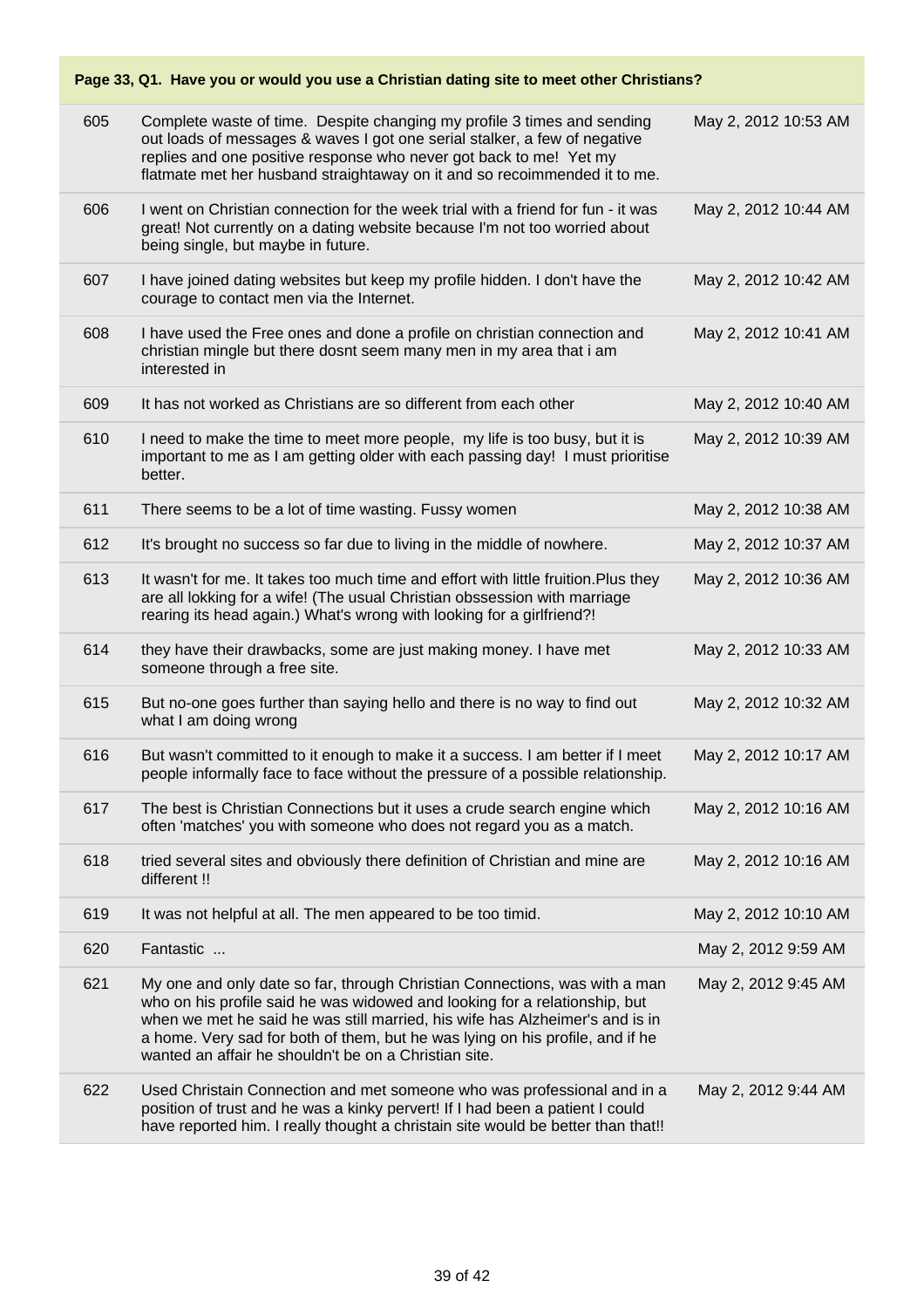| Page 33, Q1. Have you or would you use a Christian dating site to meet other Christians? |                                                                                                                                                                                                                                  |                     |  |  |
|------------------------------------------------------------------------------------------|----------------------------------------------------------------------------------------------------------------------------------------------------------------------------------------------------------------------------------|---------------------|--|--|
| 623                                                                                      | not been the best way to be honest - far more prefer a natural social setting.                                                                                                                                                   | May 2, 2012 9:42 AM |  |  |
| 624                                                                                      | I've found a disappointing proportion of men on some sites aren't really<br>committed Christians, or are actually married (even if they're separated).                                                                           | May 2, 2012 9:40 AM |  |  |
| 625                                                                                      | Christian men are just the same as non-Christian men - faith seems to make<br>no difference. Men of my own age all want someone much younger.                                                                                    | May 2, 2012 9:32 AM |  |  |
| 626                                                                                      | It would be great if I lived in London. But I live in the North of England, and I<br>found that I already knew a number of people on the CC site: People who<br>were no where near my short list!                                | May 2, 2012 9:31 AM |  |  |
| 627                                                                                      | but no-one wanted to meet up with me, so never been on a date only<br>communicated a bit through the website                                                                                                                     | May 2, 2012 9:05 AM |  |  |
| 628                                                                                      | I used this site in the hope that the men on it would have a higher standard<br>of behaviour and courtesy than on non-Christian dating websites. I was<br>wrong.                                                                 | May 2, 2012 8:55 AM |  |  |
| 629                                                                                      | Used Christain Connections and some other sites but CC been the one<br>where Ihave had interest shown in me                                                                                                                      | May 2, 2012 8:37 AM |  |  |
| 630                                                                                      | Still not sure this is a good method but still trying!                                                                                                                                                                           | May 2, 2012 8:36 AM |  |  |
| 631                                                                                      | There are fewer men on such sites                                                                                                                                                                                                | May 2, 2012 8:33 AM |  |  |
| 632                                                                                      | Loads non believers. It was not a pleasant experience.                                                                                                                                                                           | May 2, 2012 8:20 AM |  |  |
| 633                                                                                      | Only did the trial, found it an uncomfortable experience mainly because I<br>would prefer to meet someone face to face and get to know them as a friend<br>first.                                                                | May 2, 2012 8:15 AM |  |  |
| 634                                                                                      | But I have been disillusioned by this as most men my age are looking for<br>some one younger and there are not many men in my age bracket or they<br>are not interested in me!                                                   | May 2, 2012 8:12 AM |  |  |
| 635                                                                                      | Alot of the men on there most certainly were not Christians given some of<br>the comments they made.                                                                                                                             | May 2, 2012 8:11 AM |  |  |
| 636                                                                                      | I would not do it again. I doubt that there are any men on these sites who<br>would be appropriate as a partner for me.                                                                                                          | May 2, 2012 8:09 AM |  |  |
| 637                                                                                      | I have joined one but never heard from anyone in about 4 months                                                                                                                                                                  | May 2, 2012 8:07 AM |  |  |
| 638                                                                                      | may payment on end game ie getting married                                                                                                                                                                                       | May 2, 2012 8:04 AM |  |  |
| 639                                                                                      | These are good, and I think the stigma is getting less.                                                                                                                                                                          | May 2, 2012 8:03 AM |  |  |
| 640                                                                                      | See previous comment. It was a pretty negative experience, where I learnt to<br>be rejected, learnt about who I am and what I'm looking for, communicated<br>with guys that didn't seem to know what they wanted. I could go on! | May 2, 2012 8:02 AM |  |  |
| 641                                                                                      | I haven't found it to be very helpful, I don't find it easy to express myself well<br>in a written format, I am much better at building friendships face to face.                                                                | May 2, 2012 8:02 AM |  |  |
| 642                                                                                      | Christian Connection - It was rubbish. Waste of time and money! So was<br>Fusion 101 - but at least that one's free!                                                                                                             | May 2, 2012 8:00 AM |  |  |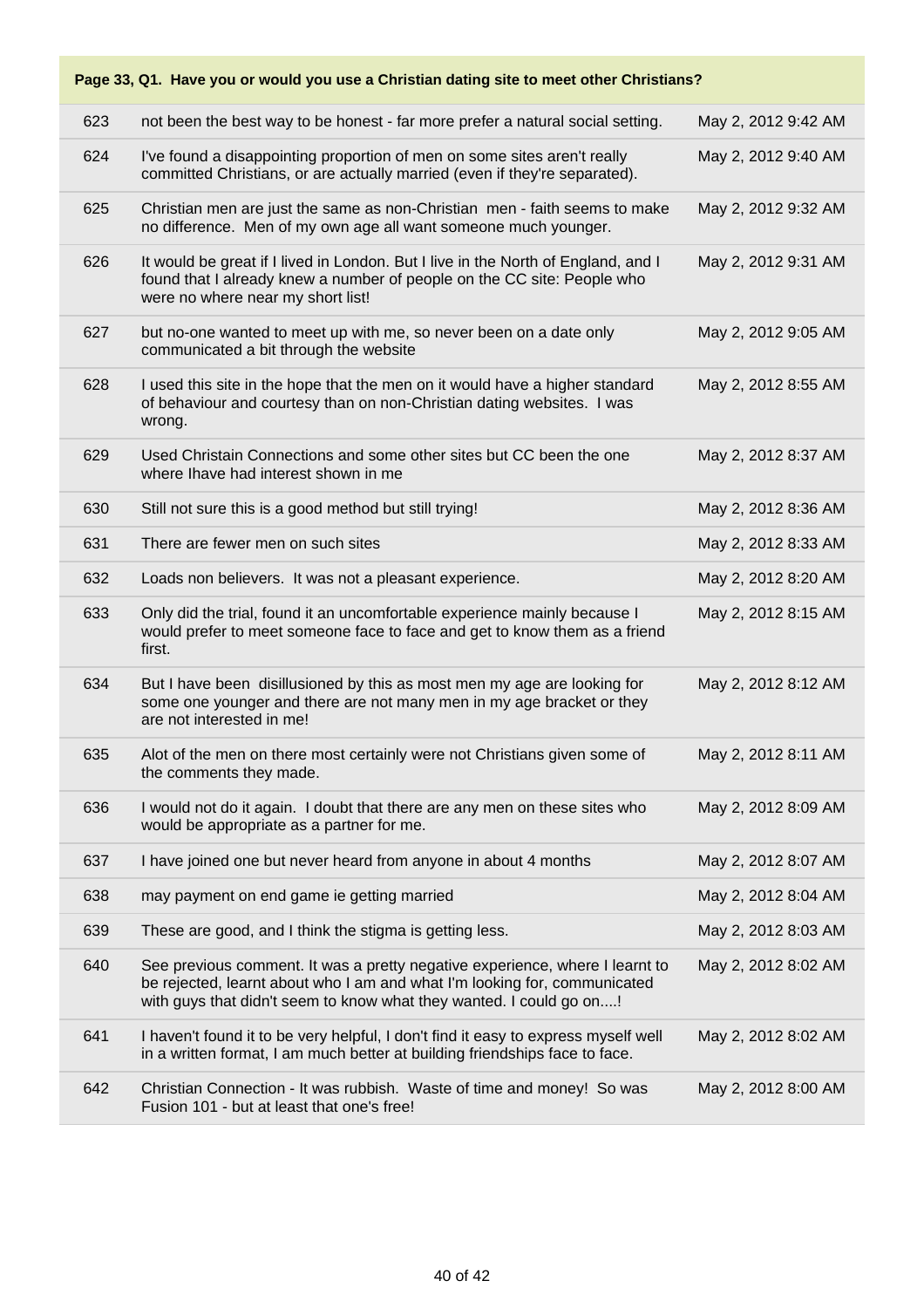| 643 | I have used may Christian dating sites but met some one only once.                                                                                                                                                                                                                                                                                                                                                                                                                                                                                                                                                                                                                                                                                                                                                                                                     | May 2, 2012 7:59 AM |
|-----|------------------------------------------------------------------------------------------------------------------------------------------------------------------------------------------------------------------------------------------------------------------------------------------------------------------------------------------------------------------------------------------------------------------------------------------------------------------------------------------------------------------------------------------------------------------------------------------------------------------------------------------------------------------------------------------------------------------------------------------------------------------------------------------------------------------------------------------------------------------------|---------------------|
| 644 | Joined CC at New Year                                                                                                                                                                                                                                                                                                                                                                                                                                                                                                                                                                                                                                                                                                                                                                                                                                                  | May 2, 2012 7:48 AM |
| 645 | The men I met on their were pretty weird and broken - put me off dating sites<br>for life. Most demoralising thing ever.                                                                                                                                                                                                                                                                                                                                                                                                                                                                                                                                                                                                                                                                                                                                               | May 2, 2012 7:38 AM |
| 646 | Defining Christian can be an issue.                                                                                                                                                                                                                                                                                                                                                                                                                                                                                                                                                                                                                                                                                                                                                                                                                                    | May 2, 2012 7:24 AM |
| 647 | I have scanned the sites but no not really                                                                                                                                                                                                                                                                                                                                                                                                                                                                                                                                                                                                                                                                                                                                                                                                                             | May 2, 2012 7:11 AM |
| 648 | I met some good christian women friends but no men.                                                                                                                                                                                                                                                                                                                                                                                                                                                                                                                                                                                                                                                                                                                                                                                                                    | May 2, 2012 7:10 AM |
| 649 | Only this site!                                                                                                                                                                                                                                                                                                                                                                                                                                                                                                                                                                                                                                                                                                                                                                                                                                                        | May 2, 2012 7:05 AM |
| 650 | I am not looking to date but am looking to make friendships with men in a<br>safe enviroment                                                                                                                                                                                                                                                                                                                                                                                                                                                                                                                                                                                                                                                                                                                                                                           | May 2, 2012 7:03 AM |
| 651 | I think Internet dating has the potential to be deeply flawed. I've done a little<br>myself and with hugely unsatisfactory results. The entirely prescriptive nature<br>of the questions a, relies on people being honest but also asks then to define<br>their search in often arbitrary ways, such as age. Most men want a women<br>who is younger than them, and this doesn't account for the fact that some<br>women in their mid-30's can be overweight and set in their ways and a<br>woman in her late 40's can be terribly slim, attractive and very vibrant.<br>Removing the aspect of chemistry from an initial and spontaneous meeting,<br>i.e. seeing someone across a crowded room removes much of the romance.<br>The only lovely men I've met are through friends' introductions.                                                                       | May 2, 2012 6:59 AM |
| 652 | i generally cant afford to join, but have sometimes gone on the odd date<br>when i have been given a free trial/ i am in a lot of debt o would see this as a<br>luxury, even though in some ways it is more of a necessity. it would be good<br>if there were more people on this and it had a much higher profile./ a lot of<br>people i know are suspcious of dating sites. but most signle men i know<br>worth their sal are on this. if i had more money i would definately join, but this<br>also goes for being able to afford t visit people who you might meet on here<br>who live a long way away. as i have out on singles events i am doing my<br>best to help myself and others and many men admire my relaxed approach<br>to dating and laid back attiitude. i think it helps them to relax more and is<br>many bhy i get asked on as many dates as i do. | May 2, 2012 6:58 AM |
| 653 | i have met ladies this way distance i find a problem                                                                                                                                                                                                                                                                                                                                                                                                                                                                                                                                                                                                                                                                                                                                                                                                                   | May 2, 2012 6:53 AM |
| 654 | but they all cost!                                                                                                                                                                                                                                                                                                                                                                                                                                                                                                                                                                                                                                                                                                                                                                                                                                                     | May 2, 2012 6:48 AM |
| 655 | but is not working for me                                                                                                                                                                                                                                                                                                                                                                                                                                                                                                                                                                                                                                                                                                                                                                                                                                              | May 2, 2012 6:45 AM |
| 656 | I find rarely anyone is interested in making contact. I don't know whether its<br>because I am divorced or not.                                                                                                                                                                                                                                                                                                                                                                                                                                                                                                                                                                                                                                                                                                                                                        | May 2, 2012 6:45 AM |
| 657 | It is a shallow way of dating as you look at the picture first.                                                                                                                                                                                                                                                                                                                                                                                                                                                                                                                                                                                                                                                                                                                                                                                                        | May 2, 2012 6:45 AM |
| 658 | I've meet a few people through Christian Connection but its never gone any<br>further than one or two dates.                                                                                                                                                                                                                                                                                                                                                                                                                                                                                                                                                                                                                                                                                                                                                           | May 2, 2012 6:44 AM |
| 659 | Web-based Christian dating is a great opportunity and more Christians<br>should be encouraged to make use of it.                                                                                                                                                                                                                                                                                                                                                                                                                                                                                                                                                                                                                                                                                                                                                       | May 2, 2012 6:41 AM |